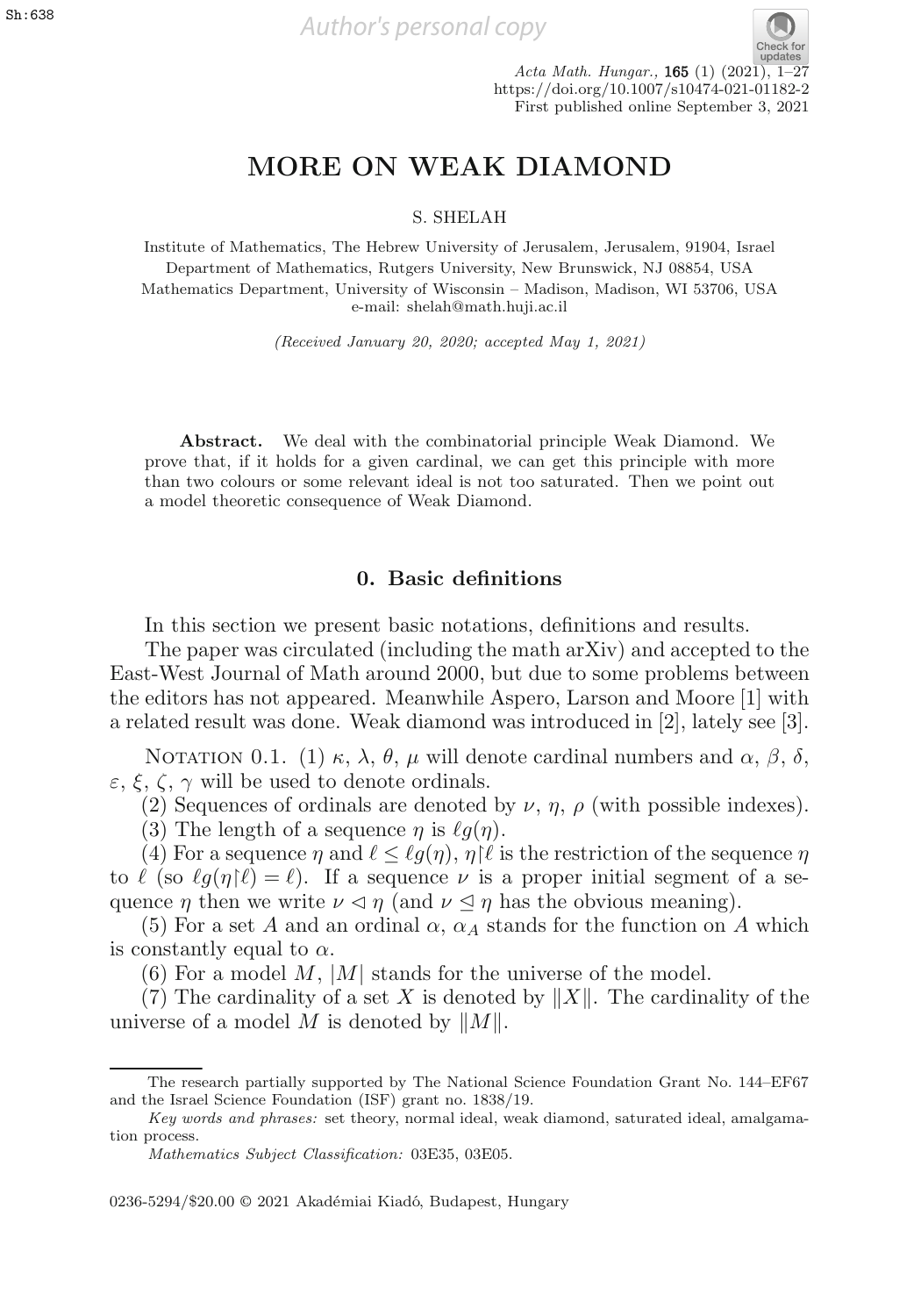## 2 S. SHELAH 2 S. SHELAH

DEFINITION 0.2. Let  $\lambda$  be a regular uncountable cardinal and  $\theta$  be a cardinal number, possibly finite.

(1) A  $(\lambda, \theta)$ -colouring is a function F: DOM  $\rightarrow \theta$ , where DOM is either  $^{<\lambda_2} = \bigcup_{\alpha < \lambda} \alpha_2^{\alpha_2}$  or  $\bigcup_{\alpha < \lambda} \alpha^{\alpha}(\mathcal{H}(\lambda))$ . In the first case we will write  $DOM_{\alpha} =$  $DOM_{\alpha}(F) = 1+\alpha_2$ , in the second case we let

$$
DOM_{\alpha} = DOM_{\alpha}(F) = \frac{1+\alpha}{\mathcal{H}(\mathcal{H}(\lambda))}
$$
 (for  $\alpha \leq \lambda$ ).

If the choice does not matter we shall not mention it; for the main definitions the choice does not matter, see 1.10.

If  $\lambda$  is understood from the context, we may omit it; if  $\theta = 2$  then we may omit it (thus a  $\lambda$ -colouring means a  $(\lambda, 2)$ -colouring and a colouring is

a  $(\lambda, 2)$ -colouring).<br>(2) For a  $(\lambda, \theta)$ -colouring F and a set  $S \subseteq \lambda$ , we say that a function (2) For a  $(\lambda, \theta)$ -colouring F and a set  $S \subseteq \lambda$ , we say that a function  $S_{\theta}$  is an E weak diamend assumes for S when for survey f  $\epsilon$  DOM, the  $\eta \in {}^{\mathcal{S}}\theta$  is an F-weak diamond sequence for S when for every  $f \in \text{DOM}_\lambda$  the set set

$$
\left\{\delta \in S : \eta(\delta) = F(f \upharpoonright \delta)\right\}
$$

is stationary.

(3) WDmId<sub> $\lambda$ </sub> is the collection of all sets  $S \subseteq \lambda$  such that for some colouring  $F$  there is no  $F$ -weak diamond sequence for  $S$ .

REMARK 0.3. In the definition of WDmId<sub> $\lambda$ </sub> (0.2(3)), the choice of DOM (see 0.2(1)) does not matter; see [10, AP, §1], remember that  $\|\mathcal{H}(\lambda)\| = 2^{< \lambda}$ .

Theorem 0.4 (Devlin and Shelah [2]; see [10, AP, §1] too). Assume that  $2^{\theta} = 2^{<\lambda} < 2^{\lambda}$  (e.g.  $\lambda = \mu^{+}$ ,  $2^{\mu} < 2^{\lambda}$ ). Then for every  $\lambda$ -colouring F there exists an F-weak diamond sequence for  $\lambda$ . Moreover, WDmId<sub> $\lambda$ </sub> is a normal *ideal on*  $\lambda$  (*and*  $\lambda \notin \text{WDmId}_{\lambda}$ ).

REMARK 0.5. One could wonder why the weak diamond (and  $WDmId_{\lambda}$ ) is interesting. Below we list some of the applications, limitations and related problems.

(1) Weak diamond is really weaker than diamond, but provably (in ZFC) it holds true for some cardinals  $\lambda$ . Note that under GCH,  $\Diamond_{\mu^+}$  holds true for each  $\mu > \aleph_0$ , so the only interesting case then is  $\lambda = \aleph_1$ .

(2) Original interest in this combinatorial principle comes from interest in Whitehead groups: if G is a strongly  $\lambda$ -free Abelian group and  $\Gamma(G) \notin$ WDmId<sub> $\lambda$ </sub> then G is not Whitehead.

(3) A related question was: can we have stationary subsets  $S_1, S_2 \subseteq \omega_1$ such that  $\diamondsuit_{S_1}$  but  $\neg \diamondsuit_{S_2}$ ? (See [5].)

(4) Weak diamond has been helpful particularly in problems where we have some uniformity, e.g.:

(\*)<sup>1</sup> Assume  $2^{\lambda} < 2^{\lambda^+}$ . Let  $\psi \in \mathbb{L}_{\lambda^+,\omega}$  be categorical in  $\lambda, \lambda^+$ . Then  $(MOD_{\psi}, \prec_{\text{Fra}( \psi)})$  has the amalgamation property in  $\lambda$ .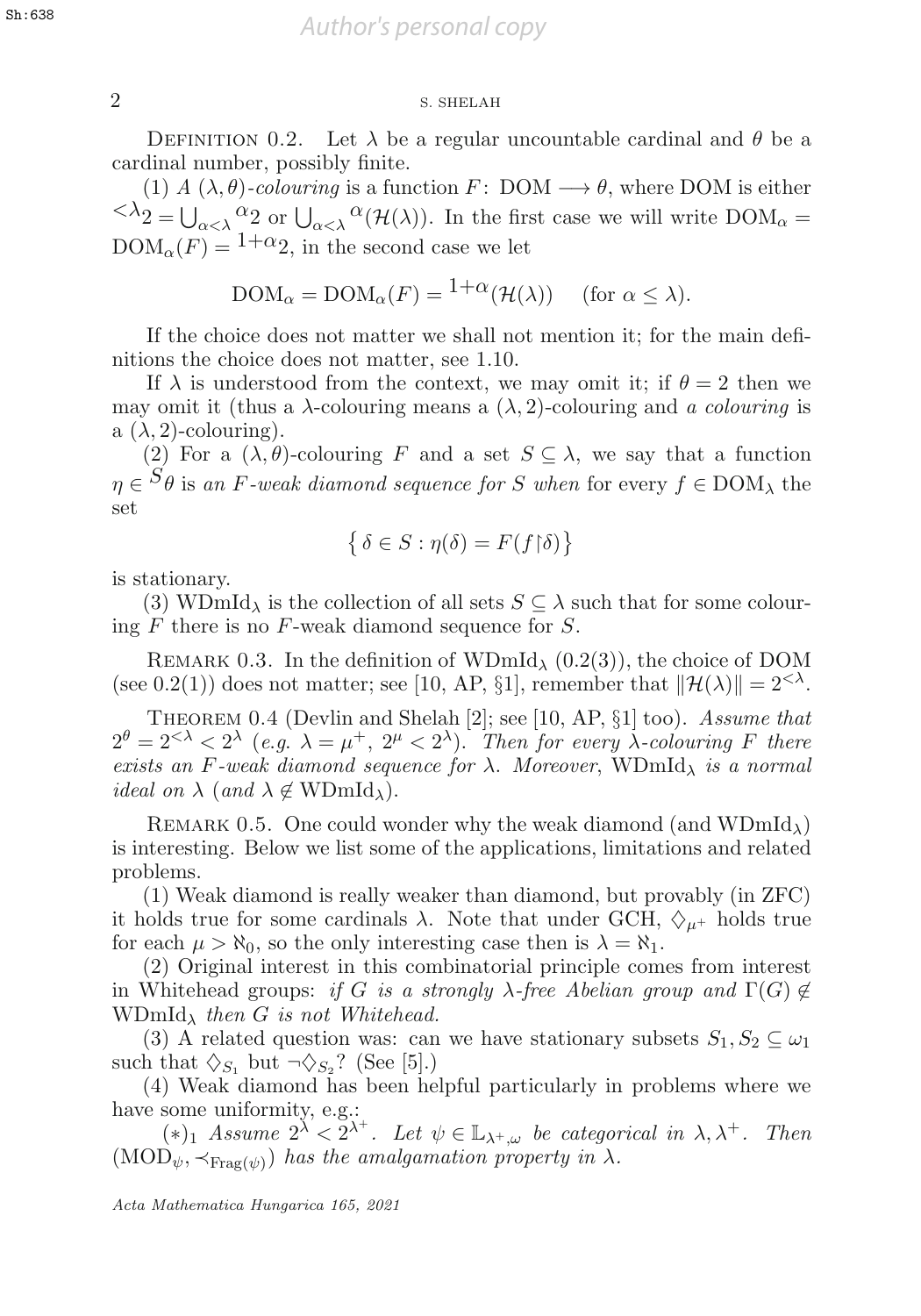$(*)_2$  If G is a group of cardinality  $\lambda > \aleph_0$  then we can find subgroups  $G_i$  of  $G$  (for  $i < \lambda$ ) non-conjugate in pairs (see [9]).

(5) One may wonder if assuming  $\lambda = \mu^+, 2^{\lambda} > 2^{\mu}$  (and e.g.  $\mu$  regular) we may find a regular  $\sigma < \mu$  such that

$$
\{\delta < \lambda : \text{cf}(\delta) = \sigma\} \notin \text{WDmId}_{\lambda}.
$$

Of course, by the ''normal ideal" result (see 0.4), it follows that there is such  $\sigma$ , but does  $\sigma$  depend on the present set theory? e.g. does it hold for every regular  $\sigma \neq cf(\mu)$  below  $\mu$ ?

Unfortunately, this is not the case (see [7] even for  $\mu = \aleph_1$ ).

(6) We would like to prove

(a) WDmId<sub> $\lambda$ </sub> is not  $\lambda^+$ -saturated or

(b) a strengthening, e.g. weak diamond for more (than two) colours.

We will get (a variant of) a local version of the disjunction, where we essentially fix  $F$ . There are two reasons for interest in  $(a)$ : understanding  $\lambda^+$ -saturated normal ideals (e.g. we get more information on the case CH  $+$  " $\mathcal{D}_{\omega_1}$  is  $\aleph_2$ -saturated"; see also Zapletal and Shelah [16]), and non  $\lambda^+$ saturation helps in "non-structure theorems in model thery" (see [6], [11], [13], [14]). That is, having  $2^{\mu} < 2^{\mu^+} < 2^{\mu^{++}}$  and some "bad" (i.e. "non-<br>structure") properties for models in  $\mu$  we get  $2^{\mu^{++}}$  models in  $\mu^{++}$  when structure") properties for models in  $\mu$  we get  $2^{\mu^{++}}$  models in  $\mu^{++}$  when WDmId<sub> $\lambda$ +</sub> is not  $\lambda$ <sup>++</sup>-saturated (and using the local version does not hurt).

(7) Note that for  $S \notin \text{WDmId}_{\lambda}$  we have a weak diamond sequence  $f \in {}^{S_2}$ such that the set of "successes" (=equalities) is stationary, but it does not have to be in  $(WDmId_{\lambda})^+$ . We would like to start and end in the same place: being positive for the same ideal. Also, in **(b)** above the set of places we guess was stationary, when we start with  $S \in (WDmId_\lambda)^+$ .

Note that it may well be that  $\lambda \in \text{WDmId}_{\lambda}$  (if  $(\exists \theta < \lambda)(2^{\theta} = 2^{\lambda})$  this holds), but some "local" versions may still hold. E.g. in the Easton model, we have  $F$ -weak diamond sequences for all  $F$  which are reasonably definable (see [10, AP,  $\S1$ ]; define e.g.

$$
F(f) = 1 \Leftrightarrow \mathcal{L}[X, f] \models \varphi(X, f)
$$

for a fixed first order formula  $\varphi$ , where  $X \subseteq \lambda$  depends on F only). So the case WDmId<sub> $\lambda$ </sub> =  $\mathcal{P}(\lambda)$  has some interest.

(8) Related later works are [12], [15].

We would like to thank Andrzej Roslanowski for mathematical comments and improving the presentation and to Shimoni Garti.

#### **1. When colourings are almost constant**

In 1.1, 1.2 we now "slice" WDmId<sub> $\lambda$ </sub> by finer approximations meaningful even when  $WDmId_{\lambda}$  fails.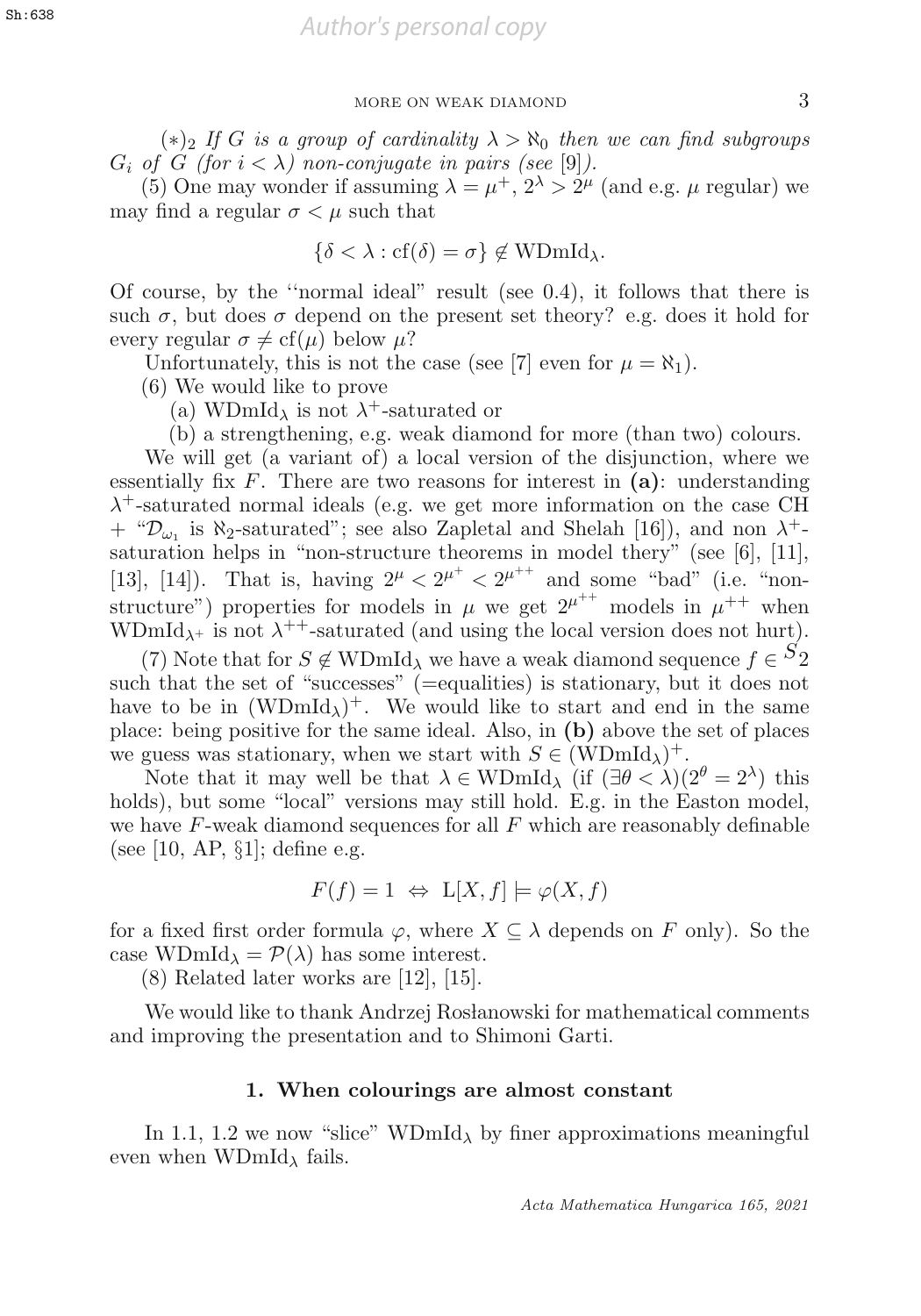## 4 S. SHELAH 4 S. SHELAH

DEFINITION 1.1. Let  $\lambda$  be a regular uncountable cardinal.

(1) Let F be a  $(\lambda, \theta)$ -colouring.

(a) Let  $S \subseteq \lambda$ . We say that a sequence  $\eta \in S_{\theta}$  is coded by F if there exists  $f \in$  DOM<sub> $\lambda$ </sub> such that

$$
\alpha \in S \iff \eta(\alpha) = F(f \restriction (1 + \alpha)).
$$

(b) We let

$$
\mathfrak{B}(F) \stackrel{\text{def}}{=} \left\{ \eta \in {}^{\lambda}\theta : \eta \text{ is coded by } F \right\}.
$$

(2) For a family A of subsets of  $\lambda$  let ideal $\lambda(\mathcal{A})$  be the  $\lambda$ -complete normal ideal on  $\lambda$  generated by A (i.e. it is the closure of A under unions of  $\lambda$ ) elements, diagonal unions, containing singletons, and subsets).

[Note that ideal<sub> $\lambda$ </sub>( $\mathcal{A}$ ) does not have to be a proper ideal.]

(3) For a  $\lambda$ -colouring  $F$  (so  $\theta = 2$ ) we define by induction on  $\alpha$ :  $ID_0^-(F) =$ <br> $D_0(F) = \{S \subset \lambda : S$  is not stationary for a limit  $\alpha$  $\emptyset$ ,  $ID_0(F) = \{ S \subseteq \lambda : S \text{ is not stationary} \},$  for a limit  $\alpha$ 

$$
ID_{\alpha}^{-}(F) = \bigcup_{\beta < \alpha} ID_{\beta}(F), \quad ID_{\alpha}(F) = ideal_{\lambda} \bigg(\bigcup_{\beta < \alpha} ID_{\beta}(F)\bigg),
$$

and<sup>1</sup> for  $\alpha = \beta + 1$ 

$$
ID_{\alpha}^{-}(F) = \begin{cases} S \subseteq \lambda : \text{ for each } S^* \subseteq S \text{ there is } f \in \text{DOM}_{\lambda} \text{ such} \\ \text{that } \{\delta < \lambda : \delta \in S^* \Leftrightarrow F(f \upharpoonright \delta) = 0\} \in ID_{\beta}(F) \}; \end{cases}
$$

$$
ID_{\alpha}(F) = \text{ideal}_{\lambda} (ID_{\alpha}^{-}(F)).
$$

Finally we let  $ID^a(F) = \bigcup$ <br>(4) We say that F is ra  $\frac{\alpha}{\alpha} \text{ID}_{\alpha}(F).$ <br>ich when

(4) We say that F is rich when  $DOM(F) = \bigcup_{\alpha < \lambda} {}^{\alpha} \mathcal{H}(\lambda)$ , and for every ction  $f \in DOM_1$  and  $\alpha < \lambda$  and a set  $A \subset \alpha$  there is  $f' \in DOM_1$  such function  $f \in \text{DOM}_\lambda$  and  $\alpha < \lambda$  and a set  $A \subseteq \alpha$  there is  $f' \in \text{DOM}_\lambda$  such that that:

$$
(\forall i \in (\lambda \setminus \alpha))(f(1+i) = f'(1+i) \& F(f \restriction (1+i)) = F(f' \restriction (1+i)))
$$

and  $(\forall j \in \alpha \setminus \{0\}) (F(f'|j) = 1 \Leftrightarrow j \in A).$ 

DEFINITION 1.2. Let  $\lambda$  be a regular uncountable cardinal and let F be a  $\lambda$ -colouring.

(1) WDmId<sub> $\lambda$ </sub>(F) is the family of all sets  $S \subseteq \lambda$  with the property that for every  $S^* \subseteq S$  there is  $f \in \text{DOM}_\lambda$  such that the set

$$
\left\{\delta \in S : \delta \in S^* \iff F(f \upharpoonright \delta) = 1\right\}
$$

is not stationary, (note, the difference with  $0.2(3)$ ).

<sup>1</sup> Note that  $ID_{\alpha}^{-}(F) \neq \emptyset$  iff  $\alpha > 0$ .

Acta Mathematica Hungarica 165, 2021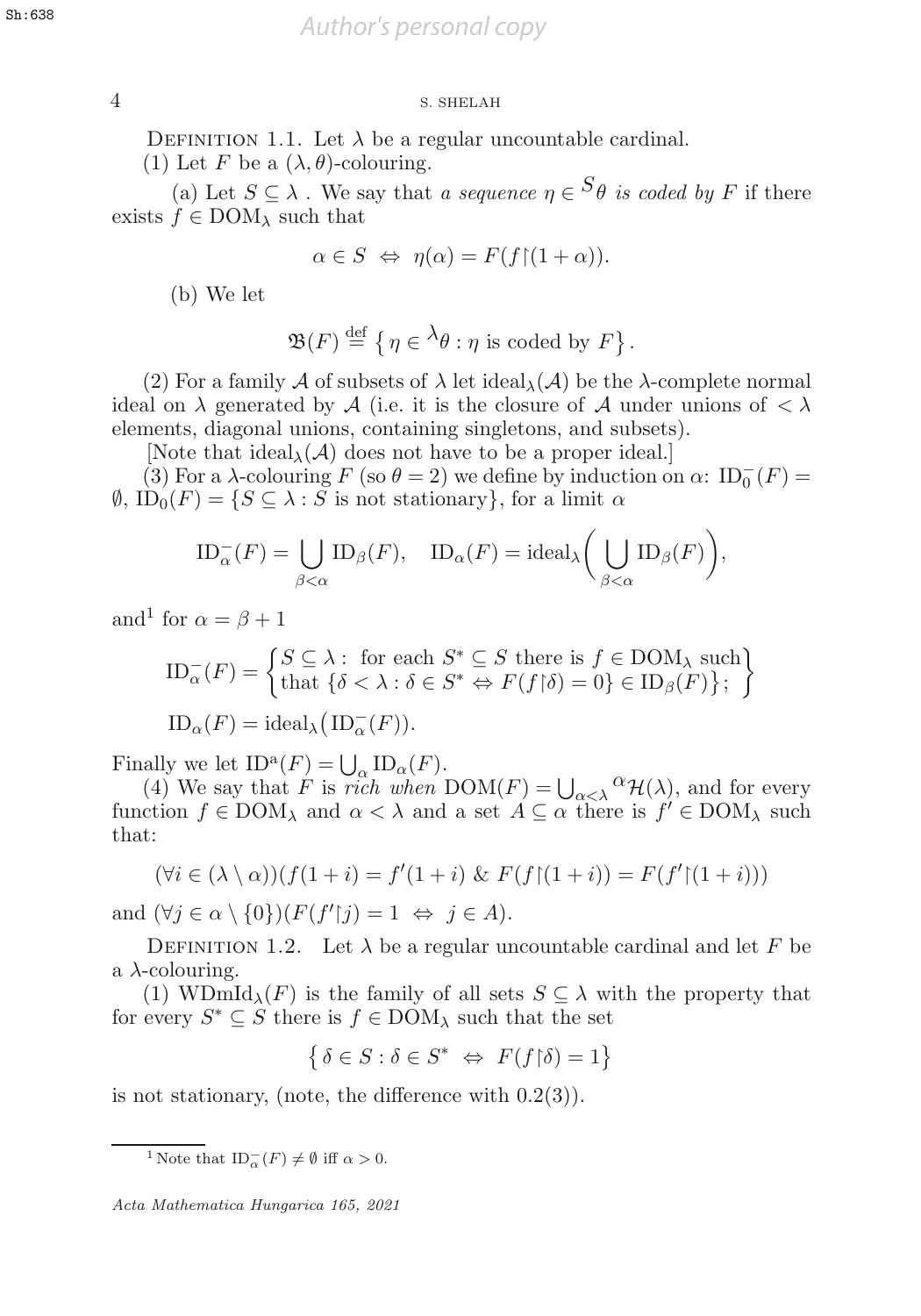(2)  $\mathfrak{B}^+(F)$  is the closure of (see 1.1(1)):

$$
\mathfrak{B}(F) \cup \{ S \subseteq \lambda : S \text{ is not stationary} \}
$$

under unions of  $\langle \lambda \rangle$  sets, complement and diagonal unions (here, in  $\mathfrak{B}(F)$ , we identify a subset of  $\lambda$  with its characteristic function).

(3) ID<sup>b def</sup>  $\{S \subseteq \lambda : \text{ for every } Y \subseteq S \text{ for some } B \in \mathfrak{B}^+(F) \text{ we have }$ <br> $0. S = Y$  $B \cap S = Y$ 

(4) ID<sup>c</sup>(F) is the collection of all  $S \subseteq \lambda$  such that for some  $X \in \mathfrak{B}^+(F)$ we have:  $S \subseteq X$  and there is a partition  $X_0, X_1$  of X such that

 $(\alpha)$   $\mathcal{P}(X_{\ell}) = \{ Y \cap X_{\ell} : Y \in \mathfrak{B}^{+}(F) \}$  for  $\ell = 0, 1$ , and

(β) for  $\ell < 2$  there is no  $Y \in \mathfrak{B}^+(F)$  satisfying

$$
Y \setminus X_{\ell} \in \mathrm{ID}^{\mathrm{b}}(F) \ \& \ Y \notin \mathrm{ID}^{\mathrm{b}}(F).
$$

PROPOSITION 1.3. Assume  $\lambda$  is a regular uncountable cardinal and F is a  $\lambda$ -colouring.

(1) ideal<sub>λ</sub>(A) is the collection of all diagonal unions  $\nabla_{\xi < \lambda} A_{\xi}$  such that  $A_{\xi} \in \mathcal{A}$  for  $\xi < \lambda$ , when A is a family of subsets of  $\lambda$  such that

 $(\circledast_{\mathcal{A}})$  if  $S_0 \subseteq S_1$  and  $S_1 \in \mathcal{A}$  and  $A \in [\lambda]^{\lt \wedge}$  then  $S_0 \cup A \in \mathcal{A}$ ,<br>
(a) The condition  $(\circledast_{\text{TR}})$  (see above) is true for each  $\alpha$ . Con

(2) The condition  $(\mathcal{B}_{ID_{\alpha}^{-}(F)})$  (see above) is true for each  $\alpha$ . Consequently,<br> $\alpha = \beta + 1$ , then  $ID_{\alpha}(F) = \overline{[\nabla_{\alpha} A_{\alpha}, \alpha]} \in \mathcal{N} \subset ID^{-}(F)$ , and if  $\alpha$  is if  $\alpha = \beta + 1$  then  $ID_{\alpha}(F) = {\nabla_{i < \lambda} A_i : \langle A_i : i < \lambda \rangle \subseteq ID_{\alpha}^-(F)}$ , and if  $\alpha$  is<br>limit then ID  $(F) = {\nabla_{i < \lambda} A_i : \langle A_i : i < \lambda \rangle \subseteq \Box}$   $ID_{\alpha}(F)$ limit then  $ID_{\alpha}(F) = \{ \nabla_{i \leq \lambda} A_i : \langle A_i : i \leq \lambda \rangle \subseteq \bigcup_{\beta \leq \alpha} ID_{\beta}(F) \}.$ <br>(3)  $ID^{\alpha}(F)$  and  $ID_{\alpha}(F)$  are  $\lambda$  complete normal ideals on  $\lambda$ 

(3) ID<sup>a</sup>(F) and ID<sub> $\alpha$ </sub>(F) are  $\lambda$ -complete normal ideals on  $\lambda$  extending the ideal of non-stationary subsets of  $\lambda$  (but they do not have to be proper). For  $\alpha < \gamma$  we have  $ID_{\alpha}(F) \subseteq ID_{\gamma}(F)$  and hence  $ID^{\alpha}(F) = ID_{\alpha}(F)$  for every large enough  $\alpha < (2^{\lambda})^+$ .

(4) Suppose  $\bar{B} = \langle B_\ell : \ell \leq m \rangle$ , where  $B_\ell \subseteq B_{\ell+1}$  (for  $\ell < m$ ) and  $B_m$  $\in$  ID<sup>a</sup>(F). Then  $\bar{B}$  has an F-representation, which means that there are a well founded tree  $T \subseteq \{b \geq \lambda\}$ , sequences  $\langle B^\ell_n : \eta \in T, \ell \leq \ell_\eta \rangle$ , and  $\langle f^\kappa_\eta : \eta \in T, \ell \leq k \rangle$ , such that  $k \leq \ell + 1 \leq m + 1$  and  $k \leq k_n$  such that  $k_n \leq \ell_n + 1 \leq m + 1$  and

(a)  $B_{\langle\rangle}^{\ell} = B_{\ell}, \ \ell_{\langle\rangle} = m, \ B_{\eta}^{\ell} \subseteq B_{\eta}^{\ell+1} \subseteq \lambda, \ f_{\eta}^{\ell} \in {}^{\lambda}2,$ <br>(b)  $\langle \forall x \in T \rangle \max(T) \rangle \langle \forall i \leq \lambda \rangle (x \cap \langle i \rangle \in T)$ 

(b)  $(\forall \eta \in T \setminus \max(T))$   $(\forall i < \lambda)(\eta \hat{\ } (i \in T),$ 

(c) for each  $\eta \in T \setminus \max(T)$  there is  $\alpha_{\eta} < \lambda$  such that for all  $\ell \leq \ell_{\eta}$ ,  $\delta \in \lambda \setminus \alpha_{\eta}$  we have:

$$
\begin{aligned} (\oplus) \ \ \delta \in B_{\eta}^{\ell} \quad \text{iff} \\ (\exists i < \delta)(\delta \in B_{\eta \cap \langle i \rangle}^{\ell}) \ \ or \\ F(f_{\eta}^{\ell}|\delta) &= 1 \ \ \& \ \neg(\exists i < \delta)(\exists k)(\delta \in B_{\eta \cap \langle i \rangle}^{k}), \\ \text{for each } n \in \text{max}(T), \ B \ \ \text{is a bounded subset} \end{aligned}
$$

(d) for each  $\eta \in \max(T)$ ,  $B_{\eta}$  is a bounded subset of  $\lambda$  with  $\min(B_{\eta}) >$  $\sup(\{\eta(n): n < \ell q(\eta)\})$ .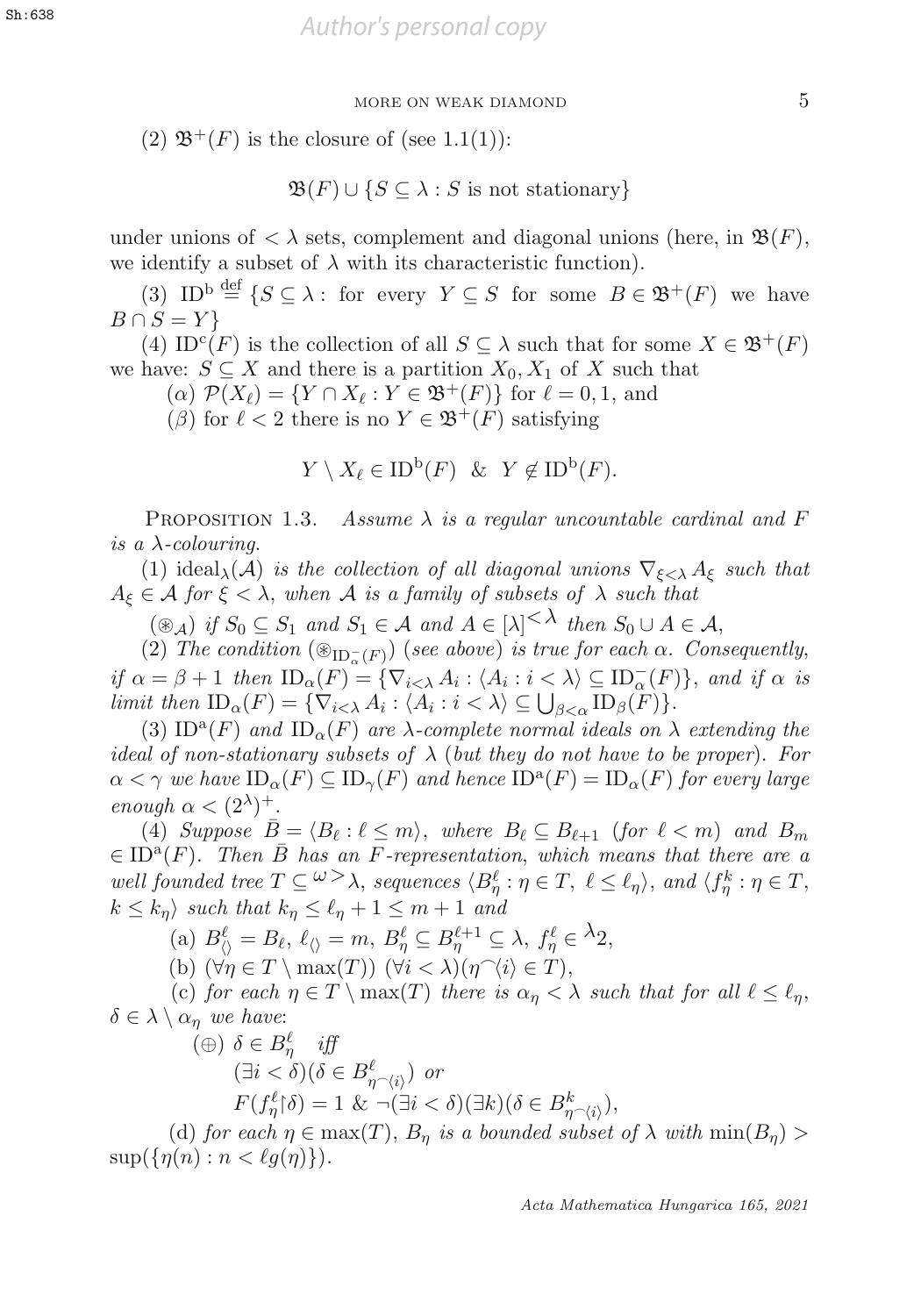## 6 S. SHELAH 6 S. SHELAH

(5) If for some  $f^* \in \Lambda^2$  we have  $(\forall \alpha < \lambda)(F(f^* | \alpha) = 0)$  then in part (4) we we can demand that  $k_* = \ell_* + 1$ above we can demand that  $k_n = \ell_n + 1$ .

(6) If F is rich then in part  $(4)$  above we can add

(e)  $\alpha_{\eta} = 0$  for  $\eta \in T \setminus \max(T)$  and  $B_{\eta} = \emptyset$  for  $\eta \in \max(T)$ .

(7) ID<sup>a</sup>(F) is the minimal normal ideal D on  $\lambda$  such that there is no  $S \in D^+$  satisfying

$$
(\forall S^* \subseteq S)(\exists A \in \mathfrak{B}(F))(S^* \triangle A \in D).
$$

(8) If  $X \in \mathscr{P}(\lambda) \setminus \text{ID}^{\text{b}}(F)$  then there is  $\eta \in {}^{\lambda}2$  which is a weak diamond even modulo  $ID^b(F)$  which means that:

for every  $f \in \text{DOM}(F)$  we have  $\{\delta \in X : F(f \mid \delta) = \eta(\delta)\} \neq \emptyset \text{ mod ID}^{\text{b}}(F)$ .<br>(9)  $\text{ID}^{\text{1}}(F) = \{S \subset \lambda : (\exists X \in \mathfrak{B}^+(F)) (S \subset X \text{ for } \mathcal{P}(X) \subset \mathfrak{B}^+(F))\}$ (9)  $ID^1(F) = \{ S \subseteq \lambda : (\exists X \in \mathfrak{B}^+(F))(S \subseteq X \& \mathcal{P}(X) \subseteq \mathfrak{B}^+(F)) \}.$ 

PROOF. (1) Should be clear.

(2) If  $\alpha = 0$  then  $(\mathcal{A})$  holds trivially because there is no such  $S_1$ .

If  $\alpha$  is a limit ordinal then the condition holds because for every  $S_1 \in$  $ID_{\alpha}^{-}(F)$  there is  $\beta < \alpha$  such that  $S_1 \in ID_{\beta}^{-}(F)$  and we can use the induction hypothesis hypothesis.

Lastly, if  $\alpha = \beta + 1$  this is easy too.

(3) For the first sentence  $ID_{\alpha}^{-}(F)$  is a normal ideal by its definition; this lies  $ID^{a}(F)$  is a normal ideal by the second sentence. We still have to implies  $ID^{a}(F)$  is a normal ideal by the second sentence. We still have to prove the second sentence.

By induction on  $\gamma < \lambda$  and then by induction on  $\alpha < \gamma$  we show that  $(\forall \gamma < \lambda)(\forall \alpha < \gamma)(ID_{\alpha}(F) \subseteq ID_{\gamma}(F)).$  If  $\gamma = 1$  then this follows immediately from definitions; similarly if  $\gamma$  is limit. So suppose now that  $\gamma = \gamma_0 + 1$  and we proceed by induction on  $\alpha \leq \gamma_0$ . There are no problems neither when  $\alpha = 0$ nor when  $\alpha$  is limit. So suppose that  $\alpha = \beta + 1 < \gamma$  (so  $\beta < \gamma_0$ ). By the inductive hypothesis we know that  $ID_\beta(F) \subseteq ID_{\gamma_0}(F)$ . Let  $A \in ID_{\beta+1}(F)$ . By (2) there are  $A_{\xi} \in ID_{\beta+1}^{-}$  (for  $\xi < \lambda$ ) such that  $A = \nabla_{\xi < \lambda} A_{\xi}$ . Now look at the definition of  $ID_{\beta+1}^-(F)$ : since  $ID_{\beta}(F) \subseteq ID_{\gamma_0}(F)$  we see that  $A_{\xi} \in ID_{\gamma_0+1}^-(F)$ .<br>Hence  $A \in ID$ Hence  $A \in ID_{\gamma}$ .

(4) By induction on  $\alpha$  we show that: if  $B = \langle B_\ell : \ell \leq m \rangle$ , where  $B_\ell \subseteq$  $B_{\ell+1}$  (for  $\ell < m$ ) and  $B_m \in ID_\alpha(F)$  then  $\bar{B}$  has an F-representation.

Case 1:  $\alpha = 0$ . Thus the set  $B_m$  is not stationary and we may pick up a club E of  $\lambda$  disjoint from  $B_m$ . Let  $E = {\alpha \zeta : \zeta < \lambda}$  be the increasing enumeration. Put  $T = {\langle} \langle \rangle$   $\cup$   ${\langle} \langle i \rangle : i < \lambda$ ,  $\alpha_{\langle} = 1, \ell_{\langle} = \ell_{\langle} = m, B_{\langle}^{\ell} = B_{\ell} \rangle$ and  $B_{\langle i \rangle}^{\ell} = B_{\ell} \cap \alpha_{i+1}$ . Now check.<br>Case 2:  $\alpha$  is limit. It follows

Case 2:  $\alpha$  is limit. It follows from (2) that  $B_{\ell} = \nabla_{i \leq \lambda} B_{\ell, i}$  for some  $B_{\ell,i} \in \bigcup_{\beta < \alpha} \text{ID}_{\beta}(F)$ . Let  $B'_{\ell,i}$  be defined as follows:<br>if  $i - (m+1)i + 1 \le \ell \le m$  then  $B' = \emptyset$ 

if  $i = (m+1)j + t, \ell < t \leq m$  then  $B'_{\ell,i} = \emptyset$ ,<br>if  $i = (m+1)j + t, \ell \leq m, t < \ell$  then  $B'_{\ell,i}$ if  $i = (m + 1)j + t, t \leq m, t \leq \ell$  then  $B'_{\ell,i} = B_{\ell,i}$ .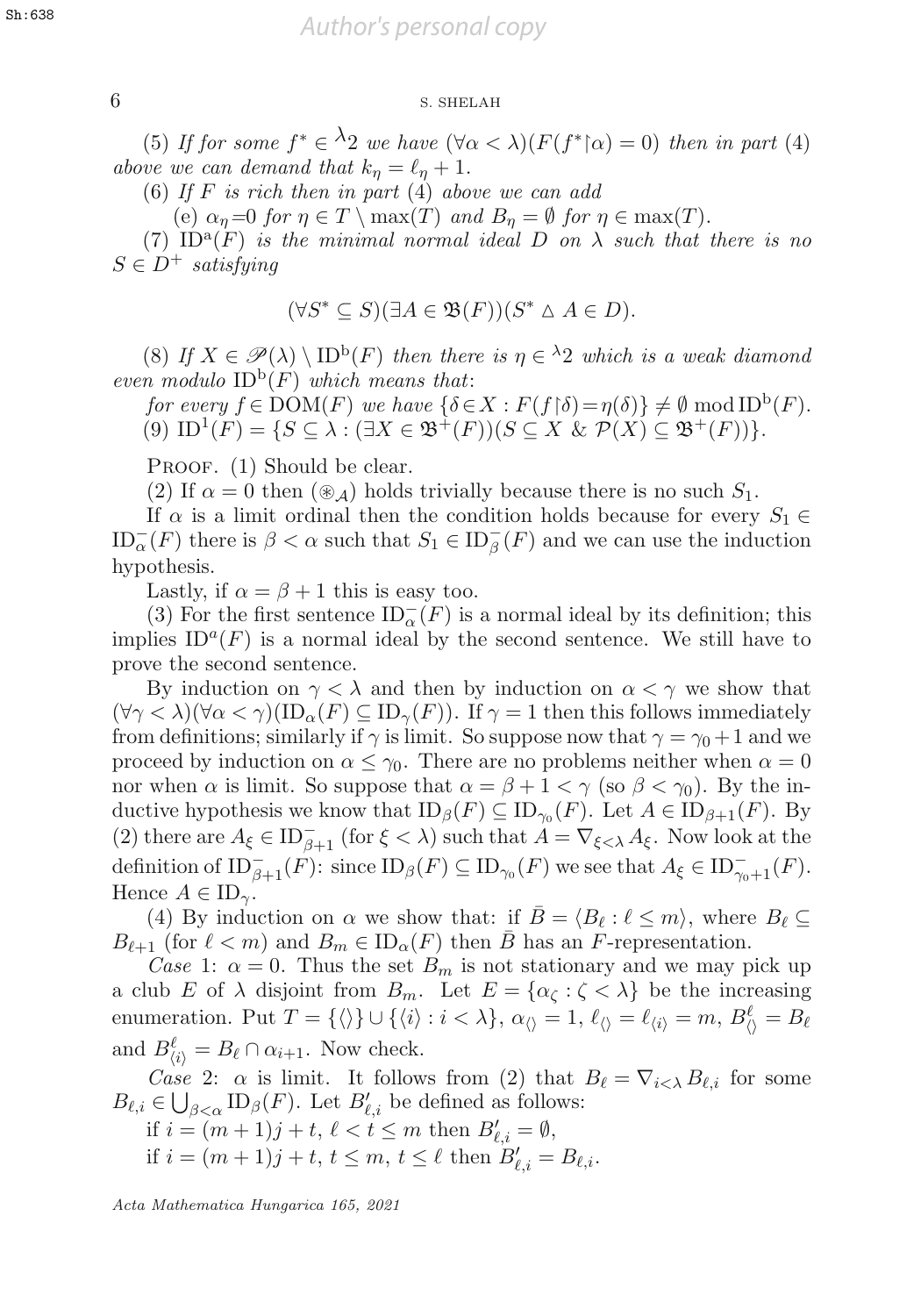Then for each i,  $\ell$  we may find  $\langle B_{\eta}^{i,\ell}, f_{\eta}^{i,\ell'}, \alpha_{\eta}^i : \eta \in T_i, \ell < \ell_{\eta}^{i,1}, \ell' < \ell_{\eta}^{i,2} \rangle$ satisfying clauses (a)–(d) and such that  $\langle B_{\langle\rangle}^{k,i,k} : k \leq k_{\eta}^{1} \rangle = \langle B_{\ell,i}^{\prime} : \ell \leq m \rangle$  (by the induction hypothosis). Put the induction hypothesis). Put

$$
T = \{\langle\rangle\} \cup \{\langle i\rangle^\frown \eta : \eta \in T_i\},
$$
  

$$
\ell_{\langle\rangle} = m, \quad \ell'_{\langle\rangle} = 0, \quad \ell_{\langle i\rangle^\frown \eta} = \ell^{i,1}_{\eta}, \quad \ell_{\langle i\rangle^\frown \eta} = \ell^{i,2}_{\eta},
$$
  

$$
B^\ell_{\langle\rangle} = B_\ell, \quad B^\ell_{\langle i\rangle^\frown \eta} = B^{i,\ell}_{\eta}, \quad f^{\ell'}_{\langle i\rangle^\frown \eta} = f^{i,\ell'}_{\eta},
$$
  

$$
\alpha_{\langle\rangle} = \omega, \quad \alpha_{\langle i\rangle^\frown \eta} = \alpha^i_{\eta}.
$$

Checking that  $\langle B_{\eta}^{\ell}, f_{\eta}^{\ell'}, \alpha_{\eta} : \eta \in T, \ell \leq \ell_{\eta}, \ell' \leq \ell'_{\eta} \rangle$  is as required is straight-forward. forward.

Case 3:  $\alpha = \beta + 1$ . By (2) above and the proof of Case 2 we may assume that  $B_m \in \mathrm{ID}_{\alpha}^-(F)$ . It follows from the definition of  $\mathrm{ID}_{\alpha}^-(F)$  that there are  $f_\ell \in \Lambda_2$  (for  $\ell \leq m$ ) such that

$$
B_{\ell}^{\oplus} \stackrel{\text{def}}{=} \left\{ \delta < \lambda : \delta \text{ is limit and } F(f_{\ell} | \delta) = 0 \Leftrightarrow \delta \in B_{\ell} \right\} \in \text{ID}_{\beta}(F),
$$

and hence  $B^{\oplus} \stackrel{\text{def}}{=} \bigcup_{\ell \leq m} B_{\ell}^{\oplus} \in ID_{\beta}(F)$ . Therefore  $B_{\ell}^{*} \stackrel{\text{def}}{=} B_{\ell} \cap B^{\oplus} \in ID_{\beta}(F)$ .<br>Now apply the inductive hypothesis for  $\beta$  and  $\overline{B^{*} - \ell B^{*} \cdot \ell \leq m}$  to get the Now apply the inductive hypothesis for  $\beta$  and  $\overline{B}^* = \langle B^*_{\ell} \rangle$  $\ell^* : \ell \leq m$  to get the sequences  $\langle B_{\eta}^{\ell,*}, f_{\eta}^{k,*}: \eta \in T^*, \ell \leq \ell_{\eta}^*, k \leq k_{\eta}^* \rangle$  satisfying clauses (a)–(d) and such that  $\langle B_{\langle\rangle}^{\ell,*}: \ell \leq \ell_{\eta}^* \rangle = \langle B_{\ell}^*: \ell \leq m \rangle$ . Put

$$
T = \{\langle\rangle\} \cup \{\langle i\rangle : i < \lambda\} \cup \{\langle 0\rangle^\frown \eta : \eta \in T^*\},
$$
  
\n
$$
\ell_{\langle 0\rangle^\frown \eta} = \ell_\eta^*, \quad k_{\langle\rangle} = m + 1, \quad k_{\langle 0\rangle^\frown \eta} = k_\eta,
$$
  
\n
$$
B_{\langle 0\rangle^\frown \eta}^\ell = B_\eta^{\ell,*}, \quad B_{\langle 0\rangle^\frown \langle i\rangle}^\ell = B_\ell \cap (i + \omega),
$$
  
\n
$$
f_{\langle\rangle}^k = f_k, \quad f_{\langle 0\rangle^\frown \eta}^k = f_{\eta}^{k,*},
$$
  
\n
$$
\alpha_{\langle\rangle} = \omega, \quad \alpha_{\langle 0\rangle^\frown \eta} = \alpha_\eta^*.
$$

(5) If  $f_{\eta}^{\ell}$  is not defined then choose  $f^*$  as it.<br>(6) (7) (8) (9) Easy too

 $(6), (7), (8), (9)$  Easy too.  $\square$ 

REMARK 1.4. Note that it may happen that  $\lambda \in ID^a(F)$ . However, if  $\eta \in \lambda_2$  is a weak diamond sequence for F then the set  $\{\gamma < \lambda : \eta(\gamma) = 0\}$  $\eta \in {}^{\lambda}2$  is a weak diamond sequence for F then the set  $\{\gamma < \lambda : \eta(\gamma) = 0\}$ <br>witnesses  $\lambda \notin ID^-(F)$  And conversely if  $\lambda \notin ID^-(F)$  and  $S^* \subset \lambda$  witnesses witnesses  $\lambda \notin ID_1^-(F)$ . And conversely, if  $\lambda \notin ID_1^-(F)$  and  $S^* \subseteq \lambda$  witnesses<br>it then the function  $0 \le \lambda \le 1$  with  $\lambda \le 1$  is a weak diamond sequence for F it, then the function  $0_{S^*} \cup 1_{\lambda \setminus S^*}$  is a weak diamond sequence for F.

DEFINITION 1.5. For a  $\lambda$ -colouring  $F$  we define  $\lambda$ -colourings  $F^\oplus$  and  $F^{\otimes}$  as follows.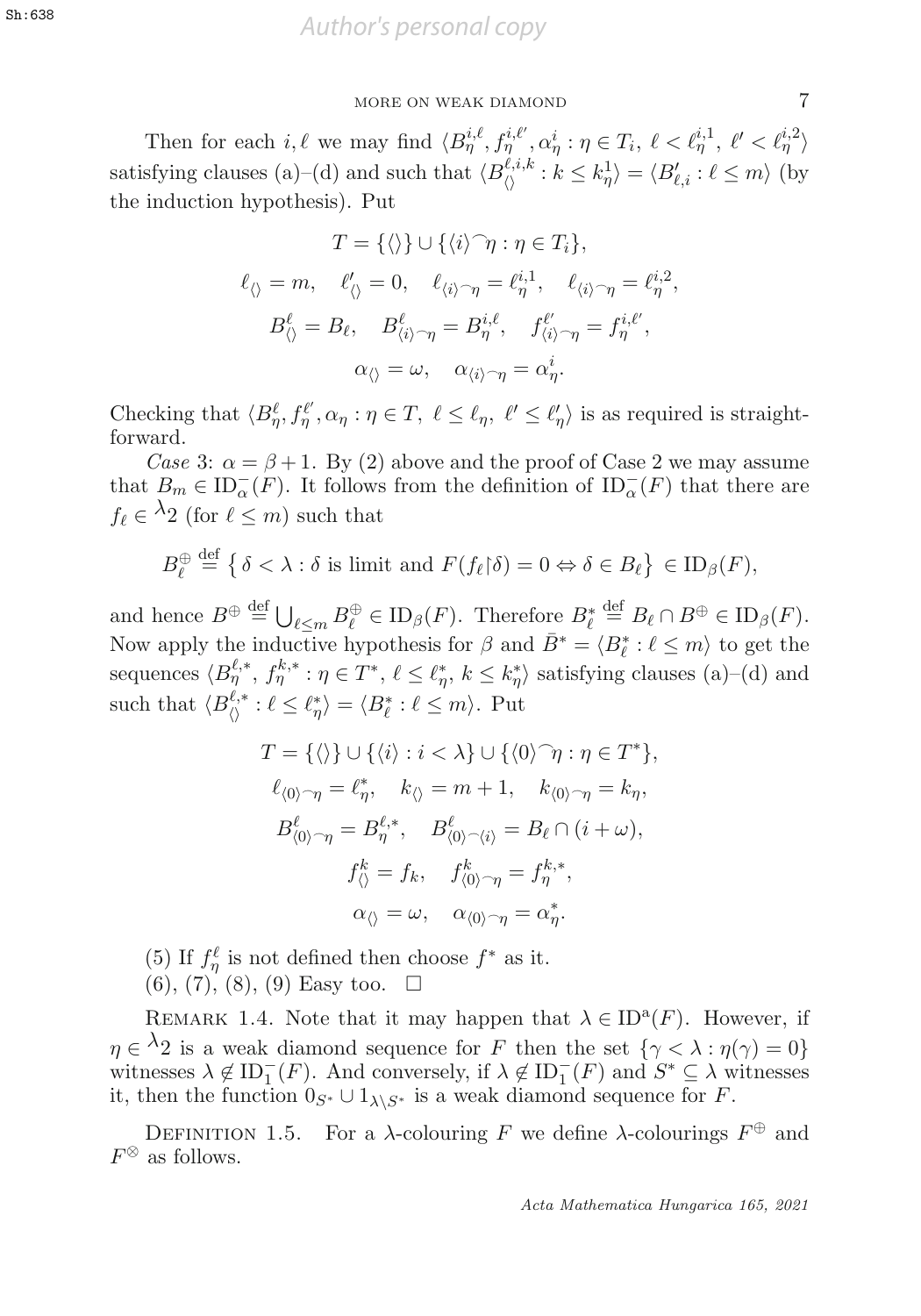## 8 S. SHELAH 8 S. SHELAH

(1) A function  $q \in \mathcal{V}(\mathcal{H}(\lambda))$  is called  $F^{\oplus}$ -standard if there is a tuple  $(T, \bar{f}, \bar{\alpha}, \bar{A})$  (called a witness) such that

(i)  $T \subset \omega > \gamma$  is a well founded tree (so  $\langle \rangle \in T$ ,  $\nu \le \eta \in T \Rightarrow \nu \in T$ and T has no  $\omega$ -branch);

(ii)  $\bar{f} = \langle f_{\eta}^{\ell} : \eta \in \hat{T}, \ell \leq k_{\eta} \rangle$ , where  $f_{\eta}^{\ell} \in \text{DOM}(F) \cap \hat{T}(\mathcal{H}(\lambda));$ <br>(iii)  $\bar{\rho} = \langle \alpha : \eta \in T \rangle$  where  $\alpha \leq \lambda$ . (iii)  $\bar{\alpha} = \langle \alpha_{\eta} : \eta \in T \rangle$ , where  $\alpha_{\eta} < \lambda$ ; (iv)  $\bar{A} = \langle A_\eta^\ell : \eta \in T, \ell \le \ell_\eta \rangle$ , where  $A_\eta^\ell \subseteq \alpha_\eta$ ;<br>(iv)  $\alpha(\beta) = (T \cap \omega > \beta, \ell \ell \land \gamma > \alpha \in T \cap \omega > \beta \ell$  $(v) g(\beta) = (T \cap^{\omega > \beta}, \langle f_{\eta}^{\ell} | \beta : \eta \in T \cap^{\omega > \beta}, \ell \leq k_{\eta} \rangle, \langle \alpha_{\eta} : \eta \in T \cap^{\omega > \beta} \rangle,$  $\langle A_n^{\ell} : \eta \in T \cap \omega > \beta, \ell \leq \ell_{\eta} \rangle$  for each  $\beta < \gamma$ .  $\begin{array}{l} \binom{\ell}{\eta} : \eta \in T \cap \omega > \beta, \ \ell \leq \ell_{\eta} \end{array}$  for each  $\beta < \gamma$ .<br>
(2) DOM( $F^{\oplus}$ )  $-11$  ( $\alpha(\mathcal{H}(\lambda))$  and for  $(2)$  DOM $(F^{\oplus}) = \bigcup_{\alpha < \lambda} {}^{\alpha}({\cal H}(\lambda))$  and for  $g \in {}^{\gamma}({\cal H}(\lambda))$ :<br>  $(\oplus)$  if  $\alpha = 0$  then  $F^{\oplus}(g) = 0$  $(\bigoplus_{\alpha} \text{ if } \gamma = 0 \text{ then } \overline{F}^{\oplus}(g) = 0,$ <br>  $(\bigoplus_{\alpha} \text{ if } \alpha > 0 \text{ and } g \text{ is not sta})$  $(\oplus)_{\beta}$  if  $\gamma > 0$  and g is not standard then  $F^{\oplus}(g) = 0$ ,  $(\oplus)_{\gamma}$  if  $\gamma > 0$  and g is standard as witnessed by  $\langle \overline{T}, \overline{f}, \overline{\alpha}, \overline{A} \rangle$  then

 $F^{\oplus}(g) = \mathbf{t}_{F,g}^{0}(\langle \rangle)$ , where  $\mathbf{t}_{F,g}^{\ell}(\eta) \in \{0,1\}$  (for  $\eta \in T$ ,  $\ell = 0,1$ ) are defined by downward induction as follows downward induction as follows.

> If  $\eta \in \max(T)$  then  $\mathbf{t}^{\ell}_{F,g}(\eta) = 1$  iff  $\gamma \in A_{\eta}$ ,<br>if  $g \in T \setminus \max(T)$ ,  $g \in G$ , then  $\mathbf{t}^{\ell}_{F,g}(\eta) = 1$ if  $\eta \in T \setminus \max(T)$ ,  $\gamma < \alpha_{\eta}$  then  $\mathbf{t}^{\ell}_{F,g}(\eta) = 1$  iff  $\gamma \in A_{\eta}$ ,<br>if  $n \in T \setminus \max(T)$ ,  $\gamma > \alpha_{\eta}$  then if  $\eta \in T \setminus \max(T)$ ,  $\gamma \geq \alpha_n$  then

$$
\mathbf{t}^{1}_{F,g}(\eta) = 1 \quad \text{iff} \quad F(f_{\eta}) = 1 \quad \text{or} \quad (\exists i < \gamma)(\mathbf{t}^{1}_{F,g}(\eta^{\frown}\langle i \rangle) = 1),
$$
\n
$$
\mathbf{t}^{0}_{F,g}(\eta) = 1 \quad \text{iff} \quad (\exists i < \gamma)(\mathbf{t}^{0}_{F,g}(\eta^{\frown}\langle i \rangle) = 1) \quad \text{or} \quad F(f_{q}) = 1 \quad \& (\forall i < \gamma)(\mathbf{t}^{1}_{F,g}(\eta^{\frown}\langle i \rangle) = 0).
$$

(3) A function  $q \in \mathcal{U}(\mathcal{H}(\lambda))$  is called  $F^{\otimes}$ -standard if there is a tuple  $(T, \overline{f}, \overline{\ell}, \overline{\alpha}, \overline{A})$  (called a witness) such that

(i)  $T \subseteq \omega > \gamma$  is a well founded tree; (ii)  $\bar{f} = \langle f_{\eta} : \eta \in T \rangle$ , where  $f_{\eta} \in \text{DOM}(F) \cap \gamma(\mathcal{H}(\lambda));$ (iii)  $\bar{\ell} = \langle \ell_{\eta} : \eta \in T \rangle$ , where  $\ell_{\eta} : {\binom{3}{0,1}} \longrightarrow {\{0,1\}};$ (iv)  $\bar{\alpha} = \langle \alpha_{\eta} : \eta \in T \rangle$ , where  $\alpha_{\eta} < \lambda$ ; (v)  $\bar{A} = \langle A_{\eta} : \eta \in T \rangle$ , where  $A_{\eta} \subseteq \alpha_{\eta}$ ; (vi)  $g(\beta) = (T \cap {}^{\omega >} \beta, \langle f_\eta | \beta : \eta \in T \cap {}^{\omega >} \beta \rangle, \langle \ell_\eta : \eta \in T \cap {}^{\omega >} \beta \rangle, \langle \alpha_\eta : \eta$  $\in T \cap \omega > \beta \rangle$ ,  $\langle A_n : \eta \in T \cap \omega > \beta \rangle$  for each  $\beta < \gamma$ .  $(4)$  DOM $(F^{\otimes}) = \bigcup_{\alpha < \lambda} {\alpha(\mathcal{H}(\lambda))}$  and for  $g \in {}^{\gamma}(\mathcal{H}(\lambda))$ :<br>  $({}^{\otimes})$  if  $\alpha = 0$  then  $F^{\otimes}(g) = 0$  $(\otimes)_{\alpha}$  if  $\gamma = 0$  then  $F^{\otimes}(g) = 0$ ,<br>
( $\otimes$ ) if  $\gamma > 0$  and a is not  $F^{\otimes}$  $(\otimes)_{\beta}$  if  $\gamma > 0$  and g is not  $F^{\otimes}$ -standard then  $F^{\otimes}(g) = 0$ ,  $(\otimes)_{\gamma}$  if  $\gamma > 0$  and g is F<sup>⊗</sup>-standard as witnessed by  $\langle \overline{T}, \overline{f}, \overline{\ell}, \overline{\alpha}, \overline{A} \rangle$  then  $F^{\otimes}(g) = \mathbf{t}_{F,g}(\langle \rangle)$ , where  $\mathbf{t}_{F,g}(\eta) \in \{0,1\}$  (for  $\eta \in T$ ) are defined by downward induction as follows.

If 
$$
\eta \in \max(T)
$$
 then  $\mathbf{t}_{F,g}(\eta) = 1$  iff  $\gamma \in A_{\eta}$ ,  
if  $\eta \in T \setminus \max(T)$ ,  $1 + \gamma < \alpha_{\eta}$  then  $\mathbf{t}_{F,g}(\eta) = 1$  iff  $\gamma \in A_{\eta}$ ,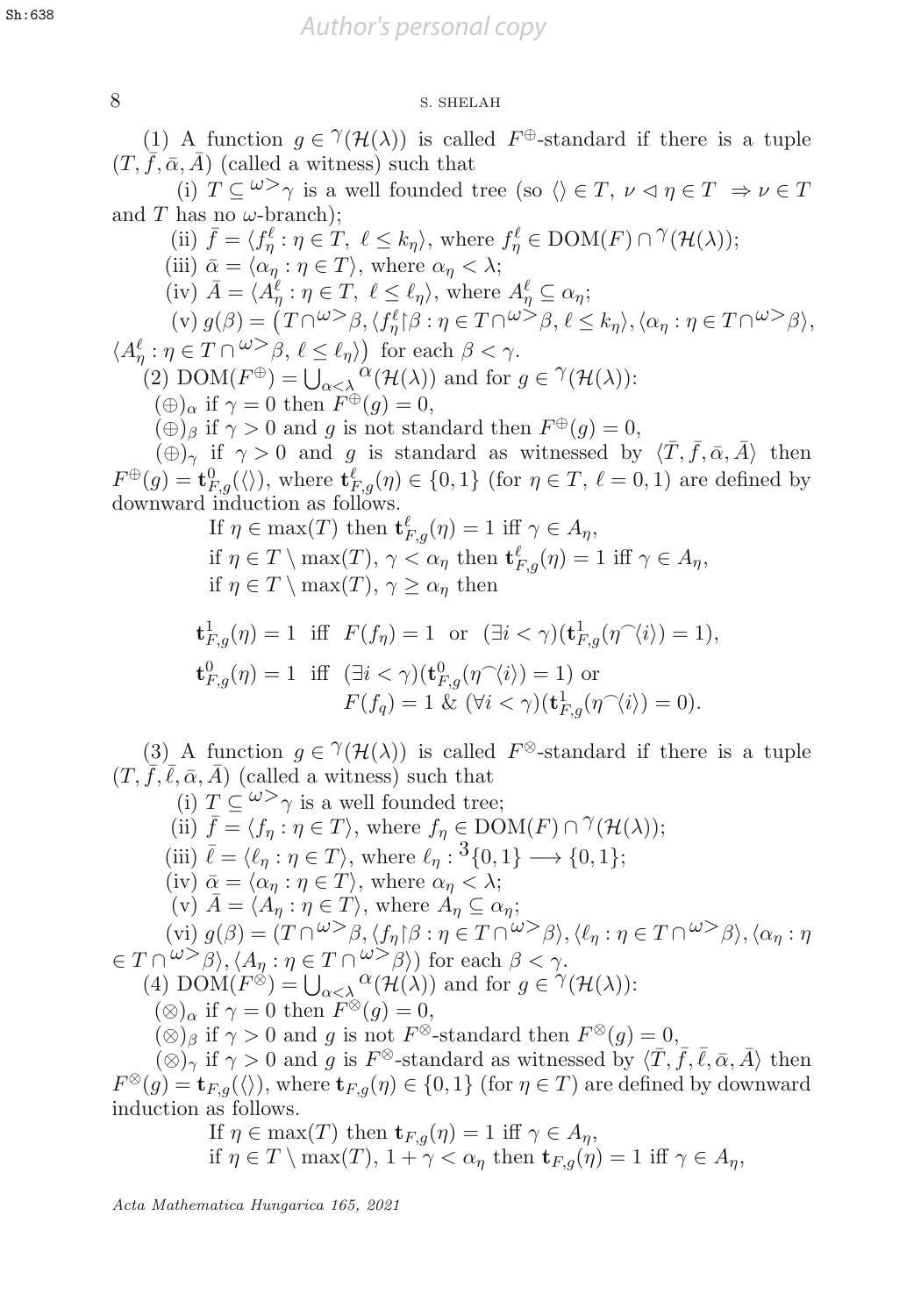if 
$$
\eta \in T \setminus \max(T)
$$
,  $1 + \gamma \ge \alpha_{\eta}$  then

$$
\mathbf{t}_{F,g}(\eta) = \ell_{\eta}\big(F(f_{\eta}), \max\{\mathbf{t}_{F,g}(\eta \widehat{\phantom{\alpha}} \langle \beta \rangle) : \beta < \gamma\}, \min\{\mathbf{t}_{F,g}(\eta \widehat{\phantom{\alpha}} \langle \beta \rangle) : \beta < \gamma\}\big).
$$

REMARK 1.6. On  $F^{\oplus}$ ,  $F^{\otimes}$  see 1.7, 1.12 below.

PROPOSITION 1.7. Let F be a  $\lambda$ -colouring. Then  $F^{\oplus}$  is a  $\lambda$ -colouring and (a) if  $S \in ID^a(F)$  then  $0_S \cup 1_{\lambda \setminus S} \in \mathfrak{B}(F^{\oplus})$  and  $\mathfrak{B}(F) \subseteq \mathfrak{B}(F^{\oplus})$ , (b)  $ID^a(F) \subseteq ID^-_1(F^{\oplus}) = ID_1(F^{\oplus}) = ID^a(F^{\oplus}),$ 

PROOF. (a) Check.

(b) The main point is proving  $ID^a(F) \subseteq ID_1(F^{\oplus})$ .

Suppose that  $B \in \text{ID}^{\text{a}}(F)$ . We are going to show that then  $B \in \text{ID}_1^-(F^{\oplus})$ .<br>suppose that  $B' \subseteq B$  We want to find  $a \in \text{DOM}_\lambda(F^{\oplus})$  such that the set So suppose that  $B' \subseteq B$ . We want to find  $g \in \text{DOM}_{\lambda}(F^{\oplus})$  such that the set

 $\{\delta < \lambda : \delta \text{ is limit and } F(g \upharpoonright \delta) = 0 \Leftrightarrow \delta \in B'\}$ 

is in  $ID_0(F^{\oplus})$  (what just means that it is non-stationary). Since  $B \in ID^a(F)$ we have  $B' \in \text{ID}^{\text{a}}(F)$ , so by 1.3(4) we may find  $\langle B^\ell_\eta, f^k_\eta, \alpha_\eta : \eta \in T, \ell \leq \ell_\eta,$ <br> $k < k$  such that the clauses (a)–(d) of 1.3(4) are satisfied with  $\ell_\eta = 0$ .  $\eta$ ,  $J\eta$  $k < k_{\eta}$  such that the clauses (a)–(d) of 1.3(4) are satisfied with  $\ell_{\langle} = 0$ ,<br> $R' = R_0 \log_{10} \log_{10} \frac{F_0}{F_0}$  and  $R_0 \approx 0.1$  at  $T = T_0 \omega > 0$  and  $B' = B_{\langle\rangle}^0$ . Define g as follows. For  $\beta < \lambda$  let  $T_{\beta} = T \cap{}^{\omega} > \beta$  and

$$
g(\beta) = \left(T_{\beta}, \langle f_{\eta}^{k} : \eta \in T_{\beta}, k \leq k_{\eta} \rangle, \langle \alpha_{\eta} : \eta \in T_{\beta} \rangle, \langle B_{\eta}^{\ell} \cap \alpha_{\eta} : \ell \leq \ell_{\eta}, \eta \in T_{\beta} \rangle \right).
$$

Now look at the demands in  $1.5(2)$  – they are exactly what  $1.3(4)$  guarantees us.  $\square$ 

DEFINITION 1.8. Let  $F_1$ ,  $F_2$  be  $\lambda$ -colourings (with  $DOM(F_{\ell})$  being either  $\lambda > 2$  or  $\bigcup_{\alpha < \lambda} \alpha(\mathcal{H}(\lambda))$ , see 0.2(1)).<br>(1) We say that  $F_1 \leq F_2$  when there is

(1) We say that  $F_1 \leq F_2$  when there is  $h : DOM(F_1) \longrightarrow DOM(F_2)$  such t. that:

(a)  $\eta \leq \nu \Rightarrow h(\eta) \leq h(\nu),$ <br>(b)  $h(\nu)$ ,  $h(\nu)$ ,  $h(\nu)$ ,  $h(\nu)$ 

(b)  $h(\eta) = \lim_{\alpha < \delta} h(\eta \restriction \alpha)$ , for every  $\eta \in {}^02$ ,  $\delta$  a limit ordinal, <br>(c)  $(\forall n \in \text{DOM}(F_1))(0 < \ell q(n) = \ell q(h(n)) \Rightarrow F_1(n) = F_2(h(n))$ 

(c)  $(\forall \eta \in \text{DOM}(F_1))(0 < \ell q(\eta) = \ell q(h(\eta)) \Rightarrow F_1(\eta) = F_2(h(\eta))).$ 

(2) We say that  $F_1 \leq^* F_2$  when there is h:  $\text{DOM}(F_1) \longrightarrow \text{DOM}(F_2)$  such that the clauses  $(a)$ – $(c)$  above hold but

(d) if  $\eta \in \text{DOM}_{\lambda}(F_1)$  and  $\lim_{\alpha \prec \lambda} h(\eta \upharpoonright \alpha)$  has length  $\langle \lambda \rangle$  then  $F_1(\eta \upharpoonright \alpha)$ <br>r every large enough  $\alpha$  $= 0$  for every large enough  $\alpha$ .

PROPOSITION 1.9. (1)  $\leq^*$  and  $\leq$  are transitive relations on  $\lambda$ -colourings, satisfying  $\leq^* \subseteq \leq$ .

 $(2) \leq is \lambda^+$ -directed.

PROPOSITION 1.10. (1) For every colouring  $F_1: \bigcup_{\alpha < \lambda} C(\mathcal{H}(\lambda)) \longrightarrow 2$ there is a colouring  $F_2: \lambda > 2 \longrightarrow 2$  such that  $F_1 \leq F_2 \leq^* F_1$ .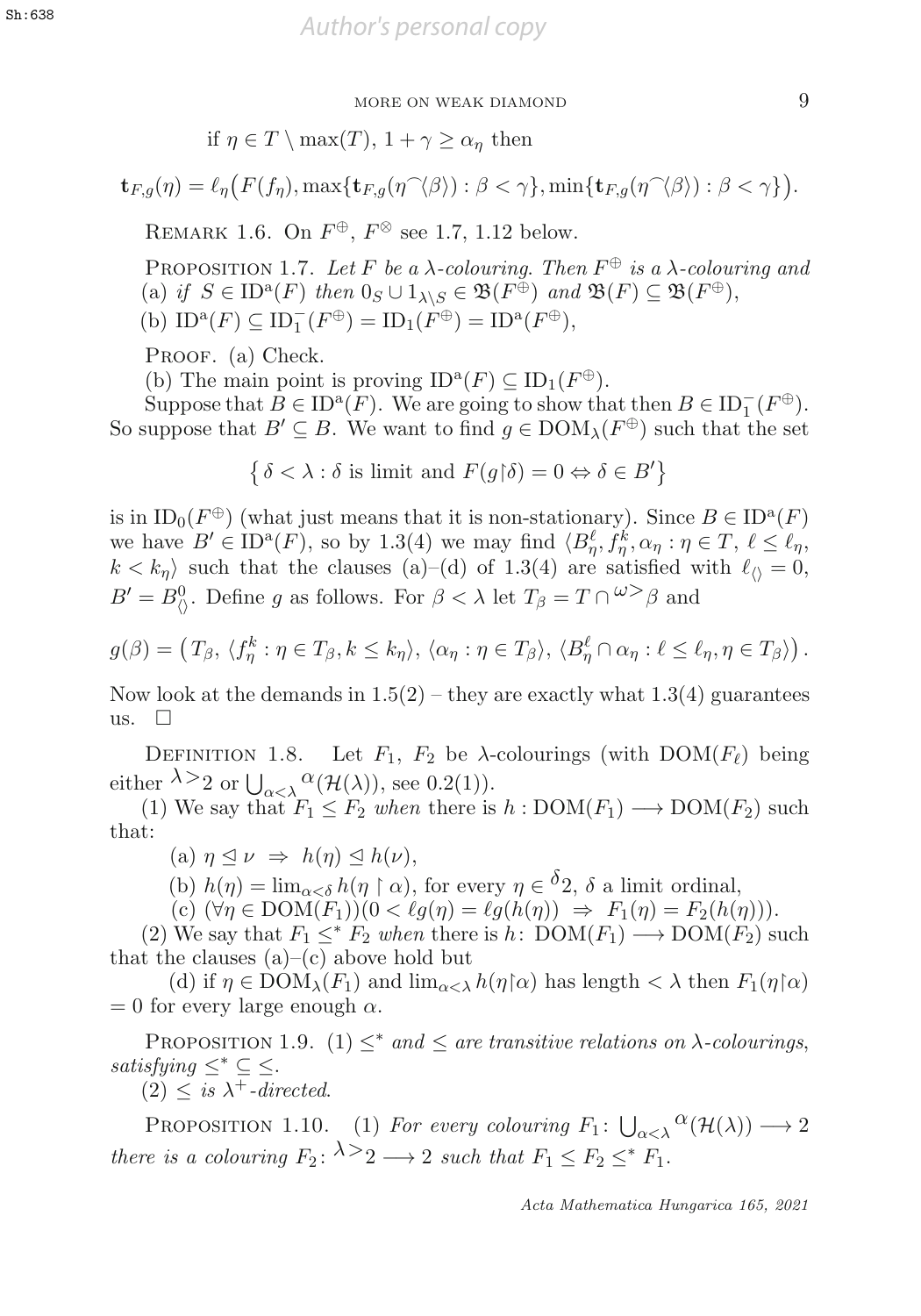*Author's personal copy* Sh:638

## 10 S. SHELAH 10 S. SHELAH

(2) For every  $\lambda$ -colouring  $F_2$ :  $\lambda > 2 \rightarrow 2$  there is a  $\lambda$ -colouring

$$
F_1: \bigcup_{\alpha < \lambda} {}^{\Omega}(\mathcal{H}(\lambda)) \to 2
$$

such that  $F_2 \leq F_1 \leq^* F_2$ .

PROOF. (1) Let  $F_1: \bigcup_{\alpha<\lambda}{}^{\alpha}(\mathcal{H}(\lambda)) \longrightarrow 2$ . Let  $h_0$  be a one-to-one function from  $\mathcal{H}(\lambda)$  to  $\lambda > 2$ , say  $h_0(\eta) = \langle \ell_{\eta,i} : i < \ell g(h_0(\eta)) \rangle$ . Define a function  $h_1 : \mathcal{H}(\lambda) \longrightarrow \lambda >_2$  by:

$$
\ell g(h_1(\eta)) = 2\ell g(h_0(\eta)) + 2,
$$
  
\n
$$
h_1(\eta)(2i) = h_0(\eta)(i), \ h_1(\eta)(2i+1) = 0 \text{ for } i < \ell g(h_0(\eta)), \text{ and}
$$
  
\n
$$
h_1(\eta)(2\ell g(h_0(\eta))) = h_1(\eta)(2\ell g(h_0(\eta) + 1)) = 1.
$$

Next, by induction on  $\ell g(\eta)$ , we define a function  $h^+ : \bigcup_{\alpha < \lambda} {}^{\alpha}(\mathcal{H}(\lambda)) \longrightarrow \lambda > 0$  $\lambda$ >2 as follows:

$$
h^+(\langle\rangle)=\langle\rangle, \quad h^+(\eta^{\widehat{\ }}\langle x\rangle)=h^+(\eta)^{\widehat{\ }}h_1(x).
$$

and if  $\eta \in \bigcup_{\alpha < \lambda} \alpha(\mathcal{H}(\lambda))$  has length the limit ordinal  $\delta$  then  $h^+(\eta) =$ <br> $\Box h^+(\eta) \beta \land \beta < \delta$  $\bigcup \{ h^+(\eta | \beta) : \beta < \delta \}$ <br>Clearly  $h^+$  is on

Clearly  $h^+$  is one to one with the right domain and range.

Finally we define a colouring  $F_2: \lambda > 2 \rightarrow 2$  by

$$
F_2(\nu) = \begin{cases} F_1(\eta) & \text{if } \nu = h^+(\eta), \\ 0 & \text{if } \nu \notin \text{rng}(h^+). \end{cases}
$$

It is easy to check that  $F_2$  is as required.

(2) Similar to part (1).  $\Box$ 

PROPOSITION 1.11. Assume that  $F_1$ ,  $F_2$  are  $\lambda$ -colourings such that  $F_1 \leq F_2$ , or  $F_1 \leq^* F_2$ . Then:

(1) For every  $\eta \in \text{DOM}_{\lambda}(F)$  there are  $\nu \in \text{DOM}_{\lambda}(F)$  and a club E of  $\lambda$ such that

$$
(\forall \delta \in E)(F_1(\eta \upharpoonright \delta) = F_2(\nu \upharpoonright \delta)).
$$

 $(2)$   $ID_{\alpha}(F_1) \subseteq ID_{\alpha}(F_2)$ ,  $ID_{\alpha}^-(F_1) \subseteq ID_{\alpha}^-(F_2)$ ; hence  $ID^a(F_1) \subseteq ID^a(F_2)$ <br>  $I \mathfrak{B}^+(F_1) \subset \mathfrak{B}^+(F_2)$ and  $\mathfrak{B}^+(F_1) \subseteq \mathfrak{B}^+(F_2)$ .

(3) For every colouring F we have  $ID^c(F) \subseteq WD^c$ 

PROOF. Straightforward.  $\square$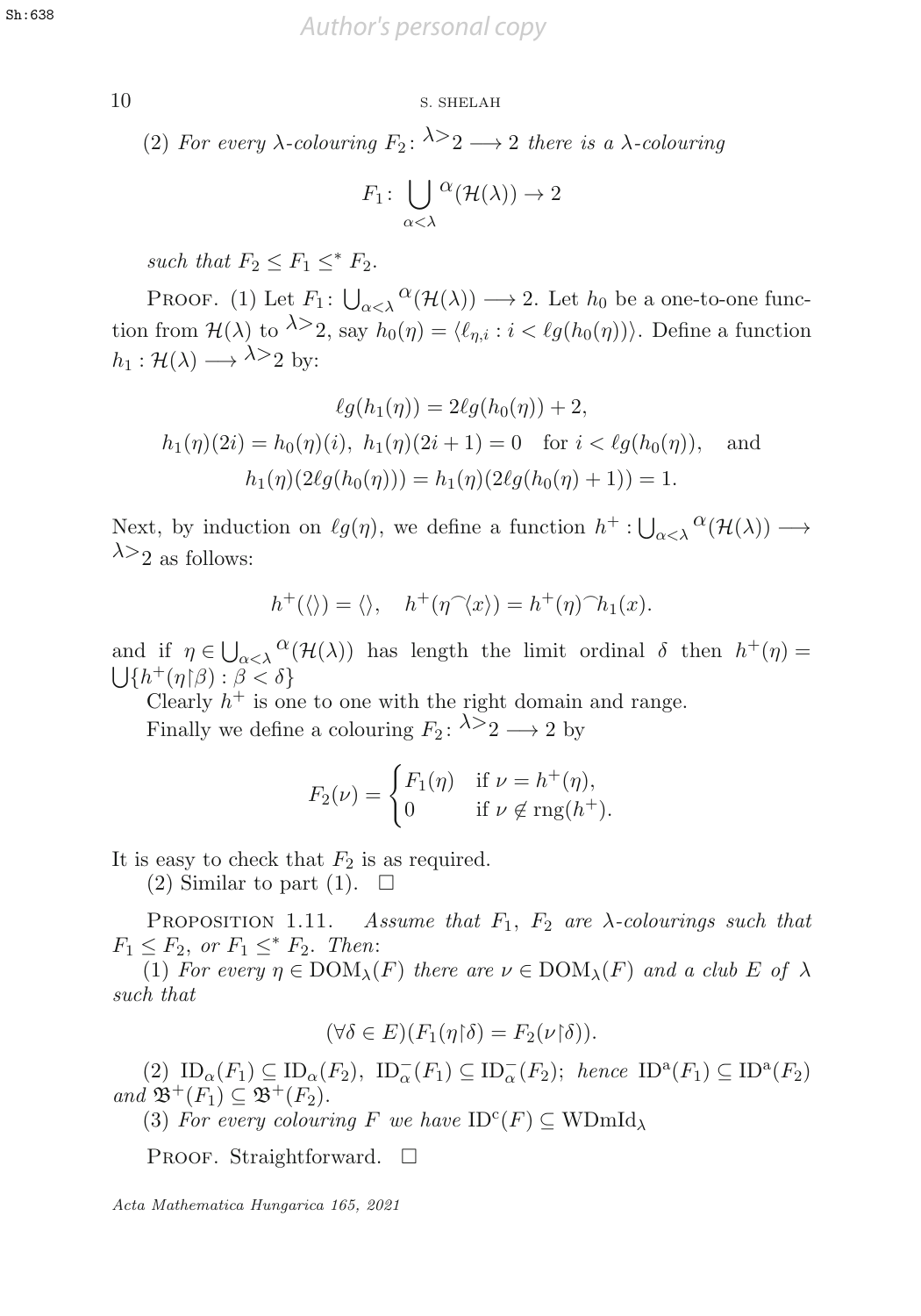CONCLUSION 1.12. Assume that  $\lambda$  is a regular uncountable cardinal and  $F: \lambda > 2 \longrightarrow 2$  is a  $\lambda$ -colouring. Let

$$
F^{\otimes} \colon \bigcup_{\alpha < \lambda} {}^{\textstyle \alpha}(\mathcal{H}(\lambda)) \longrightarrow 2
$$

be the colouring defined for F in Definition 1.5(4). Let  $\iota \in \{a, b\}$ . Then:

(a)  $F \leq F^{\otimes}$ .

(b) ID<sup>t</sup>( $F^{\otimes}$ ) is a normal ideal on  $\lambda$ .<br>(c)  $\mathfrak{B}(F) \subset \mathfrak{B}(F^{\otimes})$  and ID<sup>t</sup>( $F$ )  $\subset \Pi$ 

(c)  $\mathfrak{B}(F) \subseteq \mathfrak{B}(F^{\otimes})$  and  $ID^{\iota}(F) \subseteq ID^{\iota}(F^{\otimes}) = \text{WDmId}_{\lambda}(F^{\otimes}).$ <br>(d)  $F^{\otimes}$  relates to itself as it relates to F, i.e. if  $\alpha^* < \lambda^+$ . (S  $(F) \subseteq \mathrm{ID}^t$ <br>relates to

(d)  $F^{\otimes}$  relates to itself as it relates to F, i.e. if  $\alpha^* < \lambda^+$ ,  $\langle S_\alpha : \alpha < \alpha^* \rangle$ <br>ncreasing continuous modulo  $ID^{\iota}(F^{\otimes})$ ,  $S_{\alpha+1} = S_{\alpha} \cup A_{\alpha}$ , mod  $ID^{\iota}(F^{\otimes})$ is increasing continuous modulo  $ID^{\iota}(F^{\otimes}), S_{\alpha+1} = S_{\alpha} \cup A_{\alpha} \mod ID^{\iota}(F^{\otimes}),$ <br>  $A \subset \mathfrak{B}(\mathbb{R}^{\otimes})$ ,  $\ell \subset \mathfrak{A}$ , then for some  $f \subset \lambda(1/\lambda)$ .  $A_{\alpha} \in \mathfrak{B}(F^{\otimes}), \ell_{\alpha} \in 2$ , then for some  $f \in {}^{\lambda}(\mathcal{H}(\lambda))$ 

$$
\{\alpha < \lambda : F(f \upharpoonright \alpha) = 1\} / \mathcal{D}_{\lambda}
$$

is, in  $\mathcal{P}(\lambda)/\mathcal{D}_{\lambda}$ , the least upper bound of the family  $\{(A_{\alpha} \setminus S_{\alpha})/\mathcal{D}_{\lambda} : \ell_{\alpha} = 1\}$ (where  $\mathcal{D}_{\lambda}$  stands for the club filter).

(e) The family  $\mathfrak{B}(F^{\otimes})$  is closed under complements, unions and intersections of less than  $\lambda$  sets, diagonal unions and diagonal intersections and it includes bounded subsets of  $\lambda$ . Moreover  $\mathfrak{B}^+(F^{\otimes}) = \mathfrak{B}(F^{\otimes})$ .

(f) If  $\mathcal{P}(\lambda)/ID^{\iota}(F^{\otimes})$  is  $\lambda^{+}$ -saturated then for every set  $X \subseteq \lambda$  there are  $A \cap B \in \mathfrak{B}(F^{\otimes})$  such that: sets  $A, B \in \mathfrak{B}(F^{\otimes})$  such that:

 $(\alpha)$   $A \subseteq X \subseteq B$ ,

 $(\beta)$  for every  $Y \in \mathfrak{B}(F^{\otimes})$  one of the following occurs:

(i) the sets  $(X \setminus A) \cap Y$ ,  $(X \setminus A) \setminus Y$ ,  $(B \setminus X) \cap Y$ ,  $(B \setminus X) \setminus Y$  are not<sup>2</sup> in  $ID^{\lambda}(F^{\otimes}),$ <br>(ii)  $Y \cap$ 

(ii)  $Y \cap (B \setminus A) \in ID^{\iota}(F^{\otimes}),$ <br>
(iii)  $(B \setminus A) \setminus Y \in ID^{\iota}(F^{\otimes})$ 

(iii)  $(B \setminus A) \setminus Y \in ID^{i}(F^{\otimes}).$ <br>e situation as above we de In the situation as above we denote  $A = \max_{F \otimes}(X)$ ,  $B = \min_{F \otimes}(X)$ (note that these sets are unique only modulo  $ID^{\iota}(F^{\otimes})$ ). Moreover  $(\sigma)$  In clause  $(f)$  if  $A \subset \min_{F^{\otimes}}(B)$  then

(g) In clause (f), if  $A \subseteq \min_{F \otimes (B)}$  then

$$
\min_{F^{\otimes}}(A) \subseteq \min_{F^{\otimes}}(B) \mod ID^{\iota}(F^{\otimes}).
$$

(h) In clause (f), when  $\iota = b$ , if  $X \subseteq \lambda$ ,  $X \notin ID^{\iota}(F^{\otimes})$  then for some  $Y_2 \subset X$  which are not in  $ID^{\iota}(F^{\otimes})$  we have  $Y_1, Y_2 \subseteq X$  which are not in  $ID^{\iota}(F^{\otimes})$  we have

$$
\max_{F^{\otimes}} (Y_1) = \max_{F^{\otimes}} (Y_2) = \emptyset \text{ and } \min_{F^{\otimes}} (Y_1) = \min_{F^{\otimes}} (Y_2) \notin \mathrm{ID}^{\iota}(F^{\otimes}).
$$

(i) In clause (f),  $\min_{F^\otimes}$  and  $\max_{F^\otimes}$  commute with the union of  $\langle \lambda \rangle$  and the intersection of  $\langle \lambda \rangle$  sets.

<sup>2</sup> hence none of  $X \setminus A$ ,  $B \setminus A$  includes (modulo ID<sup>*t*</sup>( $F^{\otimes}$ )) a member of  $\mathfrak{B}(F^{\otimes}) \setminus \text{ID}^{\iota}(F^{\otimes})$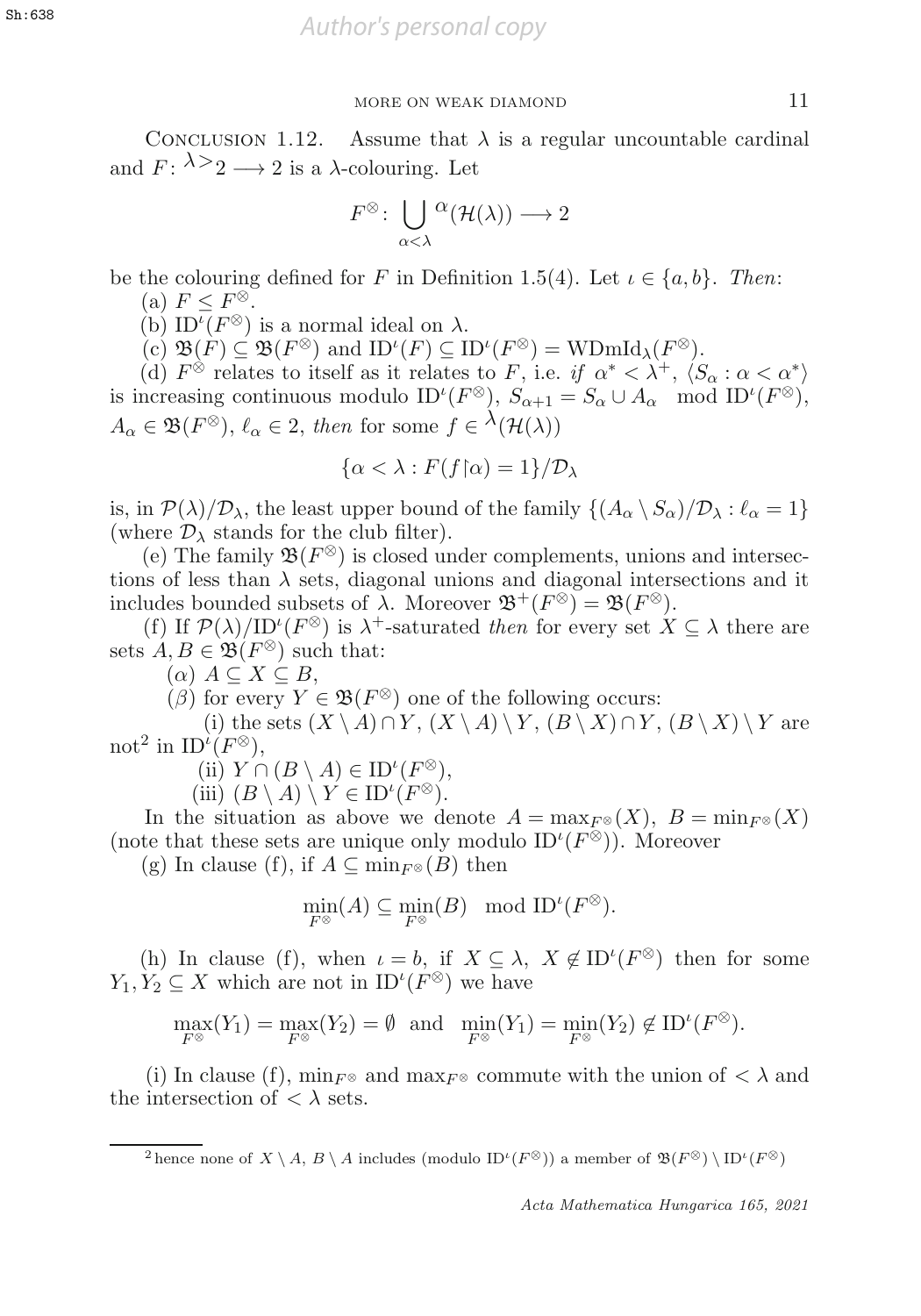## 12 S. SHELAH

PROOF. Clauses (a) and (b): Should be clear.

Clause (e): Note that as  $\theta = 2$  we identify a sequence  $\eta \in \Lambda_2$  with  $\{i < \lambda : \eta(i) = 1\}.$ 

 $\mathfrak{B}(F^{\otimes})$  is closed under complementation. Suppose that  $A \in \mathfrak{B}(F^{\otimes})$ . First, assume A is bounded then let g,  $(T, \bar{f}, \bar{\ell}, \bar{\alpha}, \bar{A})$  be as in 1.5(3) with  $T = {\langle} \langle \rangle$   $\cup$   $\{\langle i \rangle : i < \lambda\}, A_{\langle} = \alpha_{\langle} \setminus A, \alpha_{\langle} > \sup(A), \ell_{\langle} \rangle \text{ constantly 1. Then}$  $(\forall \alpha < \lambda)(F^{\otimes}(g)(1 + \alpha)) = 1 \Leftrightarrow \alpha \in A)$ , so  $F^{\otimes}$  codes  $\lambda \setminus A$ .<br>Second suppose that sup $(A) = \lambda$  Pick a such that

Second, suppose that  $\sup(A) = \lambda$ . Pick q such that

$$
(\forall \alpha < \lambda)(F^{\otimes}(g)(1+\alpha)) = 1 \Leftrightarrow \alpha \in A).
$$

By our assumption, for arbitrarily large  $\beta < \lambda$  we have  $F^{\otimes}(g|\beta) = 1$ , so  $g(\beta)$  is so  $g(\beta)$  is

$$
(T_{\beta}, \langle f_{\eta}^{\beta} : \eta \in T_{\beta} \rangle, \langle \alpha_{\eta}^{\beta} : \eta \in T_{\beta} \rangle, \langle \ell_{\eta}^{\beta} : \eta \in T_{\beta} \rangle, \langle A_{\eta}^{\beta} : \eta \in T_{\beta} \rangle)
$$

and it is as in 1.5(3). If  $\beta_1 < \beta_2$  then the two values necessarily cohere, in particular  $T_{\beta_1} = T_{\beta_2} \cap \omega^{\geq 0}(\beta_1)$ . Consequently there is  $(T, \bar{f}, \bar{\ell}, \bar{\alpha}, \bar{A})$  such that  $T = \bigcup_{\beta < \lambda} T_{\beta} \subseteq \omega^{\geq \lambda}$  is closed under initial segments and is well founded (as  $T_\beta$  increase with  $\beta$  and cf( $\lambda$ ) >  $\aleph_0$ ). Thus we have proved

( $\boxtimes$ ) if  $A \subseteq \lambda$  is unbounded and A is coded by  $F^{\otimes}$ , g, then there is  $\mathbf{p} = (T, \bar{f}, \bar{\ell}, \bar{\alpha}, \bar{A})$  such that the clauses (i)–(vi) of 1.5(3) hold for  $\gamma = \lambda$  and  $g(\beta) = \mathbf{p} \upharpoonright \beta.$ Now def

Now define **p**' like **p** (with the same T etc) except that  $\ell_{\langle\rangle}^{\mathbf{p}'} = 1 - \ell_{\langle\rangle}^{\mathbf{p}}$  and  $A_{\langle\rangle}^{\mathbf{p}'} = A_{\langle\rangle}^{\mathbf{p}}.$ 

 $\mathfrak{B}(F^{\otimes})$  contains all bounded subsets of  $\lambda$ . By the first part of the arguments above all co-bounded subsets of  $\lambda$  are in  $\mathfrak{B}(F^{\otimes})$ , so (by the above) their complements are there too.

 $\mathfrak{B}(F^{\otimes})$  is closed under unions of length  $\langle \lambda \rangle$ . Let  $B = \bigcup_{i \leq \alpha} B_i$  where  $\alpha < \lambda$  and  $B_i \in \mathfrak{B}(F^\otimes)$ . Let  $w = \{i < \alpha : \sup(B_i) = \lambda\}$  and for  $i \in w$ let  $B_i$  be represented by  $g_i \in \lambda(\mathcal{H}(\lambda))$  which, by  $(\boxtimes)$ , comes from  $p^i =$  $(T^i, \vec{f}^i, \overline{\ell}^i, \bar{\alpha}^i, \overline{A}^i)$ . We may assume that  $w = \beta \leq \alpha$ . Let

$$
T = \{ \langle \rangle \} \cup \{ \langle i \rangle : i < \lambda \} \cup \{ \langle i \rangle \hat{\ } \eta : \eta \in T^i, \ i < \beta \},
$$
\n
$$
f_{\langle i \rangle \hat{\ } \eta} = f^i_{\eta}, \ \text{etc}
$$

 $\alpha_{\Diamond}$  is the first  $\gamma \geq \omega$  such that  $\gamma \geq \alpha$  &  $(\forall i \in [\beta, \alpha))(B_i \subseteq \gamma)$ ,

$$
B_{\langle i \rangle} = \emptyset \quad \text{if } i \ge \beta,
$$
  

$$
A_{\langle\rangle} = \bigcup_{i < \alpha} B_i \cap \alpha_{\langle\rangle},
$$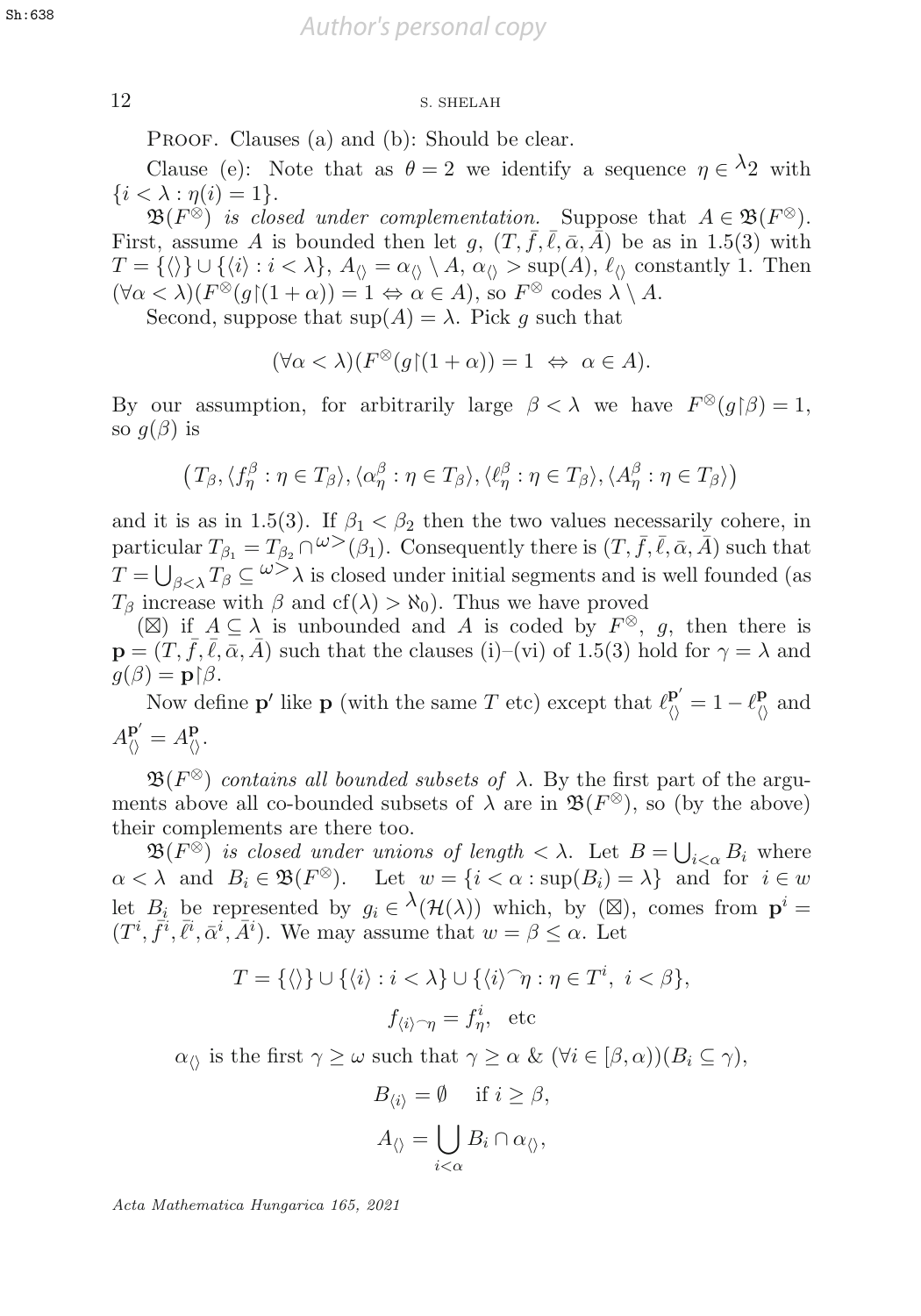$$
\ell_{\langle\rangle}(i_0,i_1,i_2)=i_1.
$$

Checking is straightforward.

 $\mathfrak{B}(F^{\otimes})$  is closed under diagonal unions. Let  $B = \nabla_{i \leq \lambda} B_i$ , where each  $B_i \in \mathfrak{B}(F^\otimes)$  is represented by  $g_i \in \lambda(\mathcal{H}(\lambda))$  which, by  $(\boxtimes)$ , comes from  $\mathbf{p}^i = (T^i, \bar{f}^i, \bar{\ell}^i, \bar{\alpha}^i, \bar{A}^i).$  Let  $T = {\langle \rangle} \cup {\langle \langle i \rangle \rangle \gamma : \eta \in T_i, i < \lambda },$   $f_{\langle i \rangle \gamma} = f^i_{\eta},$ <br>etc.  $\alpha_{\theta} = \omega, B_{\theta} = B \cap \omega$  and  $\ell_{\theta}(\{i_0, i_1, i_0\}) = i_1$ . etc,  $\alpha_{\langle\rangle} = \omega$ ,  $B_{\langle\rangle} = B \cap \omega$  and  $\ell_{\langle\rangle}(i_0, i_1, i_2) = i_1$ .

So we have proved the first sentence in clause  $(e)$ . The second sentence there follows by it and Def.  $1.2(2)$ . Note that including the family of nonstationary sets follows by including the family of bounded subsets and being closed under diagonal unions.

Clause (c): We concentrate on the case  $ID^{\iota} = ID^{a}$ . First note that  $\mathfrak{B}(F) \subset \mathfrak{B}(F^{\otimes})$  as  $\mathfrak{B}(F) \subset \mathfrak{B}^+(F) \subset \mathfrak{B}^+(F^{\otimes}) = \mathfrak{B}(F^{\otimes})$  (the second inclusion by (a) and 1.11, the last equality by (e)). Next note that

$$
\mathrm{WDmId}_{\lambda}(F^{\otimes}) \subseteq \mathrm{ID}_{1}^{-}(F^{\otimes}) \subseteq \mathrm{ID}_{1}(F^{\otimes}) \subseteq \mathrm{ID}^{\iota}(F^{\otimes}).
$$

Now by induction on  $\alpha$  we are proving that  $ID_{\alpha}(F^{\otimes}) \subseteq \text{WDmId}_{\lambda}(F^{\otimes})$ . So suppose that we have arrived at a stage  $\alpha$ .

If  $\alpha = 0$  then we use the fact that every non-stationary subset of  $\lambda$  is in  $\mathfrak{B}(F^{\otimes})$  (by (e)).

If  $\alpha$  is limit then, by the induction hypothesis,  $ID_{\alpha}^{-}(F^{\otimes}) \subseteq \mathfrak{B}(F^{\otimes})$  and<br>ce  $ID_{\alpha}(F^{\otimes}) \subset \mathfrak{B}(F^{\otimes})$  (as  $\mathfrak{B}(F^{\otimes})$ ) is closed under diagonal unions by (e) hence  $ID_{\alpha}(F^{\otimes}) \subseteq \mathfrak{B}(F^{\otimes})$  (as  $\mathfrak{B}(F^{\otimes})$  is closed under diagonal unions by (e); remember  $1.3(3)$ ).

So suppose that  $\alpha = \beta + 1$  and  $B \in ID_{\alpha}(F^{\otimes})$ . Suppose  $B' \subseteq B$  (so  $B' \in ID_{\alpha}^{-}(\overline{F^{\otimes}})$ . There is  $B'' \in \mathfrak{B}(F)$  such that  $B'' \triangle B' \in ID_{\beta}(F)$ . By the first part we know that  $B'' \in \mathfrak{B}(F^{\otimes})$  and by the induction hypothesis  $B' \triangle B''$ first part we know that  $B'' \in \mathfrak{B}(F^{\otimes})$  and by the induction hypothesis  $B' \triangle B''$ <br> $\in \mathfrak{B}(F^{\otimes})$ . Consequently  $B' \in \mathfrak{B}(F^{\otimes})$  $\in \mathfrak{B}(F^{\otimes})$ . Consequently  $B' \in \mathfrak{B}(F^{\otimes})$ .

Together we have proved that  $ID^{\iota}(F^{\otimes}) = WDmId_{\lambda}(F^{\otimes})$ . The inclusion  $(F) \subset ID^{\iota}(F^{\otimes})$  is easy  $ID^{\iota}(F) \subseteq ID^{\iota}(F^{\otimes})$  is easy.<br>Clause (d): Easy

Clause (d): Easy.

Clause (f): Let  $\mathcal{D}_1$  be  $\{A \subseteq X : A \in \mathfrak{B}(F^{\otimes}) \setminus \text{ID}^{\iota}(F^{\otimes})\}$  and let  $\{A_i : i \geq i \geq n \}$  and  $A_i$  is  $i \geq j \geq n \}$  $i < i_*$ } be a maximal sub-family of  $\mathscr{D}_1$  such that  $i < j < i_* \Rightarrow A_i \cap A_j$  $\in$  ID<sup>*i*</sup>( $F^{\otimes}$ ). By the assumption of clause (f) necessarily  $i_* < \lambda^+$  so without lose of generality  $i_* < \lambda$ . Let A be  $\cup$  A  $\cdot : i < i_{\lambda}$  if  $i_* < \lambda$  and the diagonal lose of generality  $i_* \leq \lambda$ . Let A be  $\cup \{A_i : i < i_*\}$  if  $i_* < \lambda$  and the diagonal union if  $i_* = \lambda$ . Clearly  $A \in \mathfrak{B}^+(F) = \mathfrak{B}(F^\otimes)$ .

Let A' be chosen similarly replacing X by  $\lambda \setminus X$  and let  $B = \lambda \setminus A'$ . Clearly  $A, B$  are as required.

Clauses (g), (h), (i): Easy.  $\square$ 

PROPOSITION 1.13. Let  $\lambda$  be a regular uncountable cardinal and F be  $a \lambda$ -colouring.

(1) If  $ID_{\alpha}(F)$  is  $\lambda^+$ -saturated then for some  $\beta < \lambda^+$  we have  $ID_{\alpha+\beta}(F) =$  $ID^{\mathfrak{a}}(F).$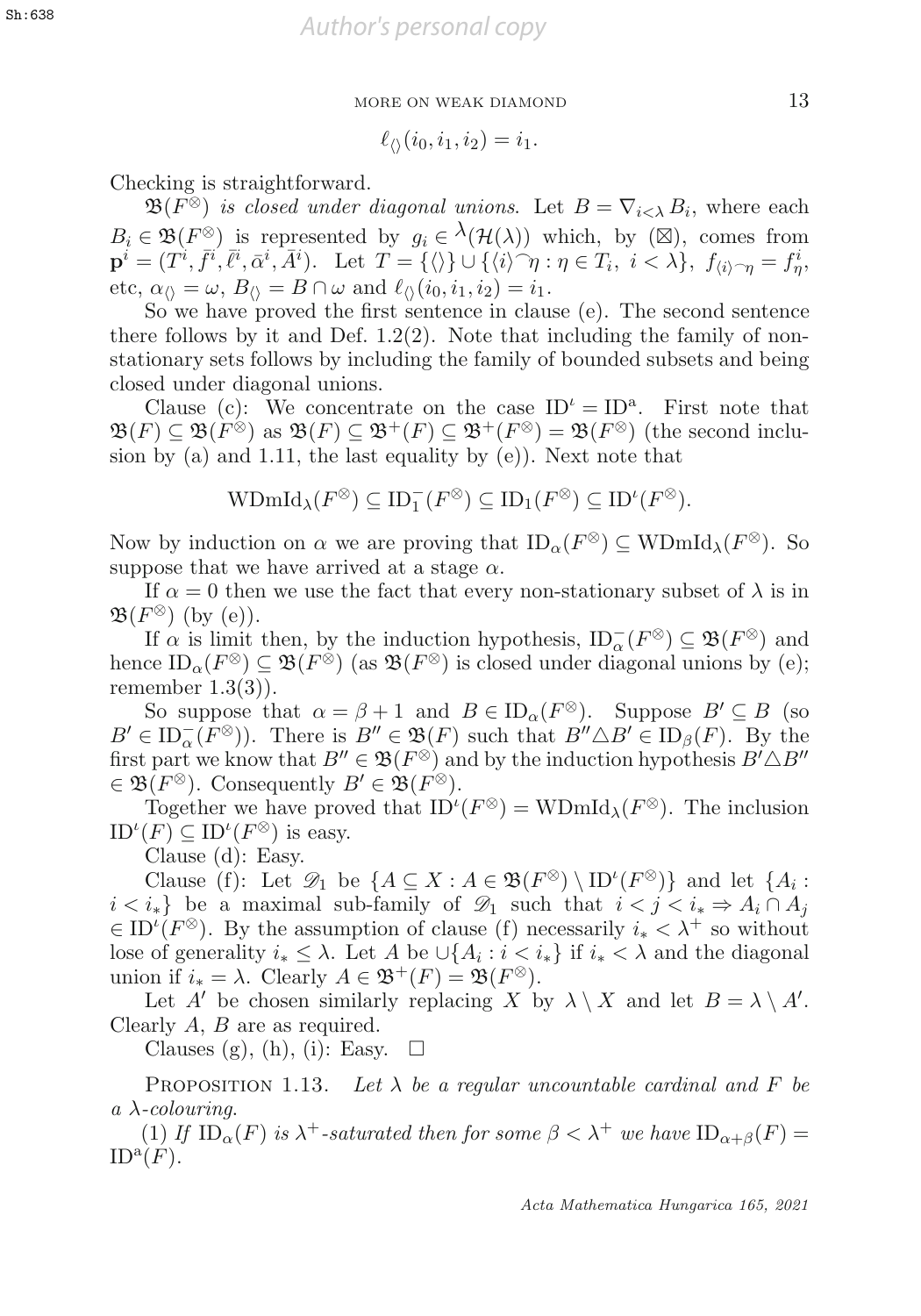## 14 S. SHELAH 14 S. SHELAH

(2)  $ID_{\alpha}(F) \subseteq \text{WDmId}_{\lambda}$ , see 1.2(3);

(3) If  $ID_{\alpha}(F)$  is  $\lambda^{+}$ -saturated and  $\lambda \notin \text{WDmId}_{\lambda}$  then  $\text{WDmId}_{\lambda} = ID_{1}(F')$ <br>some  $\lambda$ -colouring  $F'$ for some  $\lambda$ -colouring F'.<br>(4)  $ID^b(F)$   $ID^c(F)$  a

(4)  $ID^b(F)$ ,  $ID^c(F)$  are normal ideals, and  $ID^1(F) \subseteq ID^b(F) \subseteq ID^c(F) \subseteq$  $WDmId_{\lambda}$ .

(5) ID<sup>1</sup>( $F^{\otimes}$ ) = WDmId<sub> $\lambda$ </sub>( $F^{\otimes}$ ).

(6)  $\text{WDmId}_{\lambda} = \bigcup \{\text{ID}^{\iota}(F) : F \text{ a function from } \lambda > 2 \text{ to } 2\} = \bigcup \{\text{ID}_1(F) : F \text{ a function from } \lambda > 2 \text{ to } 2\}$ F a function from  $\lambda > 2$  to  $2$  U {WDmId<sub> $\lambda$ </sub>(F) : F a function from  $\lambda > 2$  to  $2$ } for  $\iota = a, b, c$ .

PROOF. (1) It follows from 1.3(3) that  $ID_{\gamma}(F)$  increases with  $\gamma$  and  $\beta < \gamma$ ,  $ID_\beta(F) = ID_{\beta+1}$  implyies  $ID_\beta(F) = ID_\gamma$ ; so the assertion should be clear.

(2) By the definition (and  $1.12(c)$ ).

(3) Assume that  $ID_{\alpha}(F)$  is  $\lambda^{+}$ -saturated and  $\lambda \notin \text{WDmId}_{\lambda}$ . By induction on  $\beta < \lambda^+$  we try to choose colourings  $F_\beta$  such that

(a)  $ID(F) \subseteq ID(F_\beta)$ 

(b) if  $\beta < \gamma$  then  $ID^{\alpha}(F_{\beta}) \subseteq ID^{\alpha}(F_{\gamma})$ ,

(c)  $ID^{\mathbf{a}}(F_{\beta}) \neq ID^{\mathbf{a}}(F_{\beta+1}).$ 

So we let  $F_0 = F$ . If  $\beta$  is limit then we use 1.9(2) to choose  $F_\beta$  so that  $(\forall \gamma < \beta)(F_{\gamma} \leq F_{\beta})$ . Finally, if  $\beta = \gamma + 1$  then we let  $F'_{\beta} = (F_{\gamma})^{\otimes}$  (so  $\Box$ <br> $\Box$ <sup>a</sup> $(F) \subset \Box$ .  $(F') = \Box$ <sup>a</sup> $(F') \subset \Box$ <br> $\Box$ a $(F') \neq \Box$ <br> $\Box$  $ID^{a}(F_{\gamma}) \subseteq ID_{1}(F_{\beta}') = ID^{a}(F_{\beta}') \subseteq WDmId_{\lambda}$ . If  $ID^{a}(F_{\beta}') \neq WDmId_{\lambda}$  then we<br>choose a set  $A \subseteq WDmId_{\lambda} \setminus ID^{a}(F')$  and  $F^{*}$  withosing  $A \subseteq WDmId_{\lambda}$ . We choose a set  $A \in \text{WDmId}_{\lambda} \setminus \text{ID}^{\alpha}(F_{\beta}')$  and  $F_{\beta}^*$  witnessing  $A \in \text{WDmId}_{\lambda}$ . We<br>may assume that  $(\forall \alpha \in \lambda) \setminus A/(\forall \alpha \in \alpha_0) (F^*(\alpha) = 0)$ . Now take a solowing may assume that  $(\forall \alpha \in \lambda \setminus A)(\forall \eta \in {}^{\alpha}2)(F_{\beta}^{*}(\eta) = 0)$ . Now take a colouring  $F_{\alpha}$  such that  $F'$ ,  $F^{*} < F_{\alpha}$  $F_{\beta}$  such that  $F'_{\beta}, F^*_{\beta} \leq F_{\beta}$ .

After carrying out the construction choose  $S^0_\beta \in \text{ID}^{\text{a}}(F_{\beta+1}) \setminus \text{ID}^{\text{a}}(F_\beta)$  (for  $\beta < \lambda^+$ ) and let  $S_\beta = S_\beta^0 \setminus \nabla_{\gamma < \beta} S_\gamma^0$ . Then  $\langle S_\beta : \beta < \lambda^+ \rangle$  is a sequence of  $\mathcal{D}(\lambda) \setminus \text{ID}^a(F_\alpha) \subset \mathcal{D}(\lambda) \setminus \text{ID}^a(F)$  contradicting pairwise disjoint members of  $\mathcal{P}(\lambda) \setminus ID^a(F_0) \subseteq \mathcal{P}(\lambda) \setminus ID_{\alpha}(F)$ , contradicting our assumptions.

 $(4), (5), (6)$  Easy too.  $\square$ 

For the rest of this section we will assume the following

Hypothesis 1.14. (1) We assume that

- (a)  $\lambda$  is a regular uncountable cardinal,
- (b) F is a  $\lambda$ -colouring,
- (c)  $\lambda \notin \mathrm{ID}^{\mathrm{b}}(F^{\otimes})$ , and

(d) ID<sup>b</sup>( $F^{\otimes}$ ) is  $\lambda^{+}$ -saturated, that is there is no sequence  $\langle A_{\alpha} : \alpha \leq$  $\lambda^+$  such that for each  $\alpha < \beta < \lambda^+$ 

$$
A_{\alpha} \notin ID^{b}(F^{\otimes})
$$
 and  $||A_{\alpha} \cap A_{\beta}|| < \lambda$ .

(2) For each limit ordinal  $\alpha \in [\lambda, \lambda^+)$  fix an enumeration  $\langle \varepsilon_i^{\alpha} : i < \lambda \rangle$  of  $\alpha$ .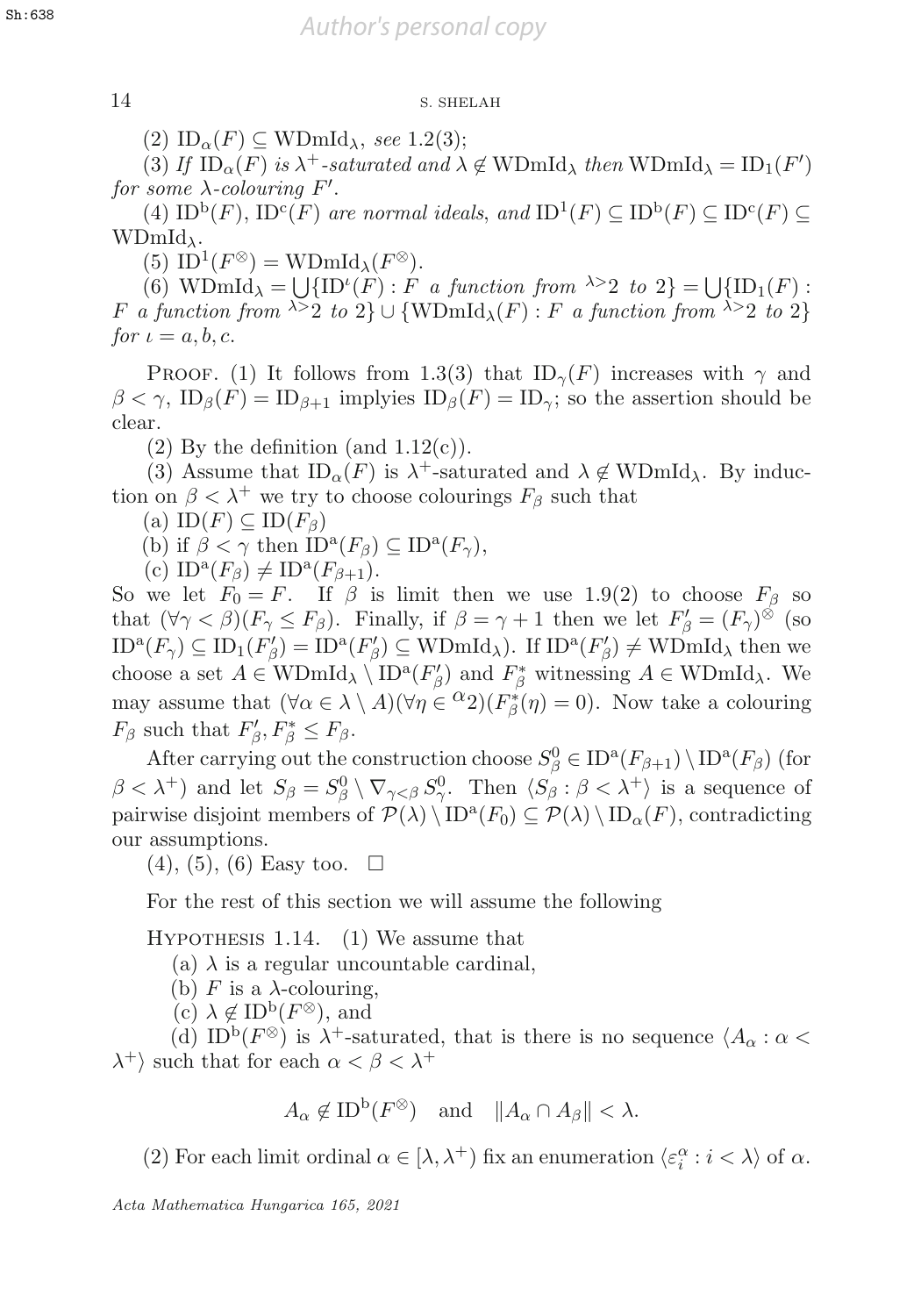CONSTRUCTION 1.15. Fix a sequence  $\eta \in \lambda_2$  for a moment. We choose a sequence

$$
\langle S_{\alpha}[\eta], A_{\alpha}[\eta], B_{\alpha}[\eta], \ell_{\alpha}[\eta], m_{\alpha}[\eta], f_{\alpha}[\eta] : \alpha < \alpha^*[\eta] \rangle
$$

as follows. By induction on  $\alpha < \lambda^+$  we try to choose  $S_\alpha[\eta] = S_\alpha$ ,  $A_\alpha[\eta] = A_\alpha$ ,  $B_{\alpha}[\eta] = B_{\alpha}, \ell_{\alpha}[\eta] = \ell_{\alpha}, m_{\alpha}[\eta] = m_{\alpha}, f_{\alpha}[\eta] = f_{\alpha}$  such that: (a)  $S_{\alpha}, A_{\alpha}, B_{\alpha} \subseteq \lambda$ ,  $\ell_{\alpha}, m_{\alpha} \in \{0, 1\}$ ,  $f_{\alpha} \in {}^{\lambda}2$ , (b)  $A_{\alpha} \notin ID^{\mathsf{b}}(F^{\otimes}), A_{\alpha} \cap S_{\alpha} = \emptyset,$ (c) if  $\alpha = 0$  then  $S_{\alpha} = \emptyset$ (d)  $S_{\alpha+1} = S_{\alpha} \cup A_{\alpha};$ (e) if  $\alpha < \lambda$  is limit then  $S_{\alpha} = \bigcup_{\beta < \alpha} S_{\beta}$ ; if  $\alpha \in [\lambda, \lambda^+]$  is limit then  $S_{\alpha} = \lambda \cdot (\exists i < \alpha)(\alpha \in S_{\alpha})$  $\{\gamma < \lambda : (\exists i < \gamma)(\gamma \in S_{\varepsilon_i^{\alpha}})\},\$ <br>(f)  $B \subset \text{ID}^{\mathsf{b}}(F^{\otimes})$ (f)  $B_{\alpha} \in ID^{\mathrm{b}}(F^{\otimes}),$ (g) for every  $\delta \in \lambda \setminus (S_\alpha \cup B_\alpha)$  $\eta(\delta) = m_{\alpha} \Rightarrow F(f_{\alpha} | \delta) = \ell_{\alpha},$ 

(h)  $A_{\alpha} = {\delta \in \lambda \setminus S_{\alpha} : F(f_{\alpha} | \delta) = 1 - \ell_{\alpha}}.$ <br>It follows from 1.14 that at some stage

It follows from 1.14 that at some stage  $\alpha^* = \alpha^*[\eta] < \lambda^+$  we get stuck<br>nember clause (b) above) Still we may define  $S_{\alpha^*}$  as in clause (c) (remember clause (b) above). Still, we may define  $S_{\alpha^*}$  as in clause (c).

PROPOSITION 1.16. Assume 1.14. Then: (1) There exists  $\eta \in \lambda_2$  such that

$$
\lambda \setminus S_{\alpha^*[\eta]}[\eta] \notin \text{ID}^{\text{b}}(F^\otimes).
$$

(2) If  $S \in \mathfrak{B}(F^{\otimes}) \setminus \text{ID}^{\text{b}}(F^{\otimes})$  then we can demand  $S \subseteq S_{\alpha^*[n]}[\eta]$ .

PROOF. Assume not. Then for each  $\eta \in \lambda_2$  the set  $B_{\alpha^*}[\eta] \stackrel{\text{def}}{=} \lambda \setminus S_{\alpha^*[\eta]}$ is in  $\text{ID}^{\text{b}}(F^{\otimes})$ . Now,

$$
\left\{ \alpha \in B_{\alpha^*}[\eta] : \eta(\alpha) = 1 \right\} \in \text{ID}^{\text{b}}(F^\otimes) \subseteq \mathfrak{B}(F^\otimes)
$$

(see 1.7).

CLAIM 1.16.1. For each  $\alpha$ ,  $S_{\alpha} \in \mathfrak{B}(F^{\otimes})$ .

PROOF. We show it by induction on  $\alpha$ . If  $\alpha = 0$  then  $S_{\alpha} = \emptyset \in \mathfrak{B}(F^{\otimes})$ (see 1.15(c)). If  $\alpha < \lambda$  is a limit ordinal then  $S_{\alpha} = \bigcup_{\beta < \alpha} S_{\beta}$  and by the inductive hypothesis  $S_{\alpha} \in \mathfrak{R}(E^{\otimes})$  so by 1.15(c) we are done (ss  $\mathfrak{R}(E^{\otimes})$  is inductive hypothesis  $S_\beta \in \mathfrak{B}(F^\otimes)$ , so by 1.15(e) we are done (as  $\mathfrak{B}(F^\otimes)$  is closed under unions of  $\langle \lambda \rangle$  elements). If  $\alpha \in [\lambda, \lambda^+]$  is limit then we use the fact that  $\mathfrak{B}(F^{\otimes})$  is closed under diagonal unions. If  $\alpha = \beta + 1$  then  $A_{\beta}$  $\in \mathfrak{B}(F^{\otimes})$  or  $\lambda \setminus A_{\beta} \in \mathfrak{B}(F^{\otimes})$  and hence we may conclude that  $A_{\beta} \in \mathfrak{B}(F^{\otimes})$ (remember 1.12(e)). Since  $\mathfrak{B}(F^{\otimes})$  is closed under unions of length  $\langle \lambda \rangle$  we are done.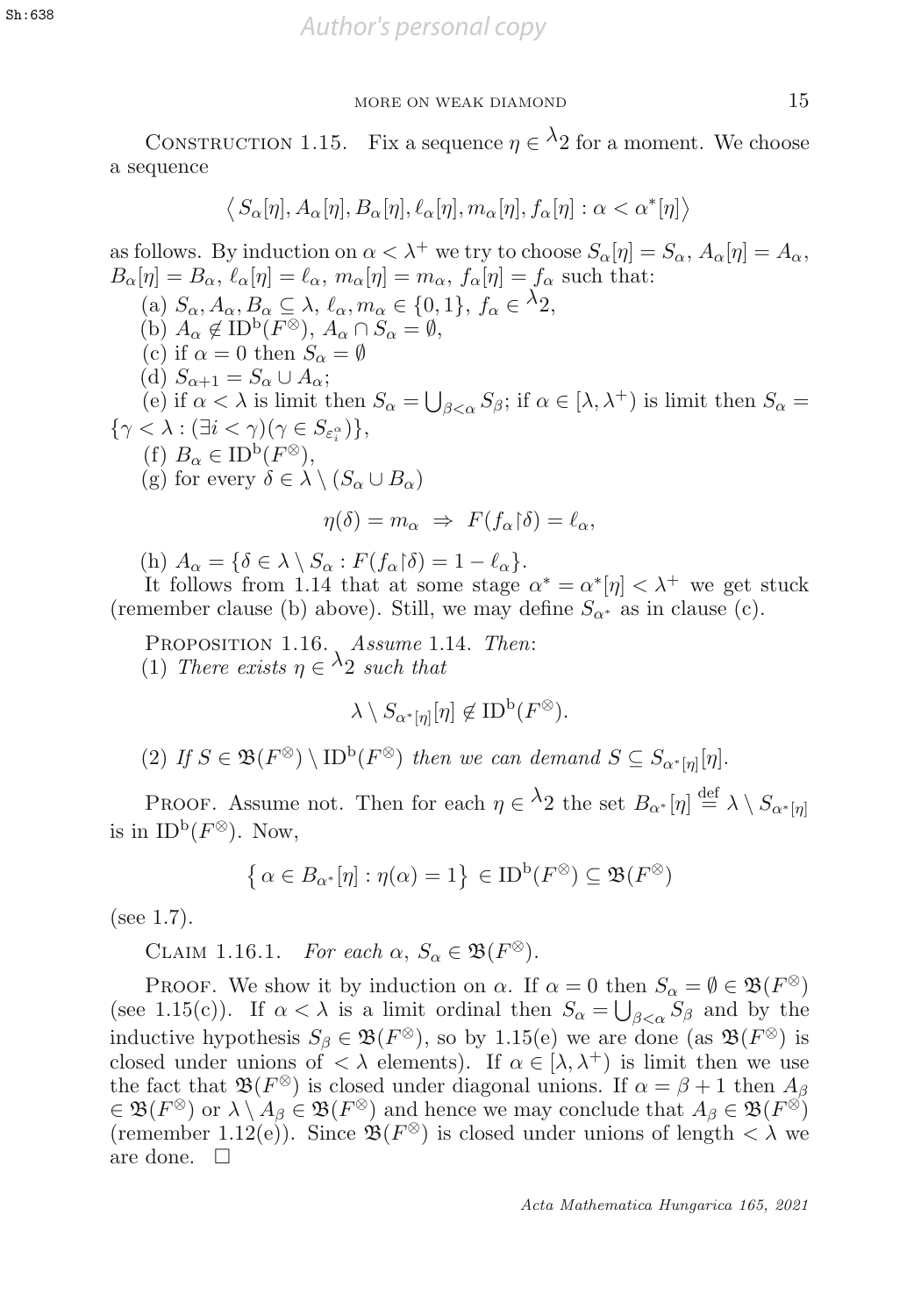## 16 S. SHELAH

CLAIM 1.16.2. For each  $\alpha$ ,  $Y_{\alpha} \stackrel{\text{def}}{=} {\{\beta < \lambda : \eta(\beta) = 1\}} \cap S_{\alpha} \in \mathfrak{B}(F^{\otimes}).$ 

PROOF. We prove it by induction on  $\alpha$ . If  $\alpha = 0$  then  $Y_{\alpha} = \emptyset$  and there is nothing to do. The case of limit  $\alpha$  is handled like that in the proof of 1.16.1. So suppose that  $\alpha = \beta + 1$ . It suffices to show that the set  $Y_\alpha \cap (S_\alpha \setminus S_\beta)$ is in  $\mathfrak{B}(F^{\otimes})$ , which means that  $Y_{\alpha} \cap A_{\alpha}$  is there (remember clauses (g) and (h) of 1.15). Note that if  $\delta \in A_{\alpha} \setminus B_{\alpha}$  then  $F(f_{\alpha} | \delta) = 1 - \ell_{\alpha} \neq \ell_{\alpha}$  and hence  $n(\delta) \neq m_{\alpha}$ , so  $n(\delta) = 1 - m_{\alpha}$ . Consequently  $Y_{\alpha} \cap (A_{\alpha} \setminus B_{\alpha}) \in \{A_{\alpha} \setminus B_{\alpha} | \beta \}$  $\eta(\delta) \neq m_\alpha$  so  $\eta(\delta)=1-m_\alpha$ . Consequently  $Y_\alpha \cap (A_\alpha \setminus B_\alpha) \in \{A_\alpha \setminus B_\alpha, \emptyset\}.$ But  $\mathcal{P}(B_{\alpha}) \subseteq \mathfrak{B}(F^{\otimes})$  so together we are done.  $\square$ 

It follows from 1.16.1, 1.16.2 that

$$
\{\beta : \eta(\beta) = 1\} \cap S_{\alpha^*[\eta]}[\eta] \in \mathfrak{B}(F^{\otimes}).
$$

But  $\lambda \setminus S_{\alpha^*[n]}[\eta] \in \mathrm{ID}^{\mathrm{b}}(F^\otimes)$ , so  $\mathcal{P}(\lambda \setminus S_{\alpha^*[n]}[\eta]) \subseteq \mathfrak{B}(F^\otimes)$  so we get a contradiction.  $\square$ 

CONCLUSION 1.17. Assume 1.14. Let  $\eta \in \lambda_2$ ,  $X_{\ell}[\eta] = (\lambda \setminus S_{\alpha^*[\eta]}[\eta])$  $\cap \eta^{-1}(\{\ell\})$  (for  $\ell = 0, 1$ ). Then one of the following occurs:

$$
(A) \lambda \setminus S_{\alpha^*[\eta]}[\eta] \in \text{ID}^{\text{b}}(F^\otimes),
$$
  
(B)  $\mathbf{Y}$  [n]  $\mathbf{Y}$  [n]  $\mathbf{Z}$   $\text{ID}^{\text{b}}(F^\otimes)$ 

(B)  $X_0[\eta], X_1[\eta] \notin \text{ID}^{\text{b}}(F^\otimes)$ , and  $X_0[\eta] \cup X_1[\eta] \in \mathfrak{B}(F^\otimes)$ ,  $X_0[\eta] \cap X_1[\eta]$  $=\emptyset$ , and for every  $f \in {}^{\lambda}2$ ,<br>either the sequence (F

*either* the sequence  $\langle F(f \mid \delta) : \delta \in (\lambda \setminus S_{\alpha^*[\eta]}[\eta]) \rangle$  is  $ID^b(F^\otimes)$ -almost constant

or both sequences  $\langle F(f \mid \delta) : \delta \in X_0[\eta] \rangle$  and  $\langle F(f \mid \delta) : \delta \in X_1[\eta] \rangle$  are not  $(F^{\otimes})$ -almost constant ID<sup>b</sup>( $F^{\otimes}$ )-almost constant.

PROOF. Assume that the first possibility fails, so  $\lambda \setminus S_{\alpha^*[\eta]}[\eta] \notin \text{ID}^{\text{b}}(F^\otimes)$ . Assume  $X_0[\eta] \in \text{ID}^{\text{b}}(F^\otimes)$ . Take any  $f_{\alpha^*[\eta]} \in {}^{\lambda}2$  and choose  $\ell_{\alpha^*[\eta]} \in \{0,1\}$ so that

$$
\left\{\delta \in \lambda \setminus S_{\alpha^*[\eta]}[\eta] : F(f_{\alpha^*[\eta]} \upharpoonright \delta) = 1 - \ell_{\alpha^*[\eta]} \right\} \notin \text{ID}^{\text{b}}(F^{\otimes}).
$$

Putting  $m_{\alpha^*[\eta]} = 0$  and  $B_{\alpha^*[\eta]} = X_0[\eta]$  we get a contradiction with the definition of  $\alpha^*[\eta]$ . Similarly one shows that  $X_1[\eta] \notin \mathrm{ID}^{\mathrm{b}}(F^\otimes)$ .

Suppose now that  $f \in {}^{\lambda}2$  and the sequence  $\langle F(f | \delta) : \delta \in (\lambda \setminus S_{\alpha^*[\eta]}[\eta]) \rangle$ <br>of  $\text{ID}^{\beta}(E^{\otimes})$  almost constant but say the sequence  $\langle F(f | \delta) : \delta \in X$  [all is not ID<sup>b</sup>( $F^{\otimes}$ )-almost constant but, say, the sequence  $\langle F(f | \delta) : \delta \in X_0[\eta] \rangle$ <br>is ID<sup>b</sup>( $F^{\otimes}$ )-almost constant (and let the constant value be  $\ell_{\geq 0}$ ). Let is ID<sup>b</sup>( $F^{\otimes}$ )-almost constant (and let the constant value be  $\ell_{\alpha^*[\eta]}$ ). Let  $m_{\alpha^*[\eta]} = 0, B_{\alpha^*[\eta]} = {\delta \in X_0[\eta] : F(f \upharpoonright \delta)} = 1 - \ell_{\alpha^*[\eta]}$ . Then  $B_{\alpha^*[\eta]} \in {\rm ID}^{\rm b}(F^\otimes)$ <br>and since necessarily and since necessarily

$$
\left\{\delta \in X_0[\eta] \cup X_1[\eta] : F(f \upharpoonright \delta) = 1 - \ell_{\alpha^*[\eta]} \right\} \notin \text{ID}^{\text{b}}(F^{\otimes}),
$$

we immediately get a contradiction. Similarly in the symmetric case.  $\Box$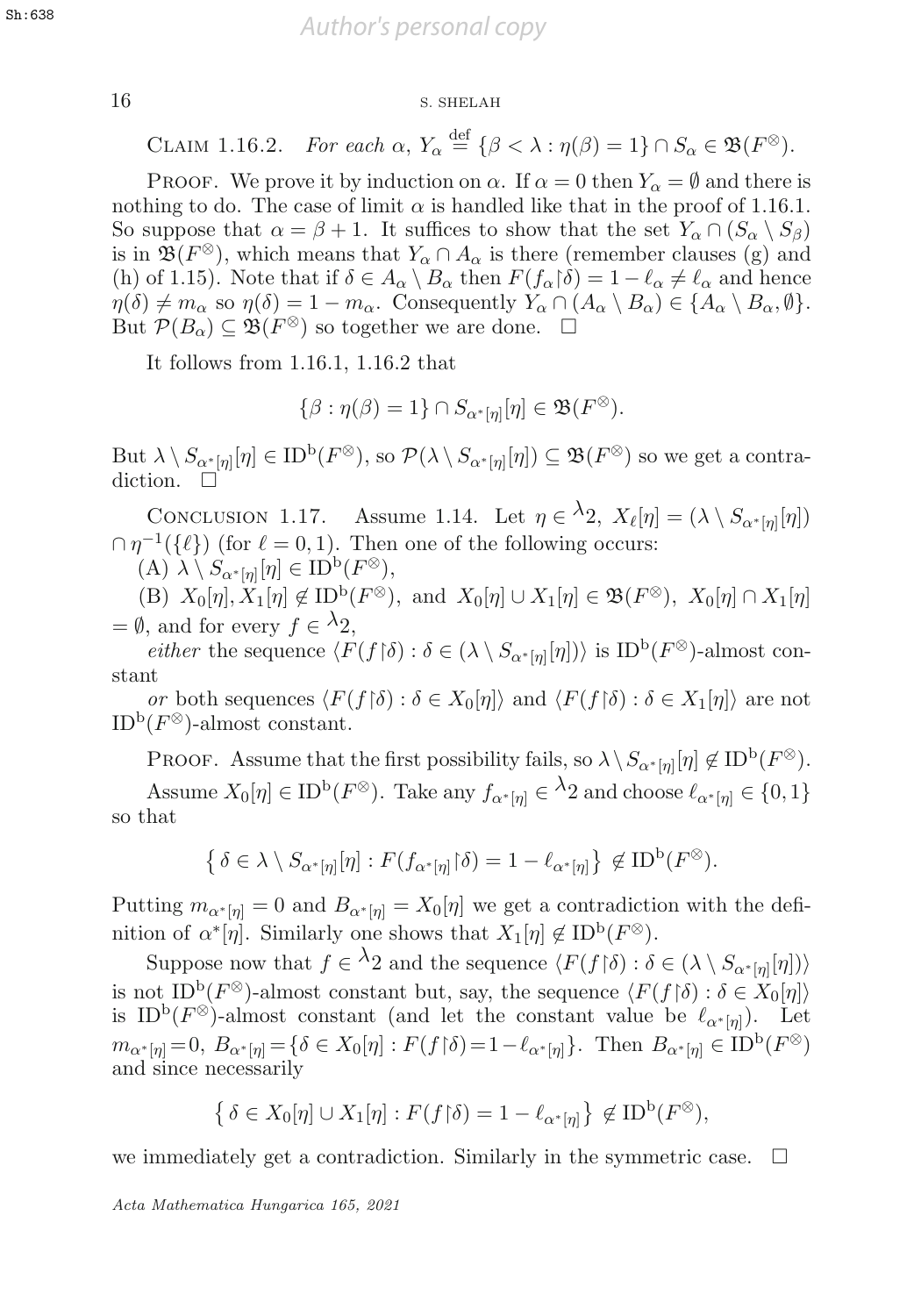REMARK 1.18. Note that, in 1.17, if  $S \in \mathfrak{B}(F^{\otimes}) \setminus \text{ID}^{\text{b}}(F^{\otimes})$  then there is  $\eta \in {}^{\lambda}2$  such that  $\eta^{-1}[\{0\}] \supseteq \lambda \setminus S$  and above  $X_0, X_1 \subseteq S$  and possibility (A) fails.

PROPOSITION 1.19. Assume 1.14. (1) We can find  $S_F^*$ ,  $S_0^*$  and  $S_1^*$  such that:<br>(a)  $S_F^* \in \mathfrak{R}(F^\otimes)$ (a)  $S_F^* \in \mathfrak{B}(F^{\otimes}),$ <br>(b)  $S_{\infty}^* = S_{\infty}^* \cup S_{\infty}^*$ (b)  $S_F^* = S_0^* \cup S_1^*, S_0^* \cap S_1^* = \emptyset$ , and  $S_0^*, S_1^*$  witness  $S_F^* \in \text{ID}^c(F^\otimes)$ <br>(c) if  $S_F^* \neq \lambda$  then  $\text{ID}^c(F^\otimes) \upharpoonright \mathcal{P}(\lambda \setminus S_n^*) = \text{WDmId}_{\lambda}(F^\otimes) \upharpoonright \mathcal{P}(\lambda \setminus S_n^*)$ (c) if  $S_F^* \neq \lambda$  then  $\text{ID}^c(F^\otimes) \upharpoonright \mathcal{P}(\lambda \setminus S_F^*) = \text{WDmId}_{\lambda}(F^\otimes) \upharpoonright \mathcal{P}(\lambda \setminus S_F^*),$ <br>  $\neq \text{ID}^c(F^\otimes)$  $\lambda \setminus S^*_F \not\in {\rm ID}^c(\overline{F^\otimes}).$ <br>(d) if  $S^* \neq$ (d) if  $S_F^* \neq \emptyset$  then  $S_F^* \notin \mathrm{ID}^{\mathrm{b}}(F^\otimes)$  and

 $\{(S_0^* \cap F^\otimes(f)/ID^b(F^\otimes), S_1^* \cap F^\otimes(f)/ID^b(F^\otimes)) : f \in \text{DOM}_\lambda\}$ 

is an isomorphism from  $\mathcal{P}(S_0^*)/ID^b(F^{\otimes})$  onto  $\mathcal{P}(S_1^*)/ID^b(F^{\otimes})$ .<br>(2) If in 1.17  $S^* \subset S$ ,  $\Box$  [n] mod  $ID^b(F)$  then we can add

(2) If in 1.17,  $S_F^* \subseteq S_{\alpha^*[\eta]}[\eta] \mod ID^b(F)$  then we can add

( $\circledast$ ) for some  $\rho \in X_{12}$  for every  $f \in \lambda_{2}$  we have

$$
\left\{\delta \in X_1 : F(f \restriction \delta) = \rho(\delta)\right\} \neq \emptyset \text{ mod ID}^{\mathrm{b}}(F^{\otimes}).
$$

PROOF. (1) We try to choose by induction on  $\alpha < \lambda^+$  sets  $S_{\alpha}$ ,  $S_{\alpha,0}$ ,  $S_{\alpha,1}$ such that

(a)  $S_{\alpha} \subseteq \lambda$ , (b)  $S_{\alpha} = S_{\alpha,0} \cup S_{\alpha,1}$ ,  $S_{\alpha,0} \cap S_{\alpha,1} = \emptyset$ , (c) if  $\beta < \alpha$  and  $\ell < 2$  then

 $S_{\beta} \subseteq S_{\alpha} \mod ID^{\mathbf{b}}(F^{\otimes})$  and  $S_{\beta,\ell} \subseteq S_{\alpha,\ell} \mod ID^{\mathbf{b}}(F^{\otimes}),$ 

(d) the sets  $S_{\alpha,0}, S_{\alpha,1}$  witness that  $S_{\alpha} \in ID^c(F^{\otimes})$  (see 1.2(4)).

At some stage  $\alpha < \lambda^+$  we have to be stuck (as ID<sup>b</sup>( $F^{\otimes}$ ) is  $\lambda^+$ -saturated) and then  $(S_{\alpha}, S_{\alpha,0}, S_{\alpha,1})$  can serve as  $(S_F^*, S_0^*, S_1^*)$ .<br>(2) By the choice of  $S_{\alpha}^*$  for some  $\ell < 2$  we happen

(2) By the choice of  $S_F^*$ , for some  $\ell < 2$  we have

$$
\mathcal{P}(X_{\ell}) \neq \{F^{\otimes}(f) \cap X_{\ell} : f \in {}^{\lambda}2\},\
$$

so let  $Y \subseteq X_\ell$  be such that  $Y \notin \{F^\otimes(f) \cap X_\ell : f \in {}^{\lambda}2\}$ . Let  $\rho = 0_Y \cup 1_{X_\ell \setminus Y}$ . Since without loss of generality  $\ell = 1$ , we are done.

REMARK 1.20. (1) Recall that if  $\lambda \notin \text{WDmId}_{\lambda}$  then  $S_F^* \neq \lambda$ .<br>(2) Recall:  $\text{ID}^{\alpha}(F^{\otimes}) = \text{WDmId}_{\lambda}(F^{\otimes})$  is a normal ideal and l

(2) Recall:  $ID^{a}(F^{\otimes})$  = WDmId<sub> $\lambda$ </sub> $(F^{\otimes})$  is a normal ideal and  $ID^{b}(F^{\otimes}) \subseteq$ ID<sup>c</sup>( $F^{\otimes}$ ) are normal ideals extending it.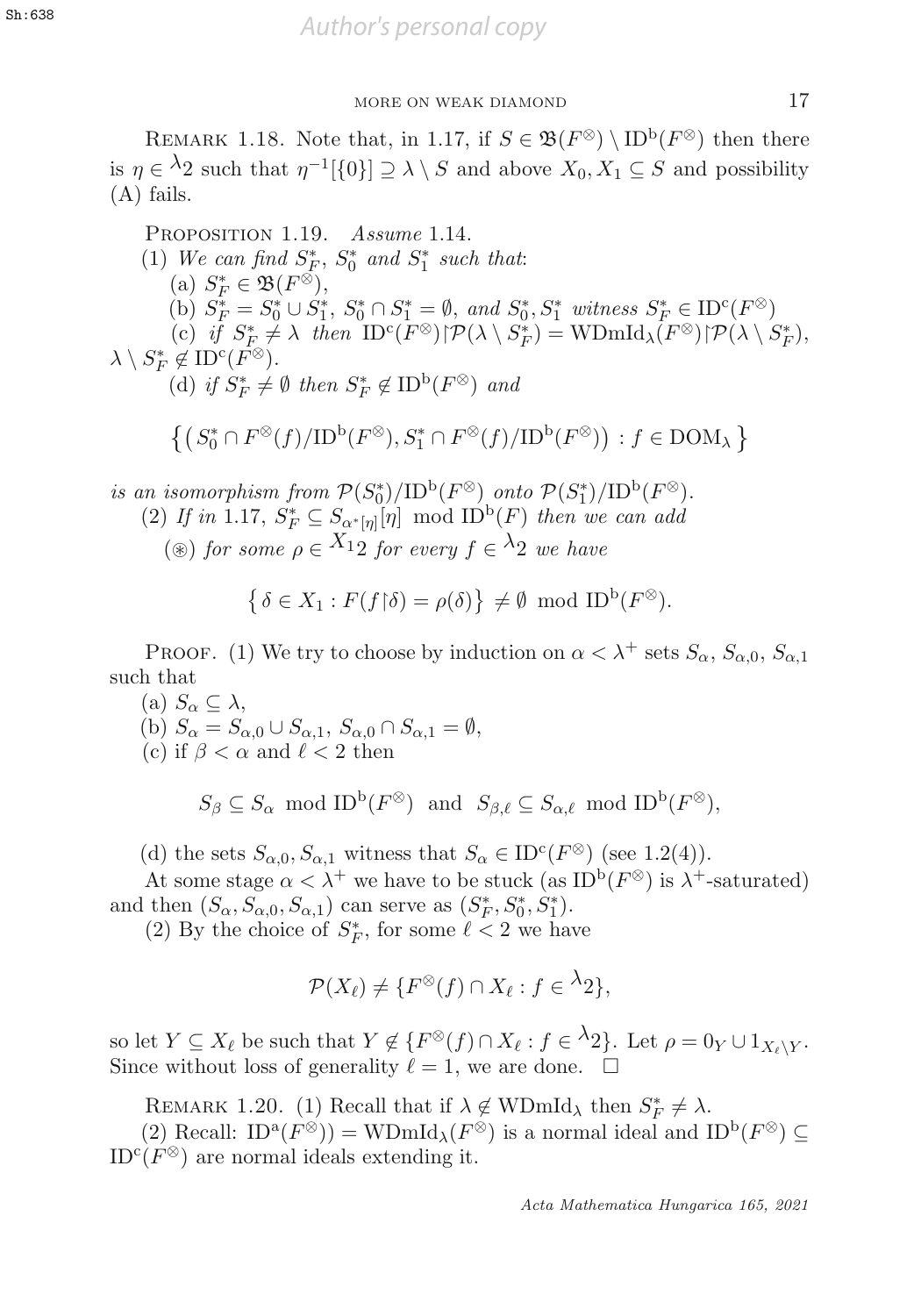**sh:638** *Author's personal copy* 

18 S. SHELAH 18 S. SHELAH

#### **2. Weak diamond for more colours**

In this section we deduce a weak diamond for, say, three colours, assuming the weak diamond for two colours and assuming that a certain ideal is saturated.

PROPOSITION 2.1. Assume that  $\lambda$  is a regular uncountable cardinal and  $\mu < 2<sup>{\lt}\lambda</sup>$ . Let  $F_i: \lambda > 2 \longrightarrow \{0,1\}$  be  $\lambda$ -colourings for  $i < \mu$ . Then there is a colouring  $F: \lambda \geq 2 \longrightarrow \{0,1\}$  such that  $F_i \leq F$  for every  $i < \mu$ .

PROOF. Case 1:  $\mu < 2^{\|\alpha\|}$  for some  $\alpha < \lambda$ . Let  $\rho_i \in {}^{\Omega}2$  for  $i < \mu$  be pairwise distinct. For  $\eta \in \lambda > 2$  let  $h_i(\eta) = \rho_i \hat{\ } \eta$ . Define F by:

$$
F(\nu) = \begin{cases} 0 & \text{if } \ell g(\nu) < \alpha, \text{ or } \ell g(\nu) \ge \alpha \\ \text{but } \nu \upharpoonright \alpha \notin \{\rho_i : i < \mu\}, \\ F_i(\langle \nu(\alpha + \varepsilon) : \varepsilon < \ell g(\nu) - \alpha \rangle) & \text{if } \ell g(\nu) \ge \alpha \\ & \text{and for some } i < \mu, \ \nu \upharpoonright \alpha = \rho_i. \end{cases}
$$

It is easy to see that  $F: \lambda > 2 \longrightarrow \{0, 1\}$  and  $h_i$  exemplifies that  $F_i \leq F$ .

Case 2:  $\mu = \lambda$ . For  $\eta \in \lambda > 2$ ,  $i < \mu$ , we define  $h_i(\eta) \in i+1+\ell g(\eta)$  as fol-<br>s: for  $\gamma < i+1+\ell g(\eta)$  we let lows: for  $\gamma < i + 1 + \ell q(\eta)$  we let

$$
h_i(\eta)(\gamma) = \begin{cases} 0 & \text{if } \gamma < i, \\ 1 & \text{if } \gamma = i, \\ \eta(\gamma - (i+1)) & \text{otherwise.} \end{cases}
$$

Next, for  $\nu \in \lambda > 2$  define:

$$
F(\nu) = \begin{cases} F_i(\langle \nu(i+1+\gamma) : \gamma < \ell g(\nu) - (i+1) \rangle) & \text{if } i = \min\{j : \nu(j) = 1\} \\ 0 & \text{if there is no such } i. \end{cases}
$$

Now check.

Case 3: Otherwise, for each  $\alpha < \lambda$  choose  $F^{\alpha}$ :  $\lambda > 2 \longrightarrow \{0, 1\}$  such that  $(\forall i < 2^{\|\alpha\|})(F_i \leq F^\alpha)$  (exists by Case 1). Let  $F: \lambda \geq 2 \longrightarrow \{0, 1\}$  be such that  $(\forall \alpha < \lambda)(F^{\alpha} \leq F)$  (exists by Case 2).

The proposition follows.  $\Box$ 

THEOREM 2.2. If  $(A)$  then  $(B)$  where (A) (a)  $\lambda$  is a regular uncountable cardinal. (b)  $F^{\text{tr}}$  :  $\lambda > 2 \rightarrow 3$ .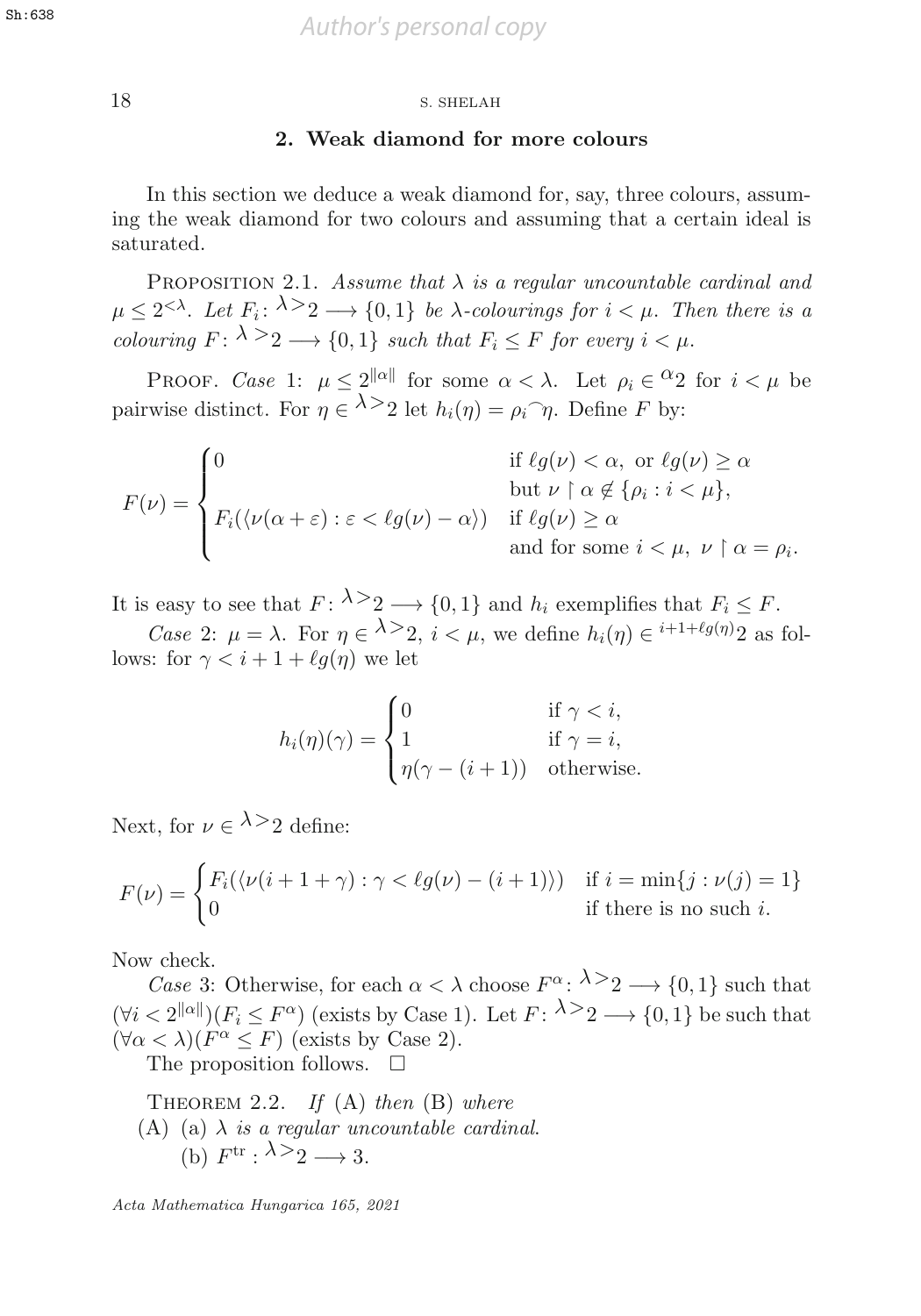(c) For 
$$
i < 3
$$
 let  $F_i: \lambda > 2 \longrightarrow \{0, 1\}$  be such that  

$$
F_i(\eta) = \begin{cases} 1 & \text{if } F^{\text{tr}}(\eta) = i, \\ 0 & \text{otherwise,} \end{cases}
$$

(d) Let  $F: \lambda > 2 \longrightarrow \{0,1\}$  be such that  $(\forall i < 3)(F_i \leq F)$ . More-<br> $\forall i \leq F$  where  $F'_i$  is the function with domain  $\lambda \leq 2$  defined by  $F'_i(n) =$ over  $F_2' \leq F$  where  $F_2'$  is the function with domain  $\lambda \leq 2$  defined by  $F_2'(\eta) =$ <br>min{1  $F(n)$ } (remember 1 11(3))  $\min\{1, F(\eta)\}$  (remember 1.11(3)).<br>(e)  $\text{ID}^{\text{b}}(F^{\otimes})$  is  $\lambda^{+}$ -saturated i

(e)  $ID^b(F^{\otimes})$  is  $\lambda^+$ -saturated, i.e. there is no sequence  $\langle A_{\alpha} : \alpha < \lambda^+ \rangle$  such  $that^3$ 

$$
(\forall \alpha < \beta < \lambda^{+})(A_{\alpha} \notin ID^{b}(F^{\otimes}) \& \|A_{\alpha} \cap A_{\beta}\| < \lambda).
$$

(B) Then there is a weak diamond sequence for  $F^{\text{tr}}$ , even for every  $\in \mathfrak{B}(F^{\otimes}) \setminus \text{ID}^c(F^{\otimes})$  $S \in \mathfrak{B}(F^\otimes) \setminus \text{ID}^{\text{c}}(F^\otimes).$ 

PROOF. Let  $S_F^*$  be as in 1.19. Since we are assuming  $\lambda \notin \text{ID}^{\text{c}}(F^{\otimes})$  nec-<br>rily  $\lambda \setminus S^* \notin \text{ID}^{\text{b}}(F^{\otimes})$ essarily  $\lambda \setminus S_F^* \notin ID^b(F^\otimes)$ .<br>Why? because by 1.20

[Why? because by 1.20(1)(b) we have  $ID<sup>c</sup>(F<sup>\otimes</sup>) = ID<sup>b</sup>(F<sup>\otimes</sup>) + S<sup>*</sup><sub>F</sub>$ ].  $\left[ \begin{smallmatrix} * \ F \end{smallmatrix} \right]$ .

It follows from 1.16 and 1.17 that there are disjoint sets  $X_0, X_1 \subseteq \lambda$  (even<br>oint from  $S^*$  from 1.19) such that  $X_0, X_1 \notin \text{ID}^{\text{b}}(F^{\otimes})$   $X_0 \cup X_1 \in \mathfrak{B}(F^{\otimes})$ disjoint from  $S_F^*$  from 1.19) such that  $X_0, X_1 \notin \text{ID}^{\text{b}}(F^\otimes), X_0 \cup X_1 \in \mathfrak{B}(F^\otimes)$ and for every  $f \in \lambda_2$  we have one of the following:

(a) the sequence  $\langle F(f | \delta) : \delta \in X_0 \cup X_1 \rangle$  is  $ID^b(F^{\otimes})$ -almost constant, or<br>(b) both sequences  $\langle F(f | \delta) \cdot \delta \in X_0 \rangle$  and  $\langle F(f | \delta) \cdot \delta \in X_1 \rangle$  are not (b) both sequences  $\langle F(f | \delta) : \delta \in X_0 \rangle$  and  $\langle F(f | \delta) : \delta \in X_1 \rangle$  are not  $P(F^{\otimes})$ -almost constant ID<sup>b</sup>( $F^{\otimes}$ )-almost constant.

It follows from 1.19(2) that we may assume that there is  $\eta \in X_{12}$  such that for every  $f \in \lambda_2$  the set

$$
\{\delta \in X_1 : F(f \restriction \delta) = \eta(\delta)\}
$$

is stationary. Define a function  $\rho \in {}^{\lambda}2$  as follows:

$$
\rho(\alpha) = \begin{cases} 1 + \eta(\alpha) & \text{if } \alpha \in X_1, \\ 0 & \text{otherwise.} \end{cases}
$$

CLAIM 2.2.1.  $\rho$  is a weak diamond sequence for  $F^{\text{tr}}$  even on  $X_0 \cup X_1$ .

PROOF OF THE CLAIM. Let  $f \in {}^{\lambda}2$  and we shall prove that  $Y_f = \{ \delta \in X_0\}$  $\cup X_1 : F^{\text{tr}}(\eta \restriction \delta) = \eta(\delta) \} \neq \emptyset \text{ mod } \text{ID}^{\text{b}}(F^{\otimes}).$ 

 $\frac{3}{3}$ As is well known, writing below  $A_{\alpha} \cap A_{\beta} \in ID^b(F^{\otimes})$  instead  $||A_{\alpha} \cap A_{\beta}|| < \lambda$  does not change anything.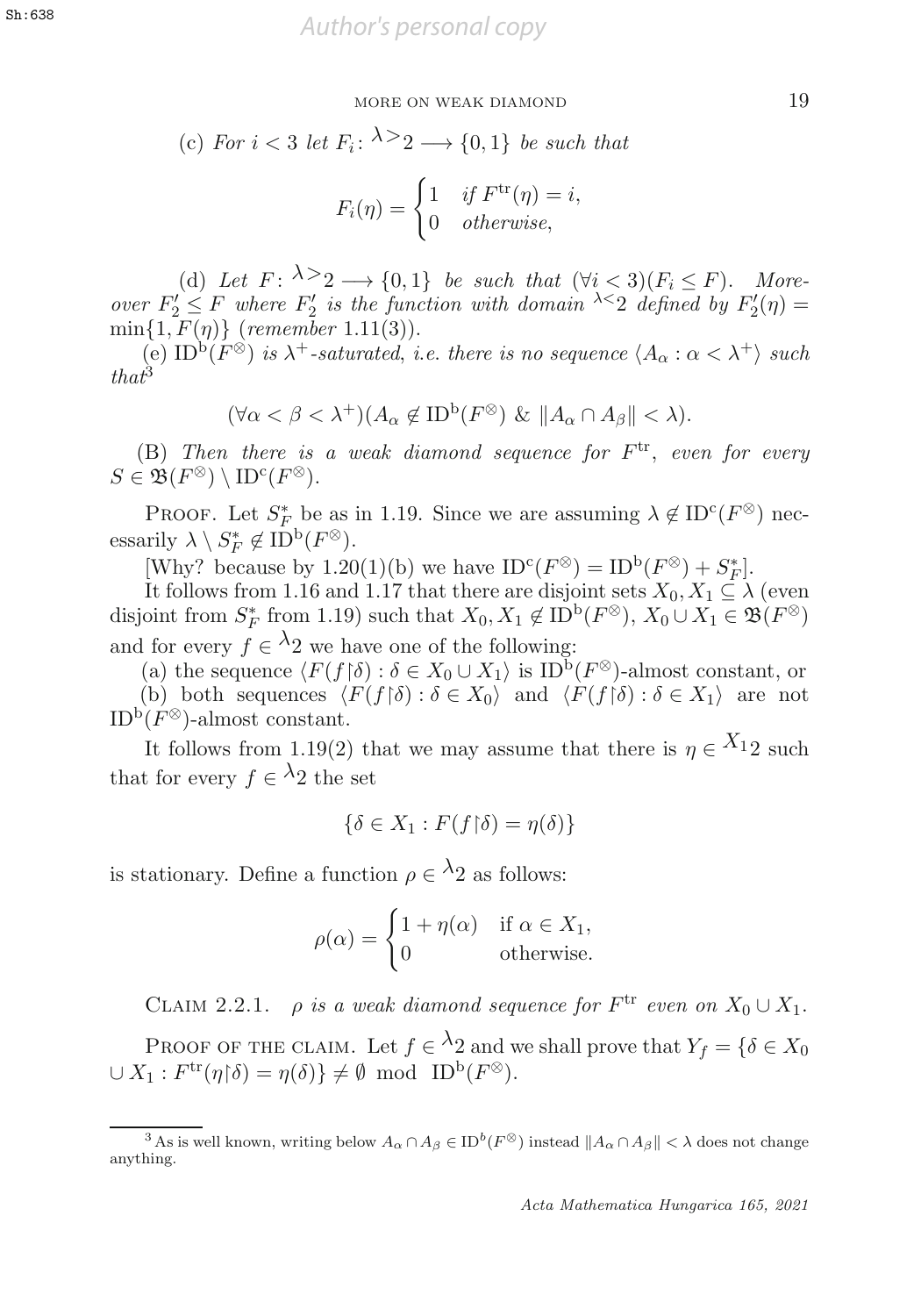## 20 S. SHELAH 20 S. SHELAH

If  $\{\alpha \in X_0 : F^{\text{tr}}(f \mid \alpha) = 2\} \notin \text{ID}^{\text{b}}(F)$  then we are done (remember 1.3(3)).<br>
erwise (by the definition of  $F_0$ ) we have Otherwise (by the definition of  $F_0$ ), we have

$$
\{\alpha \in X_0 : F_2(f \restriction \alpha) = 1\} \in \text{ID}^{\text{b}}(F).
$$

For  $\ell < 3$ , as  $F_{\ell} \leq F$  let  $f_{\ell} \in {}^{\lambda}2$  be such that the set  $\{\alpha < \lambda : F_{\ell}(f | \alpha) = F(f_{\alpha})\}$  contains a club of  $\lambda$  and  $a \in {}^{\lambda}2$  such that the set  $\{\alpha < \lambda : F'_{\alpha}(a|\alpha) =$  $F(f_{\ell}|\alpha)$  contains a club of  $\lambda$  and  $g \in {}^{\lambda}2$  such that the set  $\{\alpha < \lambda : F'_{2}(g|\alpha) =$ <br> $F(f|\alpha)$  contains a club of  $\lambda$  exist by clause (A)(d) of the assumption of  $F(f|\alpha)$  contains a club of  $\lambda$ , exist by clause (A)(d) of the assumption of the theorem the theorem.

We now use  $f_2$ . Then

$$
\{\alpha \in X_0 : F(f_2 \upharpoonright \alpha) = 1\} \in \text{ID}^{\text{b}}(F^\otimes),
$$

and hence, by the choice of the sets  $X_0, X_1$ , clause (b) there fails hence clause (a) holds, so

$$
\{\alpha \in X_1 \cup X_1 : F(f_2 \upharpoonright \alpha) = 1\} \in \text{ID}^{\text{b}}(F^{\otimes}).
$$

Consequently,

$$
Z = \{ \alpha \in X_1 : F^{\text{tr}}(f \mid \alpha) = 2 \} = \{ \alpha \in X_1 : F_2(f \mid \alpha) = 1 \} \in ID^{\text{b}}(F^{\otimes}).
$$

Now we use the choice of  $\eta$ , by it we know that the set

$$
Y = \{ \delta \in X_1 : F(g \upharpoonright \delta) = \eta(\delta) \}
$$

is stationary and even  $\neq \emptyset$  mod ID<sup>b</sup>( $F^{\otimes}$ ). Hence for some  $k \in \{0,1\}$  the set

$$
Y_k = \{ \delta \in X_1 : F(g \upharpoonright \delta) = k = \eta(\delta) \}
$$

is stationary and even  $\neq \emptyset$  mod ID<sup>b</sup>( $F^{\otimes}$ ), but  $\{\delta \in X_1 : F(g \restriction \delta) = F'_2(f \restriction \delta)\}$ <br>contains a club. Hence contains a club. Hence

$$
Y_k^* = \{ \delta \in X_1 : F(g \upharpoonright \delta) = k = \eta(\delta) \text{ and } F(g \upharpoonright \delta) = F_2'(f \upharpoonright \delta) \text{ and } \delta \notin Z \}
$$

is stationary and even  $\neq \emptyset$  mod ID<sup>b</sup>( $F^{\otimes}$ ). Finally note that

$$
\delta \in Y_k^* \quad \Rightarrow \quad F(f_1 \upharpoonright \delta) = \eta(\delta) = F_1(f \upharpoonright \delta) = k \quad \Rightarrow \quad F^{\text{tr}}(f \upharpoonright \delta) = k.
$$

Thus the claim and the theorem are proved.  $\square$   $\square$ 

THEOREM 2.3. Suppose  $F^{\text{tr}}$  is a  $(\lambda, \theta)$ -colouring,  $\theta \leq \lambda$  and  $F_i$  (for  $i < \theta$ ) are given by

$$
F_i(f) = \begin{cases} 1 & \text{if } F(f) = i, \\ 0 & \text{otherwise.} \end{cases}
$$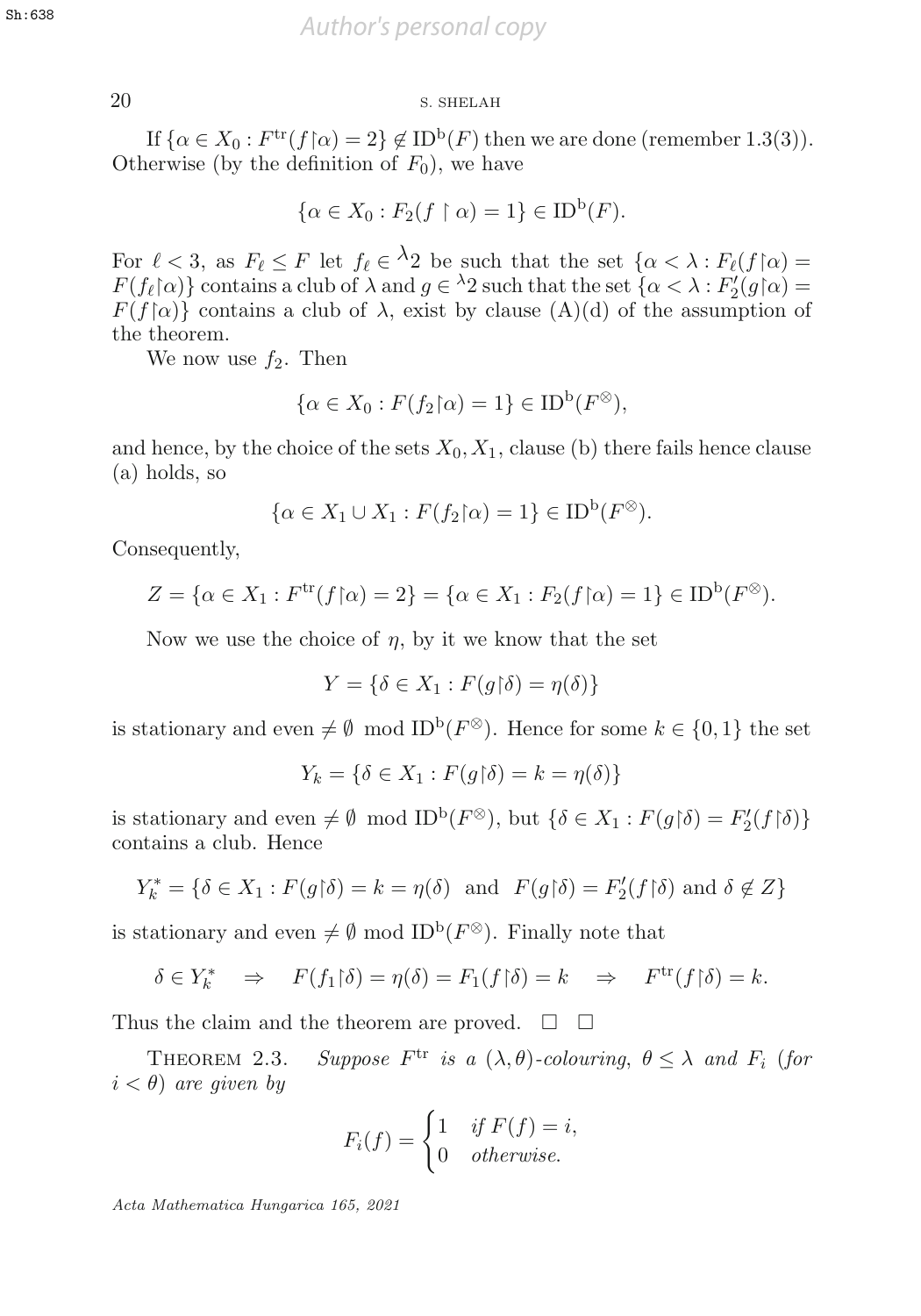Let  $F: \lambda \geq 2 \longrightarrow 2$  be such that  $(\forall i < \theta)(F_i \leq F)$  and let  $F^{\otimes}$  be as in 1.5 for F. Suppose that  $ID^b(F^{\otimes})$  is  $\lambda^+$ -saturated, and  $S_{F^{\otimes}}^* \neq \lambda$  (equivalently  $\lambda \notin ID^c(F^{\otimes})$ ).  $\lambda \notin \mathrm{ID}^{\mathrm{c}}(F^{\otimes})$ ).

If  $(\otimes)$  then  $(\star)$  where: (⊗) there are sets  $Y_i \subseteq \lambda \setminus S_{F^{\otimes}}^*$  for  $i < \theta$  such that  $(s)$  (∀ $i < \theta$ ) (∀ $i < \theta$ ) (a)  $(\forall i < \theta)(Y_i \notin ID^{\rm b}(F^{\otimes})),$ (b) the sets  $Y_i$  are pairwise disjoint or at least

$$
(\forall i < j < \theta)(Y_i \cap Y_j \in \text{ID}^{\text{b}}(F^{\otimes})),
$$

(c)  $\bigcap_{i < \theta} \min_{F^\otimes}(Y_i) \notin \text{ID}^{\text{b}}(F^\otimes)$ , see 1.12(h).

 $(\star)$  there is a weak diamond sequence  $\eta \in \Lambda_{\theta}$  for  $F^{\text{tr}}$ , i.e.

$$
(\forall f \in {}^{\lambda}2) \left( \begin{matrix} \{\delta < \lambda : F^{\text{tr}}(f \restriction \delta) = \eta(\delta) \} \text{ is stationary} \\ \text{and even} \neq \emptyset \mod ID^{\text{b}}(F^{\otimes}) \end{matrix} \right);
$$

moreover

$$
(\forall f \in {}^{\lambda}2)(\{\delta < \lambda : F^{\text{tr}}(f \restriction \delta) = \eta(\delta)\} \not\in \text{ID}^{\text{b}}(F^{\otimes})).
$$

PROOF. We may assume that the sets  $\langle Y_i : i < \theta \rangle$  are pairwise disjoint (otherwise we use  $Y_i' = Y_i \setminus \bigcup_{j < i} Y_j$ ). Let  $\eta \in {}^{\lambda} \theta$  be such that  $(\forall i < \theta)(\eta | Y_i = i)$ .<br>Note that if Note that if

$$
\{\delta \in Y_i : F^{\text{tr}}(f \restriction \delta) = i\} \in \text{ID}^{\text{b}}(F^{\otimes})
$$

then we also have

$$
\{\delta < \lambda : F^{\text{tr}}(f \restriction \delta) = i\} \in \mathfrak{B}(F^{\otimes})
$$

(use  $F_i \leq F \leq F^{\otimes}$ ). Consequently, in this case, we have

$$
\{\delta \in \min_{F^{\otimes}} (Y_i) : F^{\text{tr}}(f \restriction \delta) = i\} \in \text{ID}^{\text{b}}(F^{\otimes}).
$$

If this occurs for every  $i < \theta$  then

$$
\left\{\delta \in \bigcap_{i < \theta} \min_{F^{\otimes}} (Y_i) : (\exists i < \theta)(F(f \upharpoonright \delta) = i)\right\} \in \mathrm{ID}^{\mathrm{b}}(F^{\otimes}),
$$

but for each  $\delta$ , for some  $i < \theta$  we have  $F(f|\delta) = i$ , a contradiction.

PROPOSITION 2.4. Under the assumptions of 2.3 (so the ideal ID<sup>b</sup>( $F^{\otimes}$ ) is  $\lambda^+$ -saturated), if  $X \subseteq \lambda \setminus S^*_{F^\otimes}$ ,  $X \notin \text{ID}^{\text{b}}(F^\otimes)$  then there is a partition  $(X_0, X_1)$  of  $X$  (so  $X_0 \cup X_1 = X$ ,  $X_0 \cap X_1 = \emptyset$ ) such that  $(X_0, X_1)$  of X (so  $X_0 \cup X_1 = \dot{X}, X_0 \cap X_1 = \emptyset$ ) such that

$$
X_0, X_1 \notin \text{ID}^{\text{b}}(F^{\otimes}), \quad \text{and} \quad \min_{F^{\otimes}} (X_0) = \min_{F^{\otimes}} (X_1) = \min_{F^{\otimes}} (X).
$$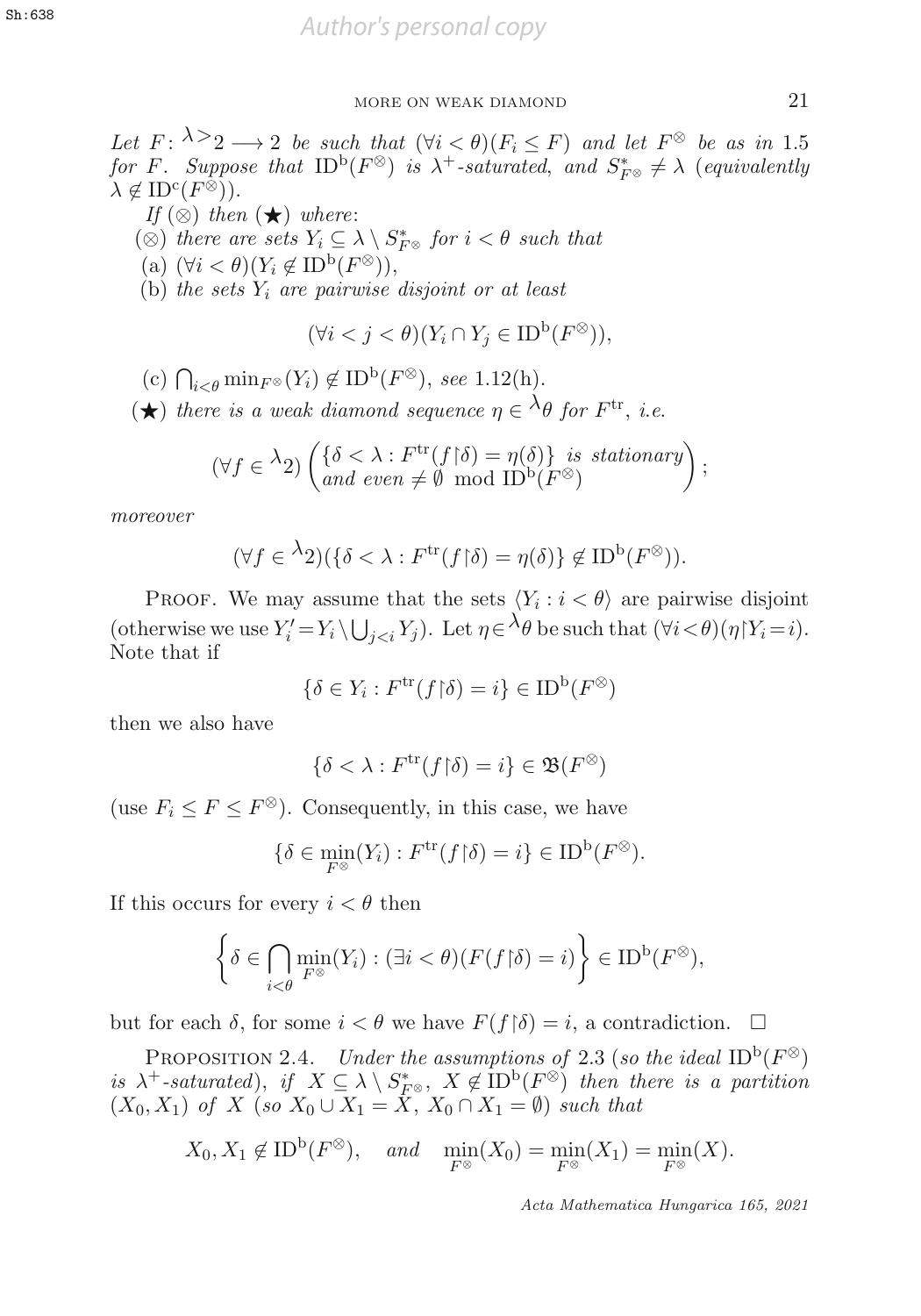22 S. SHELAH

PROOF. Let

$$
\mathcal{A}_{F^{\otimes}} \stackrel{\text{def}}{=} \left\{ Z \subseteq \lambda : Z \notin \text{ID}^{\text{b}}(F^{\otimes}) \text{ and there is a partition } (Z_0, Z_1) \\ \text{of } Z \text{ such that } \min_{F^{\otimes}} (Z_0) = \min_{F^{\otimes}} (Z_1) \mod \text{ID}^{\text{b}}(F^{\otimes}) \right\}.
$$

Note that, by  $1.12(h)$ ,

 $(*)$   $(\forall Y \in ID^{\mathrm{b}}(F^{\otimes})^+)$  $(\exists Z \in \mathcal{A}_{F^{\otimes}})(Z \subseteq Y).$ 

Let  $X \subseteq \lambda$ ,  $X \notin \text{ID}^{\text{b}}(F^{\otimes})$  and let  $\langle Z_{\alpha} : \alpha < \alpha^* \rangle$  be a maximal sequence such that for each  $\alpha < \alpha^*$ :

 $Z_{\alpha} \in \mathcal{A}_{F^{\otimes}}, \quad Z_{\alpha} \subseteq X, \text{ and } (\forall \beta < \alpha)(Z_{\alpha} \cap Z_{\beta} \in ID^{\mathrm{b}}(F^{\otimes})).$ 

Necessarily  $\alpha^* < \lambda^+$ , so without loss of generality  $\alpha^* \leq \lambda$ , min $(Z_\alpha) > \alpha$  and  $Z_{\alpha} \cap Z_{\beta} = \emptyset$  for  $\alpha < \beta < \alpha^*$ . Let  $\langle Z_{\alpha}^0, Z_{\alpha}^1 \rangle$  be a partition of  $Z_{\alpha}$  witnessing  $Z_{\alpha} \in A_{E^{\otimes}}$  Put  $Z_{\alpha} \in \mathcal{A}_{F^{\otimes}}$ . Put

$$
Z_0 \stackrel{\text{def}}{=} \bigcup_{\alpha < \alpha^*} Z_\alpha^0 \quad \text{and} \quad Z_1 \stackrel{\text{def}}{=} \bigcup_{\alpha < \alpha^*} Z_\alpha^1.
$$

Then  $Z_0 \cap Z_1 = \emptyset$ ,  $Z_0 \cup Z_1 \subseteq X$ . Note that  $\bigcup_{\alpha < \alpha^*} Z_\alpha$  is equal to the diagonal<br>union and by  $(*)$  above  $X \setminus \square$   $Z \in \text{ID}^{\text{b}}(F^\otimes)$ . Consequently we may union and, by (\*) above,  $X \setminus \bigcup_{\alpha < \alpha^*} Z_\alpha \in ID^b(F^\otimes)$ . Consequently we may assume  $Z_0 \cup Z_1 = \bigcup_{\alpha < \alpha^*} Z_\alpha = X$ . Next, since assume  $Z_0 \cup Z_1 = \bigcup_{\alpha < \alpha^*} Z_\alpha = X$ . Next, since

$$
\min_{F^{\otimes}} (Z_0) \supseteq \min_{F^{\otimes}} (Z_{\alpha}^0) \supseteq Z_{\alpha}^0 \cup Z_{\alpha}^1 = Z_{\alpha},
$$

we get

$$
\min_{F^{\otimes}} (Z_0) \supseteq \bigcup_{\alpha < \alpha^*} Z_{\alpha} = X = Z_0 \cup Z_1,
$$

and similarly one shows that  $\min_{F \otimes}(Z_1) \supseteq X$ . Now we use 1.12(h) to finish the proof.  $\square$ 

PROPOSITION 2.5. Under the assumptions of 2.3:

- (1) If  $2^{\theta} < \lambda$  then there is a sequence  $\langle Y_i : i \langle \theta \rangle$  as required in 2.3( $\otimes$ ) (2) Similarly if  $\theta \leq \aleph_0$ .
- (2) Similarly if  $\theta \leq \aleph_0$ .<br>(3) In both cases if S
- (3) In both cases, if  $S \notin \mathrm{ID}^{\mathrm{b}}(F^{\otimes})$  then we can demand  $(\forall i < \theta)(Y_i \subseteq S)$ .

PROOF. (1) By induction on  $\alpha \leq \theta$  we choose sets  $X_n \subseteq \lambda$  for  $\eta \in {}^{\Omega}2$ such that:

(i)  $X_{\langle\rangle} \notin {\rm ID}^{\rm b}(F^\otimes),$ 

(ii) if  $\alpha$  is limit then  $X_{\eta} = \bigcap_{i < \alpha} X_{\eta \upharpoonright i}$ ,<br>(iii) if  $\alpha \downharpoonright A_{\eta} = \beta \circ A_{\eta}$  $\frac{i<\alpha}{\sigma} \frac{\Lambda}{\tau}$ 

(iii) if  $\alpha = \beta + 1$ ,  $\eta \in {}^{\beta}2$  and  $X_{\eta} \in {\rm ID}^{\rm b}(F^{\otimes})$  then  $X_{\eta}{}_{\gamma(0)} = X_{\eta}, X_{\eta}{}_{\gamma(1)} = \emptyset;$ 

if  $\alpha = \beta + 1$ ,  $\eta \in {}^{\beta}2$  and  $X_{\eta} \notin ID^b(F^{\otimes})$  then  $(X_{\eta \cap \langle 0 \rangle}, X_{\eta \cap \langle 1 \rangle})$  is a partition of  $X_n$  such that  $\min_{F^\otimes}(X_{n\gamma(0)}) = \min_{F^\otimes}(X_{n\gamma(1)}) = \min_{F^\otimes}(X_n)$ . It follows from 2.4 that we can carry out the construction.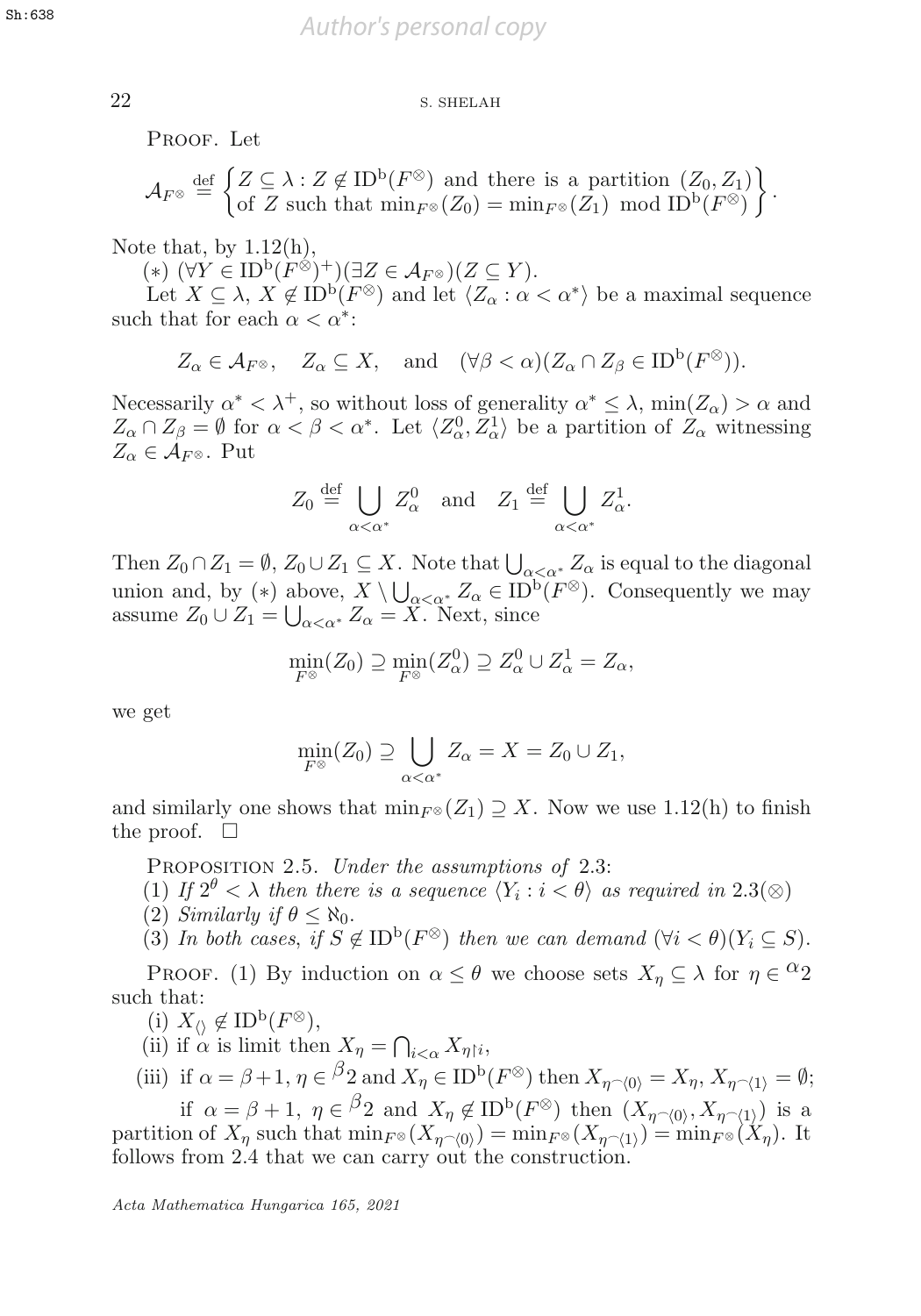Clearly  $\langle X_n : \eta \in \theta_2 \rangle$  is a partition of  $X_0$ , so (as  $2^{\theta} < \lambda$  and ID<sup>b</sup>( $F^{\otimes}$ ) is λ-complete) we can find a sequence  $η \in \frac{θ}{2}$  such that  $X_n \notin ID^b(F^{\otimes})$ . Then

$$
(\forall \alpha < \theta)(X_{\eta \upharpoonright \alpha} \not\in \text{ID}^{\text{b}}(F^{\otimes}))
$$

(as each of these sets includes  $X_n$ ). Moreover, for each  $\alpha < \theta$  and for  $\ell = 0, 1$ we have

$$
\min_{F^\otimes}(X_{\eta\upharpoonright\alpha\widehat{\phantom{\alpha}}\langle\ell\rangle})\supseteq X_{\eta\upharpoonright\alpha}\supseteq X_\eta.
$$

Put  $Y_{\alpha} = X_{\eta \upharpoonright \alpha \frown \langle 1 - \eta(\alpha) \rangle}$ . Then  $\langle Y_{\alpha} : \alpha < \theta \rangle$  is a sequence of pairwise disjoint sets (as  $X_{\alpha \upharpoonright \alpha \frown \langle 0 \rangle} \cap X_{\alpha \upharpoonright \alpha \frown \langle 1 \rangle} = \emptyset$ ) and for every  $\alpha < \theta$ sets (as  $X_{\eta\upharpoonright\alpha\sim\langle 0\rangle} \cap X_{\eta\upharpoonright\alpha\sim\langle 1\rangle} = \emptyset$ ) and for every  $\alpha < \theta$ 

$$
Y_{\alpha} \notin ID^{b}(F^{\otimes})
$$
 and  $\min_{F^{\otimes}} (Y_{\alpha}) \supseteq X_{\eta \upharpoonright \alpha} \supseteq X_{\eta}.$ 

Hence  $\bigcap_{\alpha < \theta} \min_{F^{\otimes}} (Y_{\alpha}) \notin \mathrm{ID}^{\mathrm{b}}(F^{\otimes})$ . Let  $Z_{\alpha} = Y_{\alpha} \cap \min_{F^{\otimes}} (X_{\eta})$ . Note that  $\min_{F^{\otimes}} (Z_{\alpha}) = \min_{F^{\otimes}} (X_{\alpha})$  (the " $\leq$ " is clear: if  $\min_{F^{\otimes}} (Z_{\alpha}) \leq \min_{F^{\otimes}} (X_{\alpha})$ ) then  $\min_{F \otimes} (Z_\alpha) = \min_{F \otimes} (X_n)$  (the "≤" is clear; if  $\min_{F \otimes} (Z_\alpha) < \min_{F \otimes} (X_n)$  then  $\min_{F^\otimes}(X_\eta) \setminus \min_{F^\otimes}(Z_\alpha)$  contradicts the definition of  $\min_{F^\otimes}(Y_\alpha)$ . Thus the sequence  $\langle Z_{\alpha} : \alpha < \theta \rangle$  is as required. Moreover

$$
\min_{F^{\otimes}} (Z_{\alpha}) = \bigcup_{\beta < \alpha} \min_{F^{\otimes}} (Z_{\beta}).
$$

(2) Let  $X \subseteq \lambda$ ,  $X \notin \text{ID}^{\text{b}}(F^{\otimes})$ . By induction on *n* we choose sets  $X'_n$ ,  $X''_n$  is that  $X' \cap X'' = \emptyset$   $X' \sqcup X'' \supset X$  and such that  $X'_n \cap X''_n = \emptyset$ ,  $X'_n \cup X''_n \supseteq X$ , and

$$
\min_{F^{\otimes}} (X'_n) = \min_{F^{\otimes}} (X''_n) = \min_{F^{\otimes}} (X).
$$

For  $n = 0$  we use 2.4 for X to get  $X'_0, X''_0$ . For  $n + 1$  we use 2.4 for  $X''_n$  to get  $X' = X''$ . get  $X'_{n+1}, X''_{n+1}$ .<br>Finally we le

Finally we let  $Y_n = X_n''$  (note that  $\min_{F^\otimes}(Y_n) = \min_{F^\otimes}(X)$ ).  $\Box$ 

Conclusion 2.6. Assume that

(A)  $\lambda$  is a regular uncountable cardinal,<br>(B)  $F$  is a  $(\lambda \theta)$ -colouring such that  $\lambda \theta$ 

(B) F is a  $(\lambda, \theta)$ -colouring such that  $\lambda \notin ID^b(F)$  and  $ID^b(F)$  is  $\lambda^+$ -saturated,<br>(C)  $2^{\theta} < \lambda$  or  $\theta = \aleph_0$ ,

(C)  $2^{\theta} < \lambda$  or  $\theta = \aleph_0$ ,<br>(D)  $(\exists u < \lambda)(2^{\mu} = 2^{\lt \lambda})$ 

(D)  $(\exists \mu < \lambda)(2^{\mu} = 2<sup>{<\lambda}</sup> < 2^{\lambda})$  or at least  $\lambda \notin \text{WDmId}_{\lambda}$  or at least  $\lambda \notin \text{ID}^c(F)$ .

Then there is a weak diamond sequence for F. Moreover, there is  $\eta \in \Lambda_{\theta}$ such that for each  $f \in \text{DOM}_{\lambda}(F)$  we have

$$
\{\delta < \lambda : F(f \upharpoonright \delta) = \eta(\delta)\} \not\in \text{ID}^{\text{b}}(F).
$$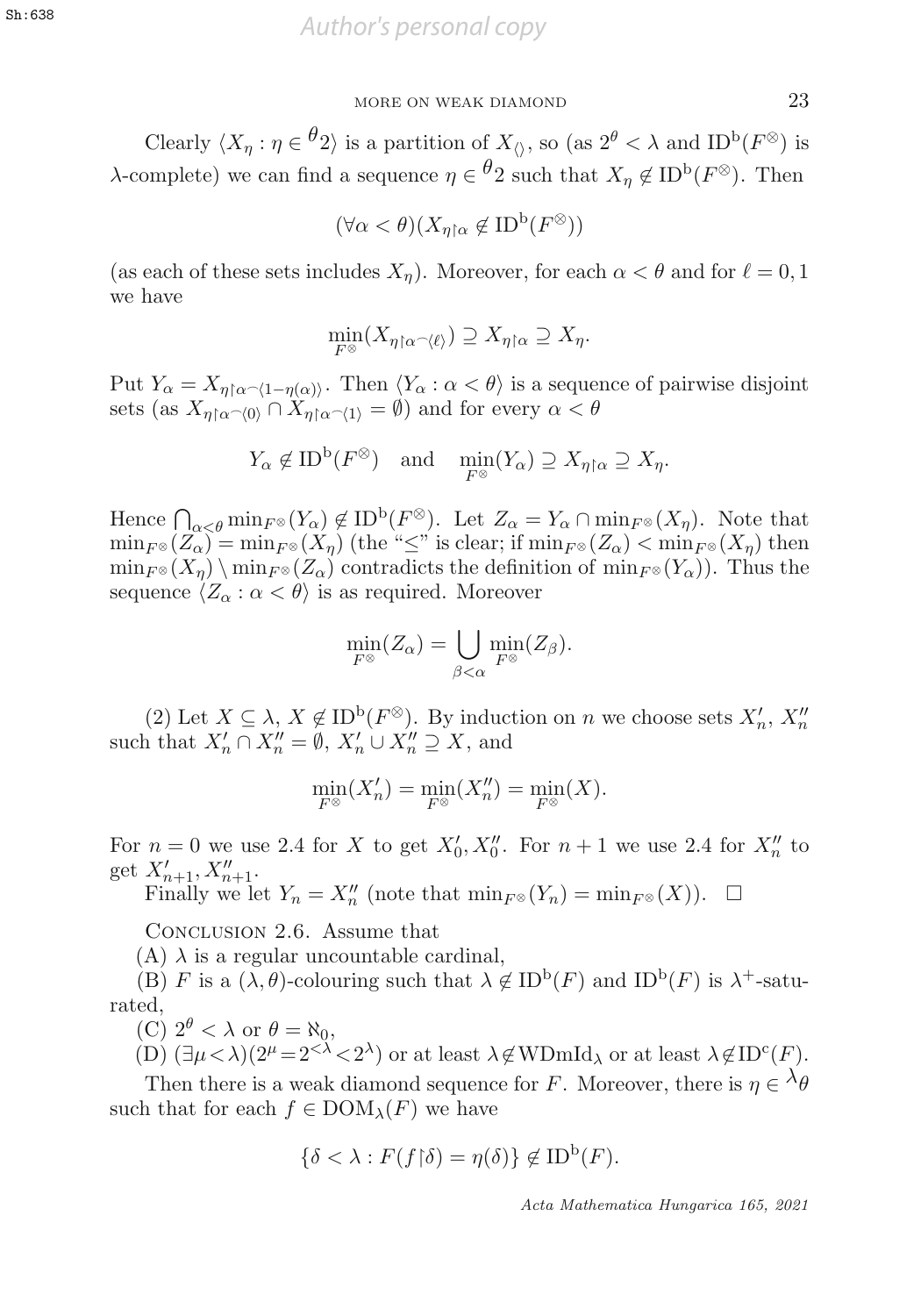## 24 S. SHELAH 24 S. SHELAH

## **3. An application of Weak Diamond**

In this section we present an application of Weak Diamond in model theory. For more on model–theoretic investigations of this kind we refer the reader to [11] and earlier work [8] (and see [13]), and to an excellent survey by Makowsky, [4].

DEFINITION 3.1. Let  $\mathfrak K$  be a collection of models.

(1) For a cardinal  $\lambda$ ,  $\mathfrak{K}_{\lambda}$  stands for the collection of all members of  $\mathfrak{K}$  of size  $\lambda$ .

(2) We say that a partial order  $\leq_{\mathfrak{K}}$  on  $\mathfrak{K}_{\lambda}$  is  $\lambda$ -nice if

 $(\alpha) \leq_{\mathfrak{K}}$  is a suborder of  $\subseteq$  and it is closed under isomorphisms of models (i.e. if  $M, N \in \mathfrak{K}_{\lambda}, M \leq_{\mathfrak{K}} N$  and  $f: N \longrightarrow N' \in \mathfrak{K}_{\lambda}$  is an isomorphism then  $f[M] \leq_{\mathfrak{K}} N'$ ,<br>(*B*)  $(\mathfrak{K}, \leq_{\mathfrak{S}})$ 

(β)  $(\mathfrak{K}_{\lambda}, \leq_{\mathfrak{K}})$  is  $\lambda$ -closed (i.e. any  $\leq_{\mathfrak{K}}$ -increasing sequence of length  $\leq \lambda$ of elements of  $\mathfrak{K}_{\lambda}$  has a  $\leq_{\mathfrak{K}}$ -upper bound in  $\mathfrak{K}_{\lambda}$  and

(γ) if  $\overline{M} = \langle M_{\alpha} : \alpha < \lambda \rangle$  is an  $\leq_{\beta}$ -increasing sequence of elements of  $\mathfrak{K}_{\lambda}$  then  $\bigcup_{\alpha<\lambda} M_{\alpha}$  is the  $\leq_{\mathfrak{K}}$ -upper bound to  $\overline{M}$  (so  $\bigcup_{\alpha<\lambda} M_{\alpha} \in \mathfrak{K}_{\lambda}$ ).<br>(3) Let  $N \in \mathfrak{K}_{\lambda}$ ,  $A \subset |N|$ . We say that the pair  $(A, N)$  has the w as

(3) Let  $N \in \mathfrak{K}_{\lambda}$ ,  $A \subseteq |N|$ . We say that the pair  $(A, N)$  has the w. amalgmation property in  $\mathfrak{K}_{\lambda}$  if for every  $N_1, N_2 \in \mathfrak{K}_{\lambda}$  such that  $N \leq_{\mathfrak{K}} N_1$ ,  $N \leq_{\mathfrak{K}} N_2$  there are  $N^* \in \mathfrak{K}_{\lambda}$  and  $\leq_{\mathfrak{K}}$ -embeddings  $F_1$ ,  $F_2$  of  $N_1, N_2$  into  $N^*$ , respectively, such that  $f_1(A) = f_2(A)$ . (In words:  $N_1, N_2$  can be amalgamated over  $(A, N)$  setwise.)

(4) We say that  $(\mathfrak{K}, \leq_{\mathfrak{K}})$  has the amalgamation property for  $\lambda$  if for every  $M_0, M_1, M_2 \in \mathfrak{K}_{\lambda}$  such that  $M_0 \leq_{\mathfrak{K}} M_1, M_0 \leq_{\mathfrak{K}} M_2$  there are  $M \in \mathfrak{K}_{\lambda}$  and  $\leq_{\mathfrak{K}}$ -embeddings  $F_1, F_2$  of  $M_1, M_2$  into M, respectively, such that

$$
M_0 \leq_{\mathfrak{K}} M
$$
 and  $f_1 \upharpoonright M_0 = f_2 \upharpoonright M_0 = \mathrm{id}_{M_0}$ .

THEOREM 3.2. Assume that  $\lambda$  is a regular uncountable cardinal for which the weak diamond holds (i.e.  $\lambda \notin \text{WDmId}_{\lambda}$ ). Suppose that  $\mathfrak{K}$  is a class of models,  $\hat{\mathcal{R}}$  is categorical in  $\lambda$  (i.e. all models from  $\hat{\mathcal{R}}_{\lambda}$  are isomorphic), it is closed under isomorphisms of models, and  $\leq_{\mathfrak{K}}$  is a  $\lambda$ -nice partial order on  $\mathfrak{K}_{\lambda}$ and  $M \in \mathfrak{K}_{\lambda}$ . Let  $A = \langle A_{\alpha} : \alpha < \lambda \rangle$  be an increasing continuous sequence of subsets of <sup>|</sup>M<sup>|</sup> such that

$$
(\forall \alpha < \lambda)(\|A_{\alpha}\| < \lambda) \quad and \quad \bigcup_{\alpha < \lambda} A_{\alpha} = M.
$$

Then the set

SA¯ def = α<λ: (Aα,M) does not have the w. amalgmation property is in  $WDmId_\lambda$ .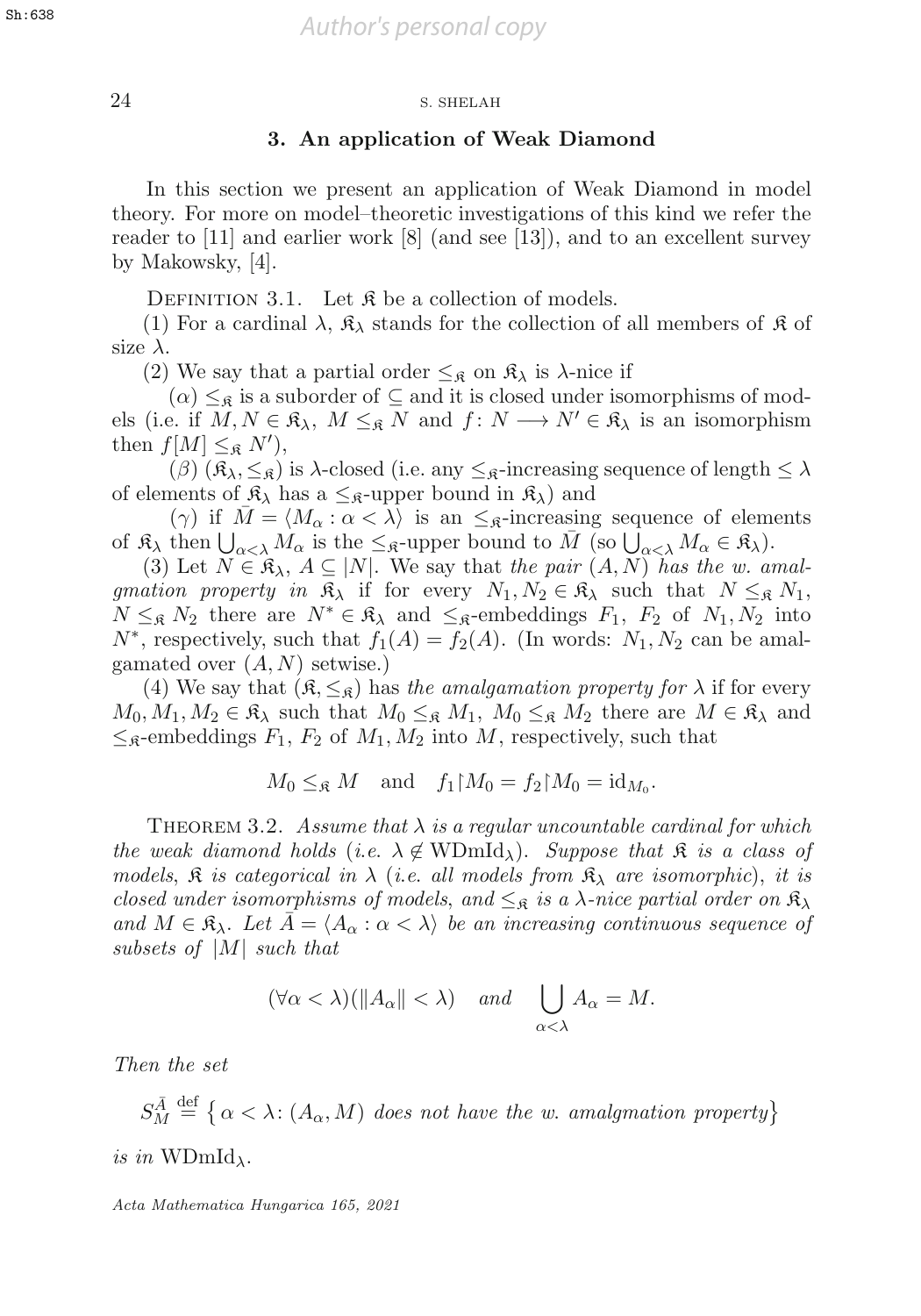PROOF. Assume that  $S_M^{\overline{A}} \notin \text{WDmId}_\lambda$ .<br>We can fix a partition  $\langle D_i : i \leq \lambda \rangle$  of  $\overline{A}$ .

We can fix a partition  $\langle \overline{D}_i : i \langle \lambda \rangle$  of  $\lambda$  to sets each of cardinality  $\lambda$ .

We may assume that  $|M| = \lambda$ . By induction on  $i < \lambda$  we choose pairs  $(B_{\eta}, N_{\eta})$  and sequences  $\langle C_j^{\eta} : j < \lambda \rangle$  for  $\eta \in {^t2}$  such that  $\langle S \rangle \parallel R \parallel \langle S \rangle$ 

- (a)  $||B_{\eta}|| < \lambda$ ,  $N_{\eta} \in \mathfrak{K}_{\lambda}$ ,  $B_{\eta} \subseteq |N_{\eta}| \subseteq \cup \{D_{j} : j < 1 + \ell g(\eta)\}\$ <br>(b)  $\langle C_{i}^{\eta} : j < \lambda \rangle$  is increasing continuous  $|C_{i}|$ ,  $C_{i}^{\eta} = |N_{\eta}|$
- (b)  $\langle C_j^{\eta} : j < \lambda \rangle$  is increasing continuous,  $\bigcup_{j < \lambda} C_j^{\eta} = |N_{\eta}|, ||C_j^{\eta}|| < \lambda$ ,<br>(c) if  $y \leq n$  then  $N \leq \varepsilon N$  and  $R \subseteq R$
- (c) if  $\nu \lhd \eta$  then  $N_{\nu} \leq_{\mathfrak{K}} N_{\eta}$  and  $B_{\nu} \subseteq B_{\eta}$ ,
- (d) if  $j_1, j_2 < i$  then  $C_{j_2}^{\eta \upharpoonright j_1} \subseteq B_\eta$ ,<br>(e) if the pair  $(B \ N)$  does not

(e) if the pair  $(B_n, N_n)$  does not have the w. amalgmation property in  $\mathfrak{K}_{\lambda}$ then  $N_{\eta\sim(0)}$ ,  $N_{\eta\sim(1)}$  witness it (i.e. they cannot be w. amalgmated over  $B_{\eta}$ ),

(f) if i is limit and  $\eta \in {}^t2$  then  $B_\eta = \bigcup_{j \leq i} B_{\eta \upharpoonright j}$ ,  $\bigcup_{j \leq i} N_{\eta \upharpoonright j} \subseteq N_\eta$ .<br>There are no problems with carrying out the construction (res

There are no problems with carrying out the construction (remember that  $\leq_{\mathfrak{K}}$  is a nice partial order. Finally, for  $\eta \in {}^{\lambda}2$  we let  $B_{\eta} = \bigcup_{\lambda}$  and  $N_{\lambda} = \square_{\lambda}$ . Clearly, by  $3.1(2)(\gamma)$ , we have  $N_{\gamma} \in \mathfrak{K}$  and  $B_{\gamma}$ that  $\leq_{\mathfrak{K}}$  is a filter partial order. Finally, for  $\eta \in \mathbb{Z}$  we let  $B_{\eta} = \bigcup_{i < \lambda} B_{\eta \upharpoonright i}$ <br>and  $N_{\eta} = \bigcup_{i < \lambda} N_{\eta \upharpoonright i}$ . Clearly, by 3.1(2)( $\gamma$ ), we have  $N_{\eta} \in \mathfrak{K}$  and  $B_{\eta} \subseteq |N_{\eta}|$  $\lambda_0^i \lambda_0$ for each  $\eta \in {}^{\lambda}2$ . Moreover,

$$
|N_{\eta}| = \bigcup_{j < \lambda} |N_{\eta\upharpoonright j}| = \bigcup_{j < \lambda} \bigcup_{i < \lambda} C_{i}^{\eta\upharpoonright j} = \bigcup_{j^{*} < \lambda} \bigcup_{j_{1}, j_{2} < j^{*}} C_{j_{2}}^{\eta\upharpoonright j_{1}} \subseteq \bigcup_{j^{*} < \lambda} B_{\eta\upharpoonright j^{*}} = B_{\eta},
$$

and thus  $B_{\eta} = |N_{\eta}|$ . Since  $\mathfrak{K}$  is categorical in  $\lambda$ , for each  $\eta \in \lambda_2$  there is an isomorphism  $f_{\eta} : N_{\eta} \xrightarrow{\text{onto }} M.$ 

Fix  $\eta \in {}^{\lambda}2$  for a moment.<br>Let  $F_{\alpha} = \{\delta \leq \lambda : f_{\alpha}[B_{\alpha}] \}$ 

Let  $E_{\eta} = {\delta < \lambda : f_{\eta}[B_{\eta \restriction \delta}]} = A_{\delta} = \delta$ . Clearly,  $E_{\eta}$  is a club of  $\lambda$ . Note that if  $\delta \in E_n$  then:

 $(\boxtimes)$   $\delta \in S_M^{\overline{A}} \Rightarrow (A_{\delta}, M)$  does not have the w. amalgmation property  $\Rightarrow$   $(B_{\eta\upharpoonright \delta}, N_{\eta})$  fails the w. amalgmation property  $\Rightarrow$   $(B_{\eta\upharpoonright \delta}, N_{\eta\upharpoonright \delta})$  fails the w. amalgmation property  $\Rightarrow N_{\eta\upharpoonright \delta \sim \langle 0 \rangle}, N_{\eta\upharpoonright \delta \sim \langle 1 \rangle}$  cannot be w. amalgmated over  $(B_{\eta\upharpoonright\delta}, N_{\eta\upharpoonright\delta})$  $\Rightarrow$  for each  $\nu \in {}^{\lambda}2$  such that  $\eta {\upharpoonright} \delta^{\frown} \langle 1 - \eta(\delta) \rangle \vartriangleleft \nu$ 

we have 
$$
f_{\nu} | B_{\eta} \uparrow \delta \neq f_{\eta} | B_{\eta} \uparrow \delta
$$
.

We define a colouring

$$
F: \bigcup_{\alpha < \lambda} \alpha(\mathcal{H}(\lambda)) \longrightarrow \{0, 1\}
$$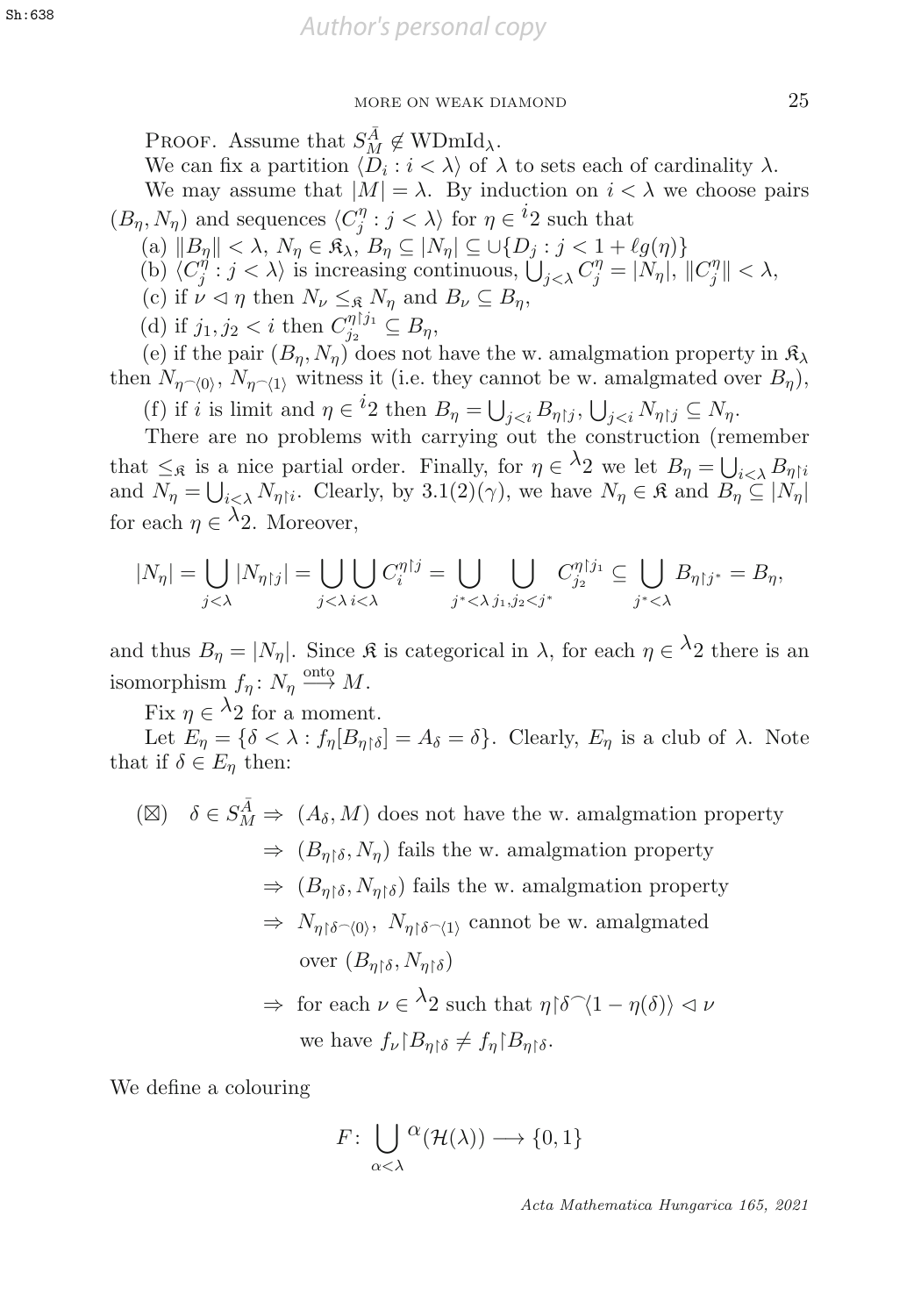26 S. SHELAH 26 S. SHELAH

by letting, for  $f \in DOM_{\alpha}$ ,  $\alpha < \lambda$ ,

$$
F(f) = 1 \quad \text{iff} \quad (\exists \eta \in {}^{\lambda}2) \big(\eta(\alpha) = 0 \& (\forall i < \alpha)(f(i) = (\eta(i), f_{\eta}^{-1}(i)))\big).
$$

We have assumed  $S_M^{\overline{A}} \notin \text{WDmId}_\lambda$ , so there is  $\rho \in {}^{\lambda}2$  such that for each  $f \in \text{DOM}_\lambda$ , the set  $f \in$  DOM<sub> $\lambda$ </sub> the set

$$
S_f = \{ \delta \in S_M^{\overline{A}} : \rho(\delta) = F(f \upharpoonright \delta) \}
$$

is stationary and even  $\neq \emptyset$  mod ID<sup>b</sup>( $F^{\otimes}$ ). Let  $f \in \text{DOM}_{\lambda}$  be defined by  $f(i) = (\rho(i), f_{\rho}^{-1}(i))$  (for  $i < \lambda$ ). Note that if  $\alpha \in E_{\rho}$ ,  $\rho(\alpha) = 0$  then  $\rho$  is a witness to  $F(f \restriction \alpha) = 1$  and hence  $\alpha \notin S$ . witness to  $F(f | \alpha) = 1$  and hence  $\alpha \notin S_f$ .<br>Since  $S_f$  is stationary and even  $\neq \emptyset$ .

Since  $S_f$  is stationary and even  $\neq \emptyset$  mod ID<sup>b</sup>( $F^{\otimes}$ ) and  $E_o$  is a club of  $\lambda$  we may pick  $\delta \in S_f \cap E_\rho$ . Then  $\rho(\delta) = 1$  and hence  $F(f|\delta) = 1$ , so let  $\eta_{\delta} \in \Lambda_2$  be a witness for it. It follows from the definition of F that then  $\eta_{\delta}(\delta) = 0$ , and  $\eta_{\delta} \upharpoonright \delta = \rho \upharpoonright \delta$ , and  $f_{\eta_{\delta}}^{-1} \upharpoonright \delta = f_{\rho}^{-1} \upharpoonright \delta$ . Hence  $f_{\eta_{\eta}} \upharpoonright B_{\eta_{\delta} \upharpoonright \delta} = f_{\rho} \upharpoonright B_{\rho \upharpoonright \delta}$ , so both have range  $A_{\delta} = \delta$  (and  $\delta \in E_{\eta_{\delta}} \cap E_{\rho} \cap S_M^{\overline{A}}$ ). But now we get a contradiction with  $(\boxtimes)$ contradiction with  $(\boxtimes)$ .  $\square$ 

#### **References**

- [1] David Aspero, Paul Larson, and Justin Tatch Moore, Forcing axioms and the continuum hypothesis, Acta Math., **210** (2013), 1–29.
- [2] Keith J. Devlin and Saharon Shelah, A weak version of  $\diamond$  which follows from  $2^{\aleph_0}$  <  $2^{\aleph_1}$ , Israel J. Math., **29** (1978), 239–247.
- [3] Shimon Garti and Saharon Shelah, Double weakness, Acta Math. Hungar., **163** (2021), 379–391.
- [4] Johann A. Makowsky, Compactnes, embeddings and definability, in: Model-Theoretic Logics, (J. Barwise and S. Feferman, eds.), Springer-Verlag (1985), pp. 645– 716.
- [5] Saharon Shelah, Whitehead groups may be not free, even assuming CH. I, Israel J. Math., **28** (1977), 193–204.
- [6] Saharon Shelah, Classification theory for nonelementary classes. I. The number of uncountable models of  $\psi \in L_{\omega_1,\omega}$ . Part B, Israel J. Math., 46 (1983), 241– 273.
- [7] Saharon Shelah, More on the weak diamond, Ann. Pure Appl. Logic, **28** (1985), 315– 318.
- [8] Saharon Shelah, Classification of nonelementary classes. II. Abstract elementary classes, in: Classification Theory (Chicago, IL, 1985), Lecture Notes in Math., vol. 1292, Springer (Berlin, 1987), pp. 419–497.
- [9] Saharon Shelah, Uncountable groups have many nonconjugate subgroups, Ann. Pure Appl. Logic, **36** (1987), 153–206.
- [10] Saharon Shelah, Proper and Improper Forcing, 2nd ed., Perspectives in Mathematical Logic, Springer-Verlag (Berlin, 1998).
- [11] Saharon Shelah, Categoricity of an abstract elementary class in two successive cardinals, Israel J. Math., **126** (2001), 29–128.